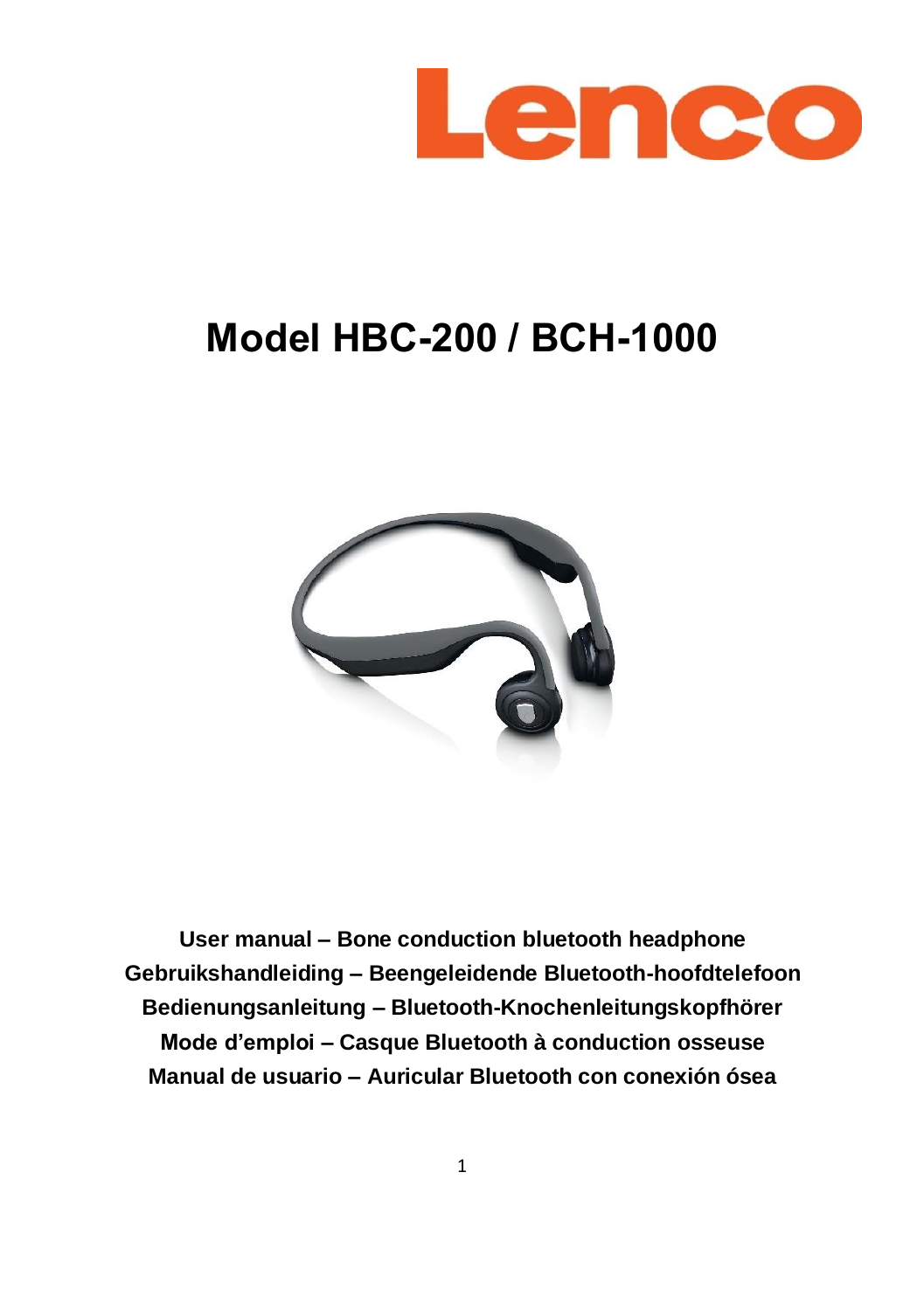### Index

Version: 1.0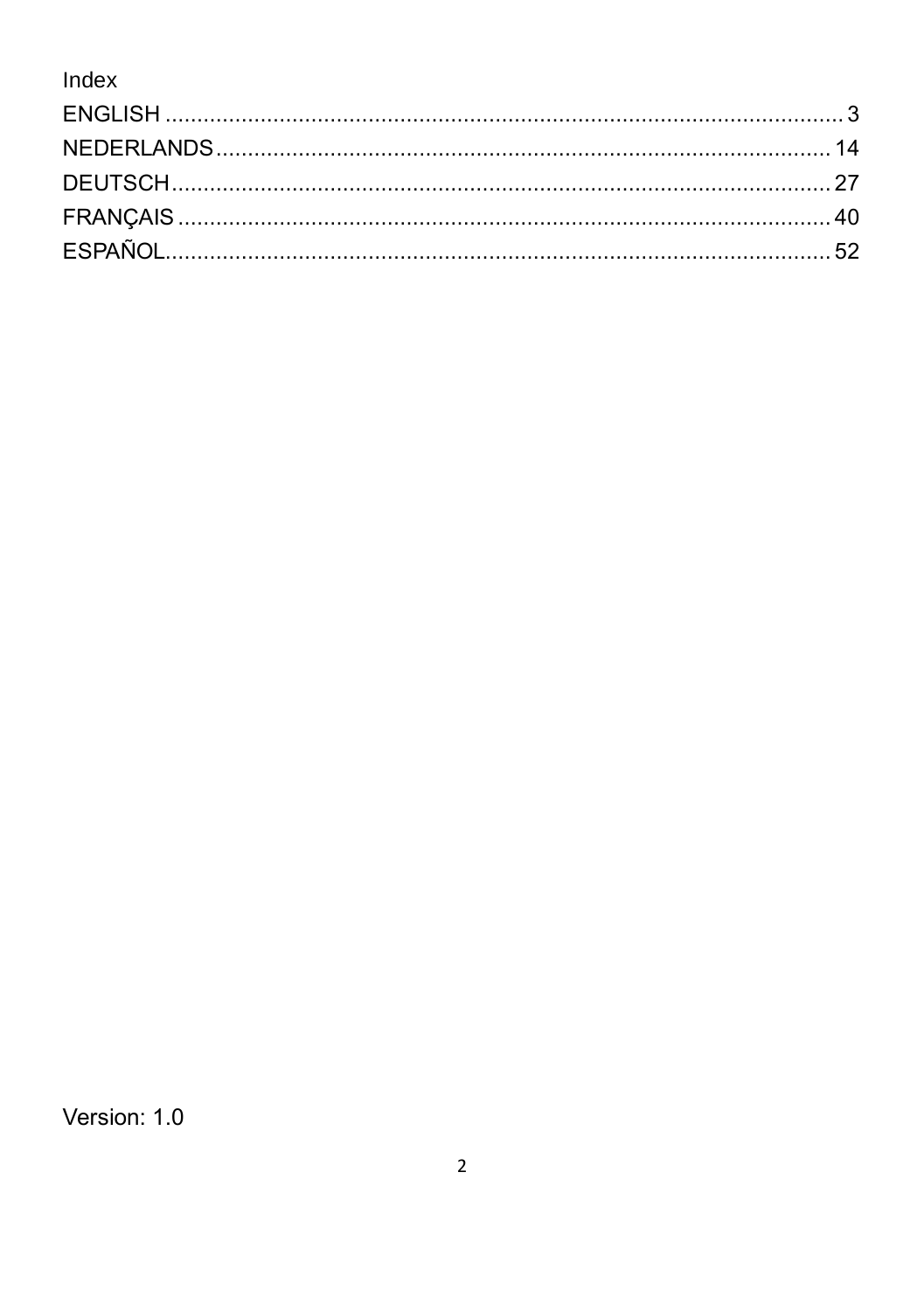#### <span id="page-2-0"></span>**CAUTION:**

Usage of controls or adjustments or performance of procedures other than those specified herein may result in hazardous radiation exposure.

This unit should not be adjusted or repaired by anyone except qualified service personnel.

#### **PRECAUTIONS BEFORE USE**

#### **KEEP THESE INSTRUCTIONS IN MIND:**

- 1. Do not use this device near water.
- 2. Clean only with a slightly damp cloth.
- 3. Do not cover or block any ventilation openings. When placing the device on a shelf, leave 5 cm (2") free space around the whole device.
- 4. Install in accordance with the supplied user manual.
- 5. \* Don't step on or pinch the power adaptor. Be very careful, particularly near the plugs and the cable's exit point. Do not place heavy items on the power adaptor, which may damage it. Keep the entire device out of children's reach! When playing with the power cable, they can seriously injure themselves.
- 6. \* Unplug this device during lightning storms or when unused for a long period.
- 7. Keep the device away from heat sources such as radiators, heaters, stoves, candles and other heat-generating products or naked flame.
- 8. Avoid using the device near strong magnetic fields.
- 9. Electrostatic discharge can disturb normal usage of this device. If so, simply reset and restart the device following the instruction manual. During file transmission, please handle with care and operate in a static-free environment.
- 10. Warning! Never insert an object into the product through the vents or openings. High voltage flows through the product and inserting an object can cause electric shock and/or short circuit internal parts. For the same reason, do not spill water or liquid on the product.
- 11. Do not use in wet or moist areas such as bathrooms, steamy kitchens or near swimming pools.
- 12. Do not use this device when condensation may occur.
- 13. Although this device is manufactured with the utmost care and checked several times before leaving the factory, it is still possible that problems may occur, as with all electrical appliances. If you notice smoke, an excessive build-up of heat or any other unexpected phenomena, you should disconnect the plug from the main power socket immediately.
- 14. This device must operate on a power source as specified on the specification label. If you are not sure of the type of power supply used in your home, consult your dealer or local power company.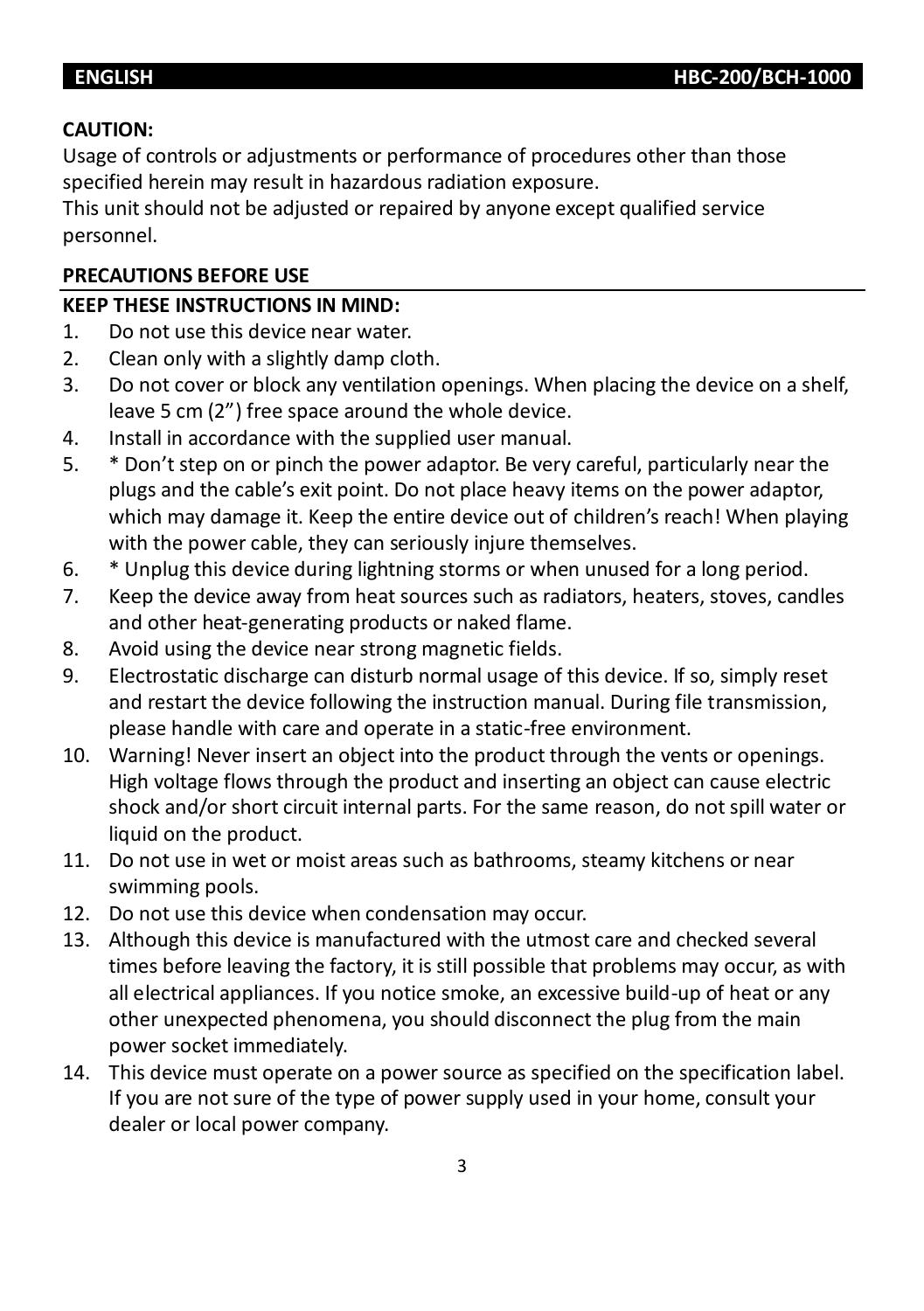- 15. \* The socket outlet must be installed near the equipment and must be easily accessible.
- 16. \* Do not overload ac outlets or extension cords. Overloading can cause fire or electric shock.
- 17. \* Devices with class 1 construction should be connected to a main socket outlet with a protective earthed connection.
- 18. \* Devices with class 2 construction do not require a earthed connection.
- 19. Keep away from rodents. Rodents enjoy biting on power cords.
- 20. \* Always hold the plug when pulling it out of the main supply socket. Do not pull the power cord. This can cause a short circuit.
- 21. Avoid placing the device on any surfaces that may be subject to vibrations or shocks.
- 22. To clean the device, use a soft dry cloth. Do not use solvents or petrol based fluids. To remove severe stains, you may use a damp cloth with dilute detergent.
- 23. The supplier is not responsible for damage or lost data caused by malfunction, misuse, modification of the device or battery replacement.
- 24. Do not interrupt the connection when the device is formatting or transferring files. Otherwise, data may be corrupted or lost.
- 25. If the unit has USB playback function, the usb memory stick should be plugged into the unit directly. Don't use an usb extension cable because it can cause interference resulting in failing of data.
- 26. The apparatus shall not be exposed to dripping or splashing and make sure that no objects filled with liquids, such as vases, are placed on or near the apparatus.
- 27. \* To completely disconnect the power input, the mains plug of the apparatus shall be disconnected from the mains, as the disconnect device is the mains plug of apparatus.
- 28. If the unit works with battery, Battery shall not be exposed to excessive heat such as sunshine, fire or the like.
- 29. Attention should be drawn to the environmental aspects of battery disposal.
- 30. The apparatus can only be used in moderate extremely cold or climates warm environments should be avoided.
- 31. The rating label has been marked on the bottom or back panel of the apparatus.
- 32. This device is not intended for use by people (including children) with physical, sensory or mental disabilities, or a lack of experience and knowledge, unless they're under supervision or have received instructions about the correct use of the device by the person who is responsible for their safety.
- 33. This product is intended for non professional use only and not for commercial or industrial use.
- 34. Make sure the unit is adjusted to a stable position. Damage caused by using this product in an unstable position or by failure to follow any other warning or precaution contained within this user manual will not be covered by warranty.
- 35. Never remove the casing of this apparatus.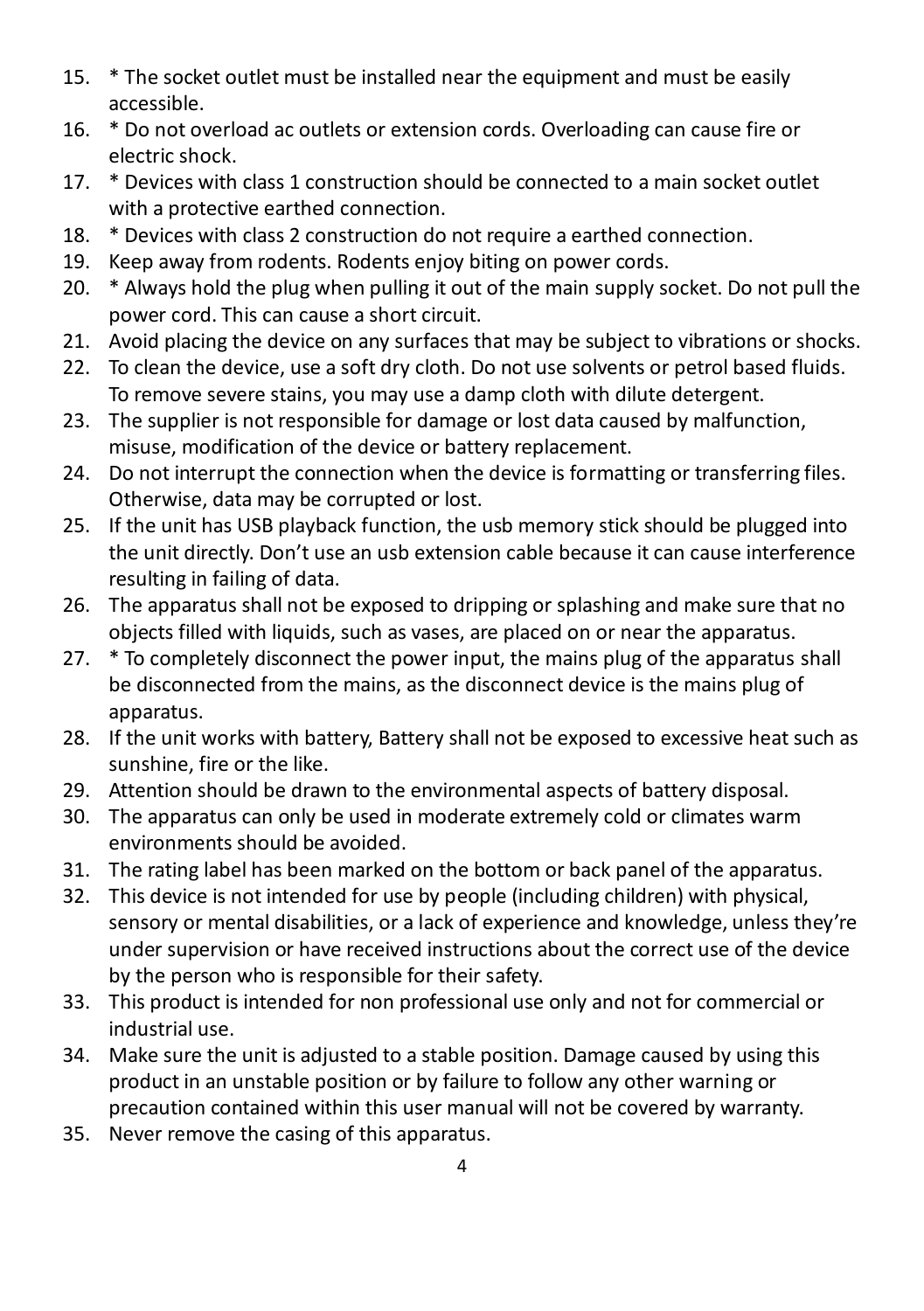- 36. Never place this apparatus on other electrical equipment.
- 37. Do not use or store this product in a place where it is subject to direct sunlight, heat, excessive dust or vibration.
- 38. Do not allow children access to plastic bags.
- 39. Only use attachments/accessories specified by the manufacturer.
- 40. Refer all servicing to qualified service personnel. Servicing is required when the apparatus has been damaged in any way, such as the power supply cord or the plug, when liquid has been spilled or objects have fallen into the apparatus, when the apparatus has been exposed to rain or moisture, does not operate normally, or has been dropped.
- 41. \*Do not use a damaged power cord or plug or a loose outlet. Doing so may result in fire or electric shock.
- 42. Prolonged exposure to loud sounds from personal music players may lead to temporary or permanent hearing loss.

#### **INSTALLATION**

- Unpack all parts and remove protective material.
- \*Do not connect the unit to the mains before checking the mains voltage and before all other connections have been made.
- \* **These instructions are related only to products using power cable or AC power adaptor.**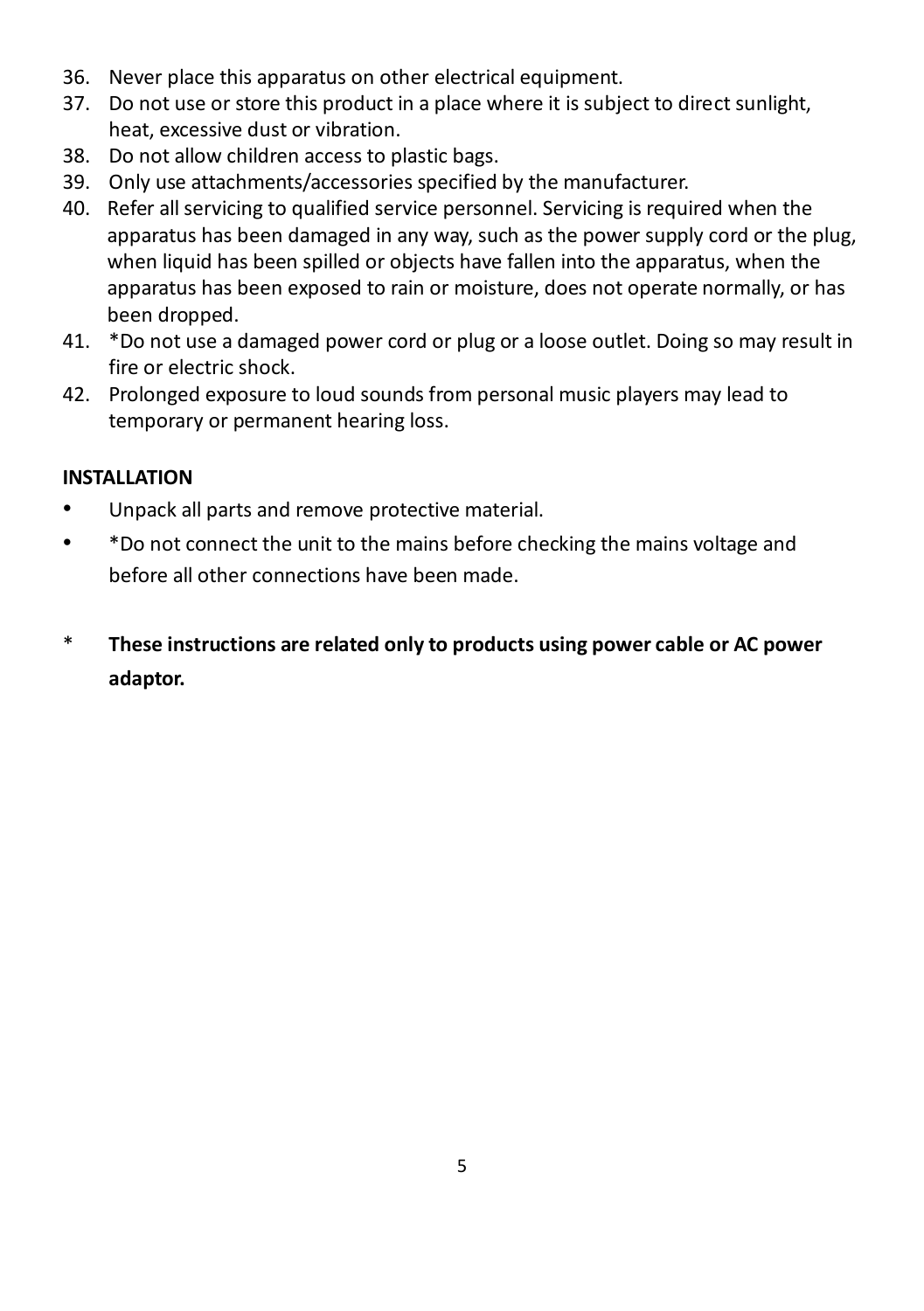# **Package contents**

| Headphone                          | 1 piece |
|------------------------------------|---------|
| Micro USB cable                    | 1 piece |
| User Manual                        | 1 piece |
| Storage bag                        | 1 piece |
| Noise reduction Silicone Ear Plugs | 1 pair  |
| Silica gel regulator               | 1 pair  |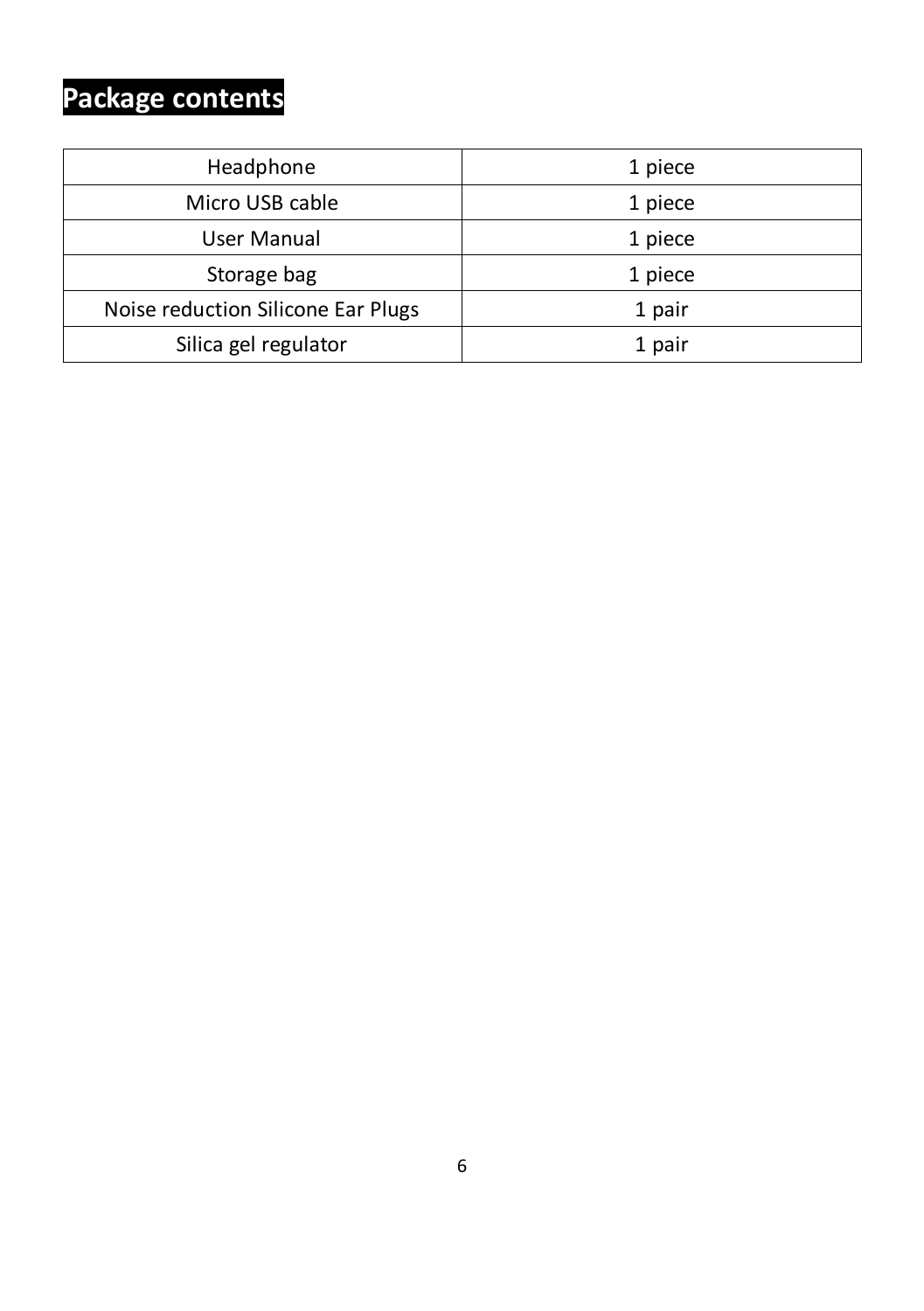## **Product Overview**

- Play/pause Key
- Multi-function key (power on/off, make/answer calls, Bluetooth connection)
- LED Indicator
- Volume control key
- Micro-USB Charging port
- Microphone



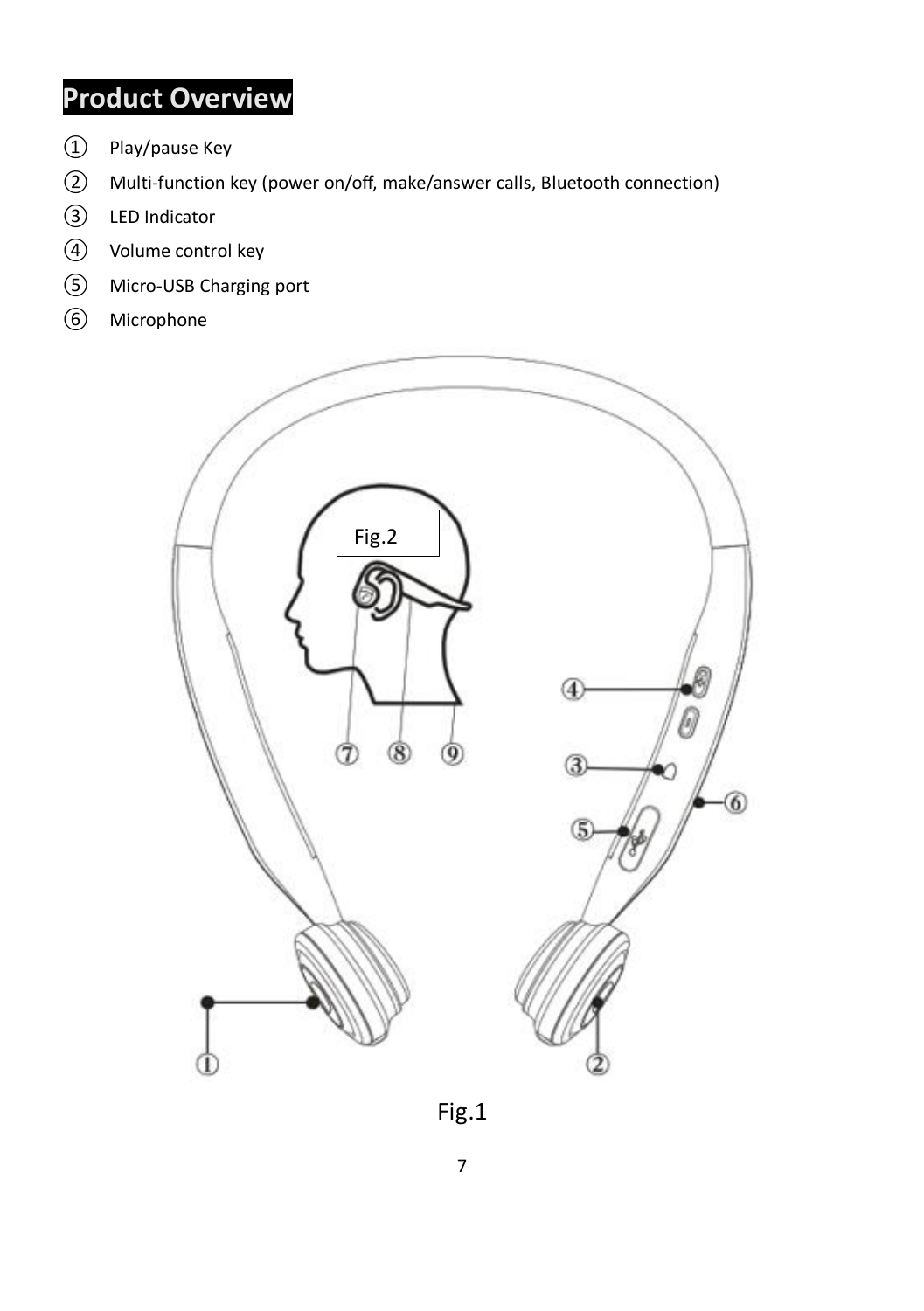### How to set up HBC-200/BCH-1000

#### **1. Pairing**

When you pair the Bluetooth headphone for the first time (and the HBC-200/BCH-1000 is off), press and hold the  $\Theta$  key (2) for 5 seconds and release it when you hear "Power on, Enter pairing". The led light flashes red and blue when in pairing mode

#### **2. Connecting**

Enter the Bluetooth settings on your phone, scan for new Bluetooth devices and select "HBC-200/BCH-1000". When the connection is made, you will hear a 'connection successful' message on the HBC-200/BCH-1000. If the connection attempt has failed, please repeat the above.

### **3. Reconnecting**

To power on the HBC-200/BCH-1000 press and hold the **(2)** key for 3 seconds and release it when you hear the "Power on" message. The headphone will be reconnected in a few seconds. (This only works when it has been paired with a device before)

### **4. Disconnect and pair with another device**

Turn of the HBC-200/BCH-1000

Hold the  $\overline{\mathbb{C}}$  key (2) for more than 3 seconds, the headphone will enter the pairing mode. You will hear "Power on, Enter pairing". Select "HBC-200/BCH-1000" in the list of found Bluetooth devices and the headphone will be paired in a few seconds.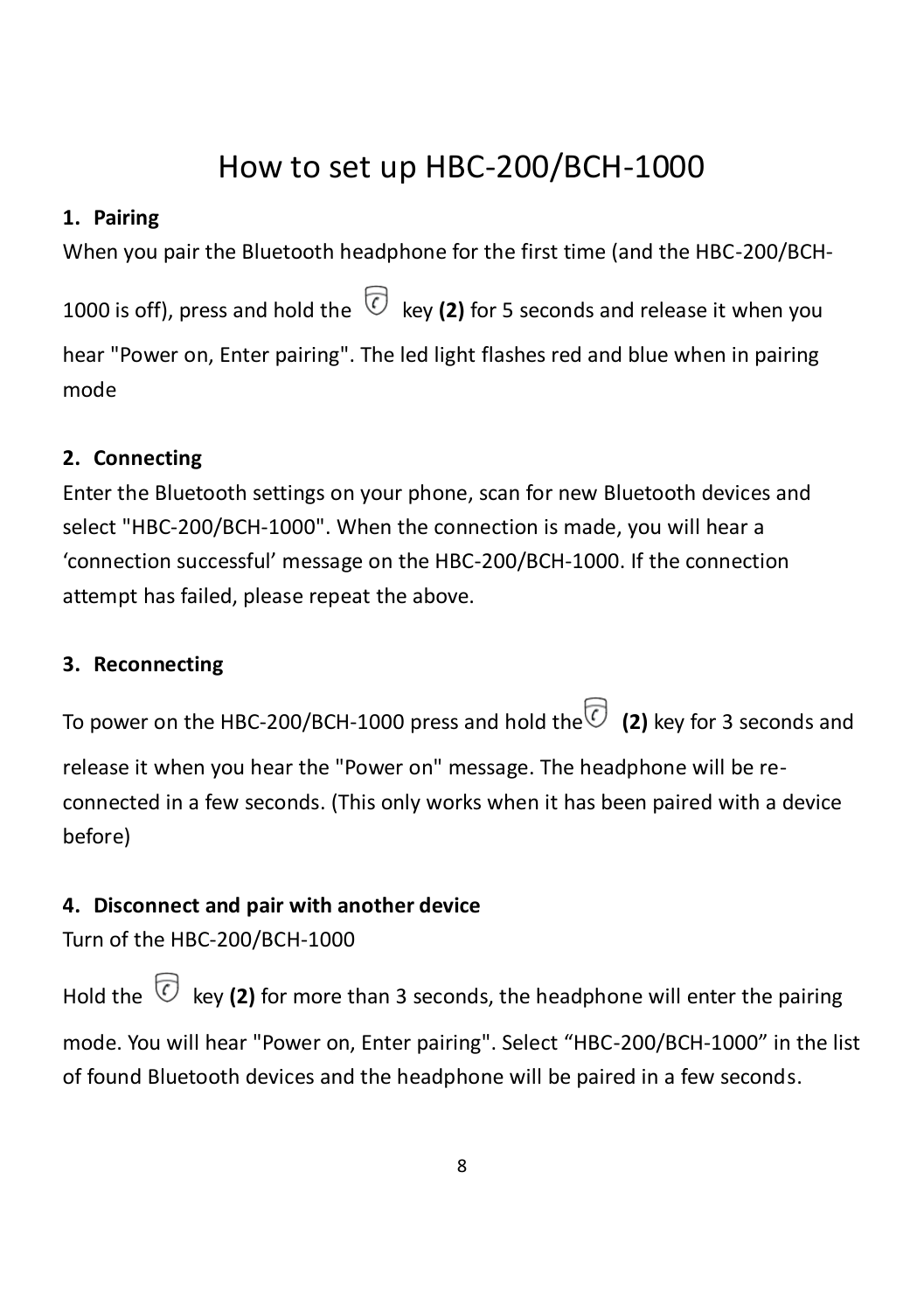### **5. Use Siri**

If the headset is connected to an apple IOS device, you can use the Siri virtual assistant.

Make sure that Siri is enabled on your IOS smart device (Iphone/Ipad).

To use Siri: Short press the button **(2)** on the HBC-200/BCH-1000 to start Siri.

When you hear the Siri beep, you can speak.

### **Please Note that Siri can only be used on Apple IOS systems.**

### **Charging the battery (Fig. 5)**

To charge the headphone's internal battery, connect it to a wall charger or PC. Use the the supplied Micro-USB cable, connect the Micro USB connection **(5)** on the HBC-200/BCH-1000 and connect the other end to the Wall charger/pc. The LED color is red when charging and it turns to solid blue when the battery is fully charged.

### **Note:**

- 1. Please charge the headphone with a 5VDC USB charger or computer's USB port.
- 2. It is recommended to fully charge the battery before first use.
- 3. Do not remove or replace the battery as it will damage the headphone and will void the warranty.

# Wearing the Headphone

As shown in Fig.2, place the headphone around your neck with the speakers touching your frontal earbones. Don't place the speakers onto your ears like a normal headphone.

- ⑦ Place against your frontal earbones
- ⑧ Place the upper curve over your ear shells
- ⑨ Place at your nape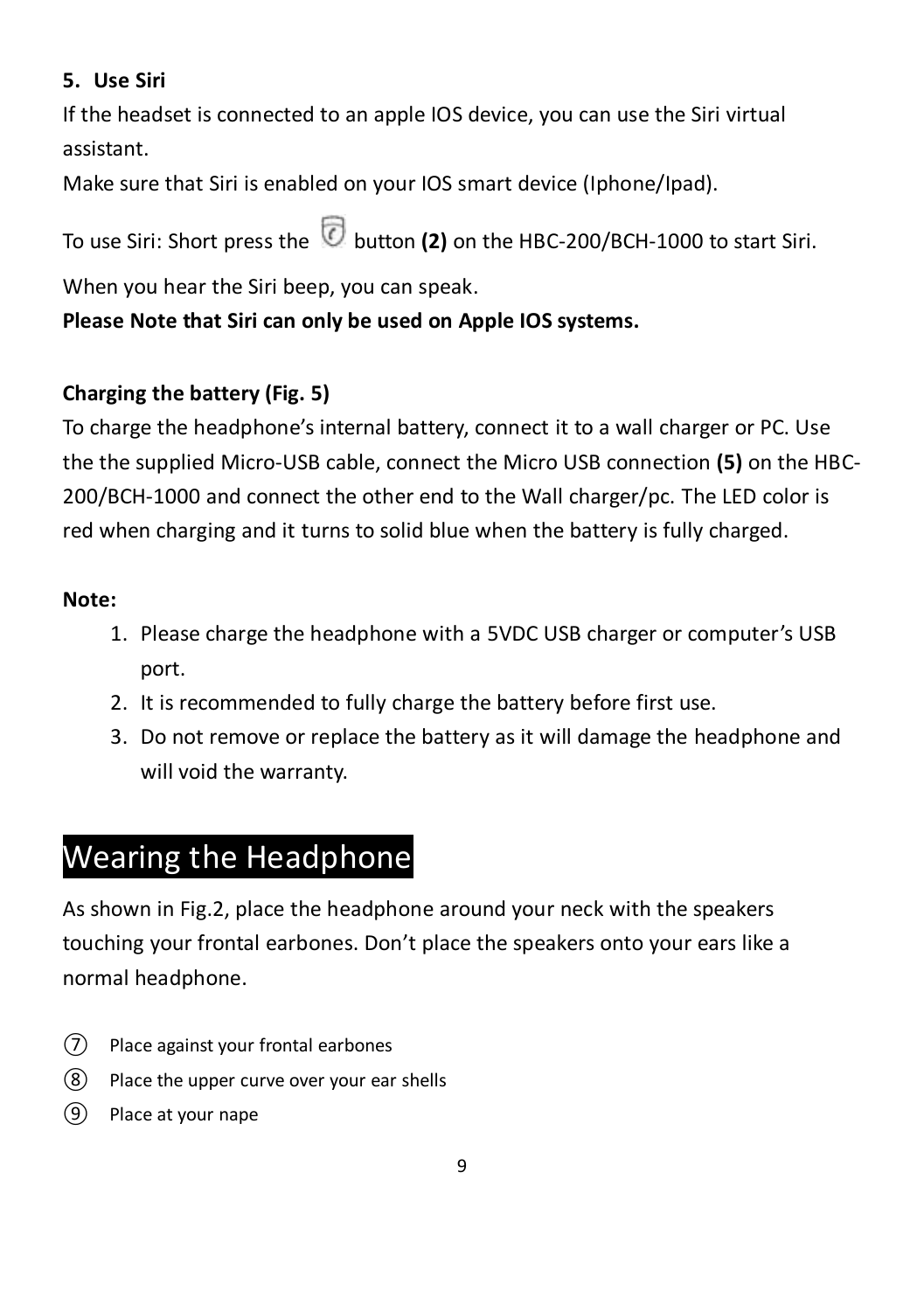### **Earplugs**

If you want to listen to your favorite music without disturbing ambient sounds, use the supplied silicone earplugs in environments where it is safe to block out ambient noise, like on a train or airplane.



## **LED Light status**

| Color                                           | <b>Explanation</b>                           |
|-------------------------------------------------|----------------------------------------------|
| The red indicator flashes once every 3 seconds  | Unit has Low battery power. Please recharge. |
| The red indicator flashes 3 times               | Unit is Powering on/off                      |
| Red (solid)                                     | Charging in progress                         |
| Blue (solid)                                    | Charging is completed                        |
| The blue indicator flashes once every 5 seconds | Incoming call/making a call                  |
| Quick flashing red and blue                     | Headphone is in pairing mode.                |

### **Troubleshooting**

| <b>Problem</b>    | <b>Possible Cause</b>        | <b>Solution</b>              |
|-------------------|------------------------------|------------------------------|
| Not powering on   | Low battery                  | Charge the headphone         |
| Bluetooth pairing | Beyond the maximum effective | Place the headphone closer   |
| unsuccessful      | range                        | to the device which you want |
|                   |                              | to connect with.             |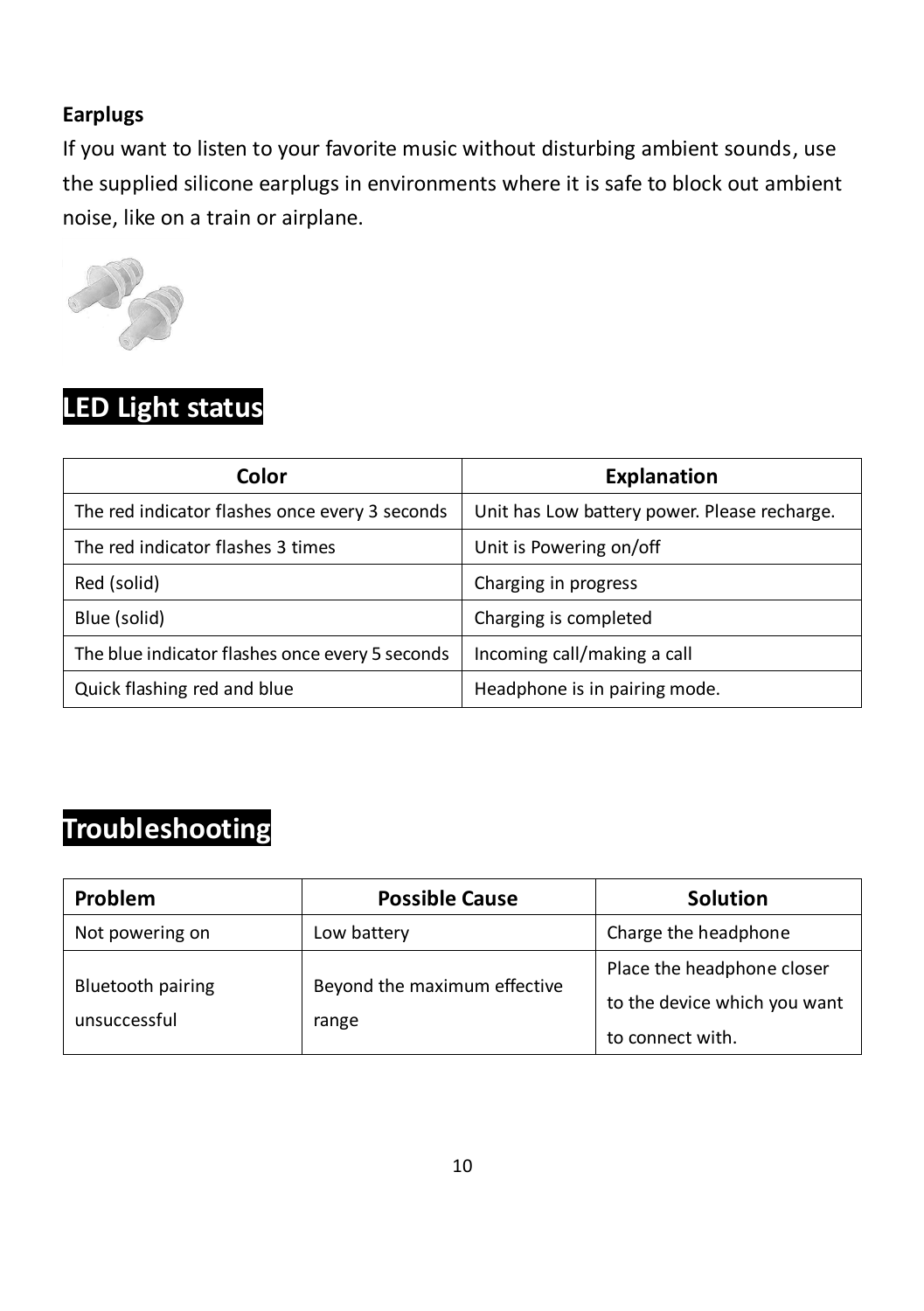## **Music Play functions**

| <b>Function</b> | <b>Operation</b>                                                            | <b>Voice Prompt</b>                                       |
|-----------------|-----------------------------------------------------------------------------|-----------------------------------------------------------|
| Play/pause      | Press the Play " $\mathbb{Z}$ " key (1)                                     | None                                                      |
| Previous/next   | Long press " - " or " + " (4) for 2s.                                       | None                                                      |
| Volume $+/-$    | Press " + " or " - " (4)                                                    | Beep sound when the<br>maximum volume has been<br>reached |
|                 | Remark: the Previous function by long press on "-" is not working with some |                                                           |

streaming services like Spotify.

### **Phone Call functions**

| <b>Function</b>               | <b>Operation</b>                               | <b>Voice Prompt</b> |
|-------------------------------|------------------------------------------------|---------------------|
| Answer/end a call             | Press " $\nabla$ " key (2)                     | None                |
| Reject a call                 | Long press " $\overline{\mathbb{C}}$ " key (2) | None                |
| Dial the last call            | Press "O"key twice (2)                         | None                |
| Voice Assist (Siri or Google) | Press " $\overline{\mathbb{C}}$ " key (2)      | None                |
| Mute microphone / un-mute     | Click "Rev                                     | None                |

**Note:** The volume control function only works during music play or making a phone call.

### **Specifications**

| Play Time                | Up to 8 hours |
|--------------------------|---------------|
| <b>Charging Time</b>     | 2 hours       |
| Standby duration         | Up to 10 days |
| Connection range         | $^{\sim}$ 10m |
| <b>Bluetooth Version</b> | V5.0          |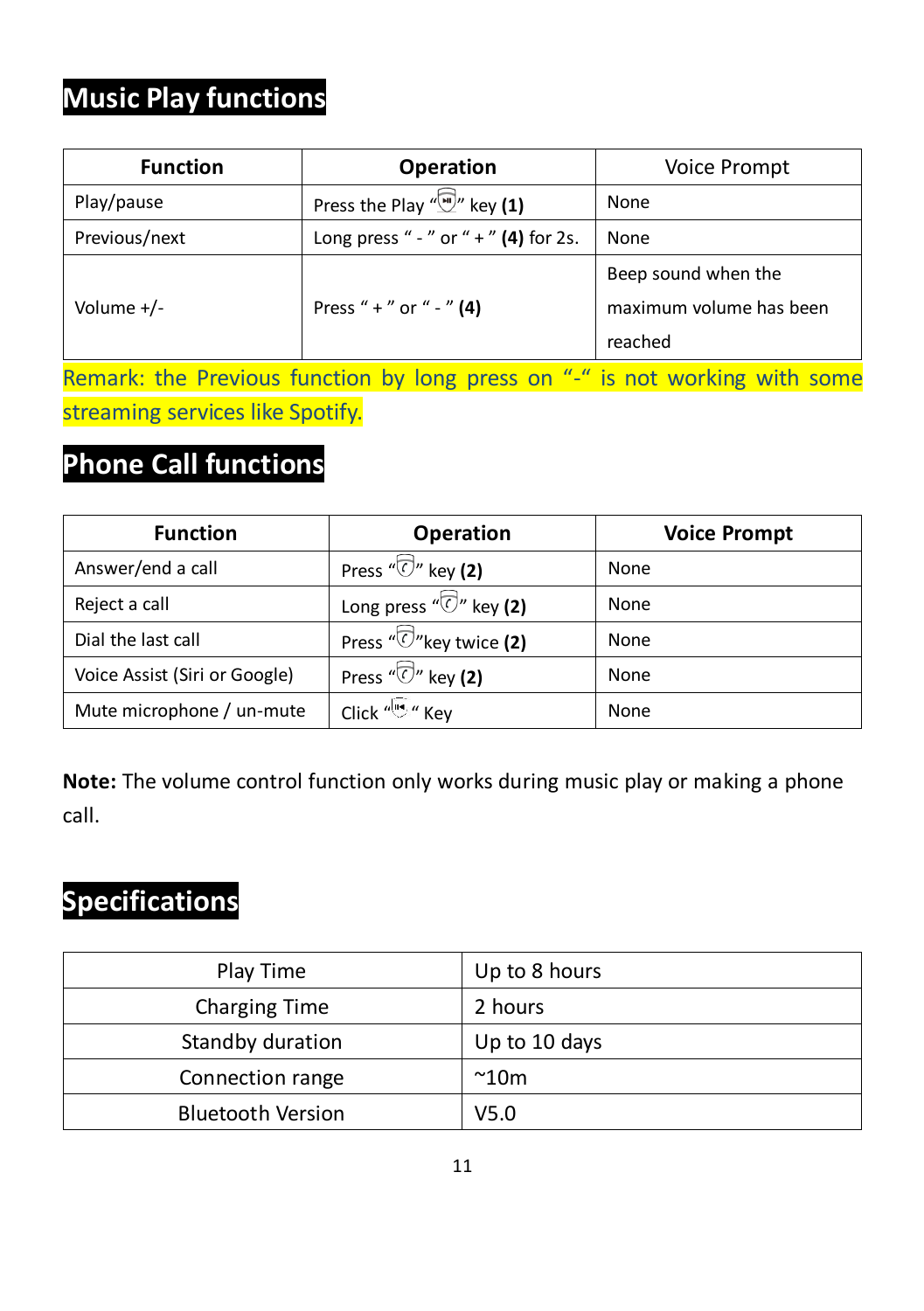| Bluetooth protocol     | AVRCP1.6, A2DP1.3, HFP1.7, HSP1.2 |
|------------------------|-----------------------------------|
| Speaker type           | Bone conduction                   |
| Speaker sensitivity    | $100 \pm 3$ db                    |
| Microphone sensitivity | $-40 \pm 3$ db                    |
| Weight                 | $39g/1.37$ ounces                 |

### **Maintenance**

- 1. Keep the headphones in a cool and dry place. Its working temperature shall be  $0 \sim 45^{\circ}$ C (32  $\sim$  113 $^{\circ}$ F). Working in a too cold, too hot or too damp place may shorten its service life.
- 2. Charge the headphone before use if it has not been used for a long time
- 3. Do not immerse the headphone in water or other liquids. The HBC-200/BCH-1000 is drip resistant but may **not** be immersed into fluids.
- 4. High volume may cause sound distortion and damage your hearing.
- 5. Clean the headphones with a dry soft cloth.
- 6. Keep the headphones away from hard and sharp objects to prevent damage.
- 7. Do not charge the headphones immediately after exercise as the residual sweat in the charging port may damage the headphones' circuit. To reduce the risk of damage, please keep the charging port dry before charging the headphones.

### **GUARANTEE**

Lenco offers service and warranty in accordance to European law, which means that in case of repairs (both during and after the warranty period) you should contact your local dealer.

Important note: It is not possible to send products that need repairs to Lenco directly.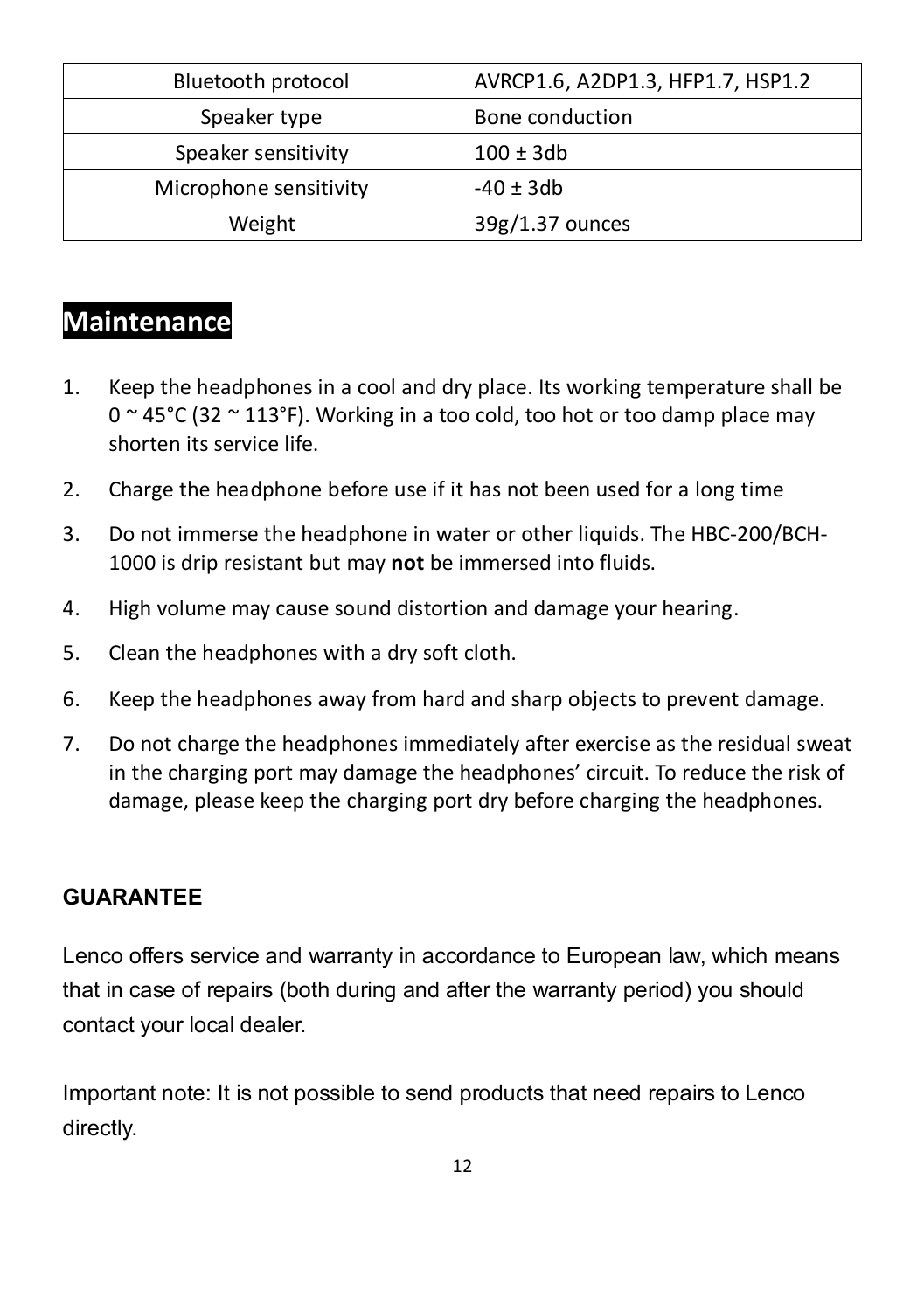Important note: If this unit is opened or accessed by a non-official service center in any way, the warranty expires.

This device is not suitable for professional use. In case of professional use, all warranty obligations of the manufacturer will be voided.

### **DISCLAIMER**

Updates to Firmware and/or hardware components are made regularly. Therefore some of the instruction, specifications and pictures in this documentation may differ slightly from your particular situation. All items described in this guide for illustration purposes only and may not apply to particular situation. No legal right or entitlements may be obtained from the description made in this manual.

### **DISPOSAL OF THE OLD DEVICE**



This symbol indicates that the relevant electrical product or battery should not be disposed of as general household waste in Europe. To ensure the correct waste treatment of the product and battery, please dispose them in accordance to any applicable local laws of requirement for disposal of electrical equipment or batteries. In so doing, you will help to conserve natural resources and improve standards of environmental protection in treatment and disposal of electrical waste (Waste Electrical and Electronic Equipment Directive).

### **SERVICE**

For more information and helpdesk support, please visit [www.lenco.com](http://www.lenco.com/)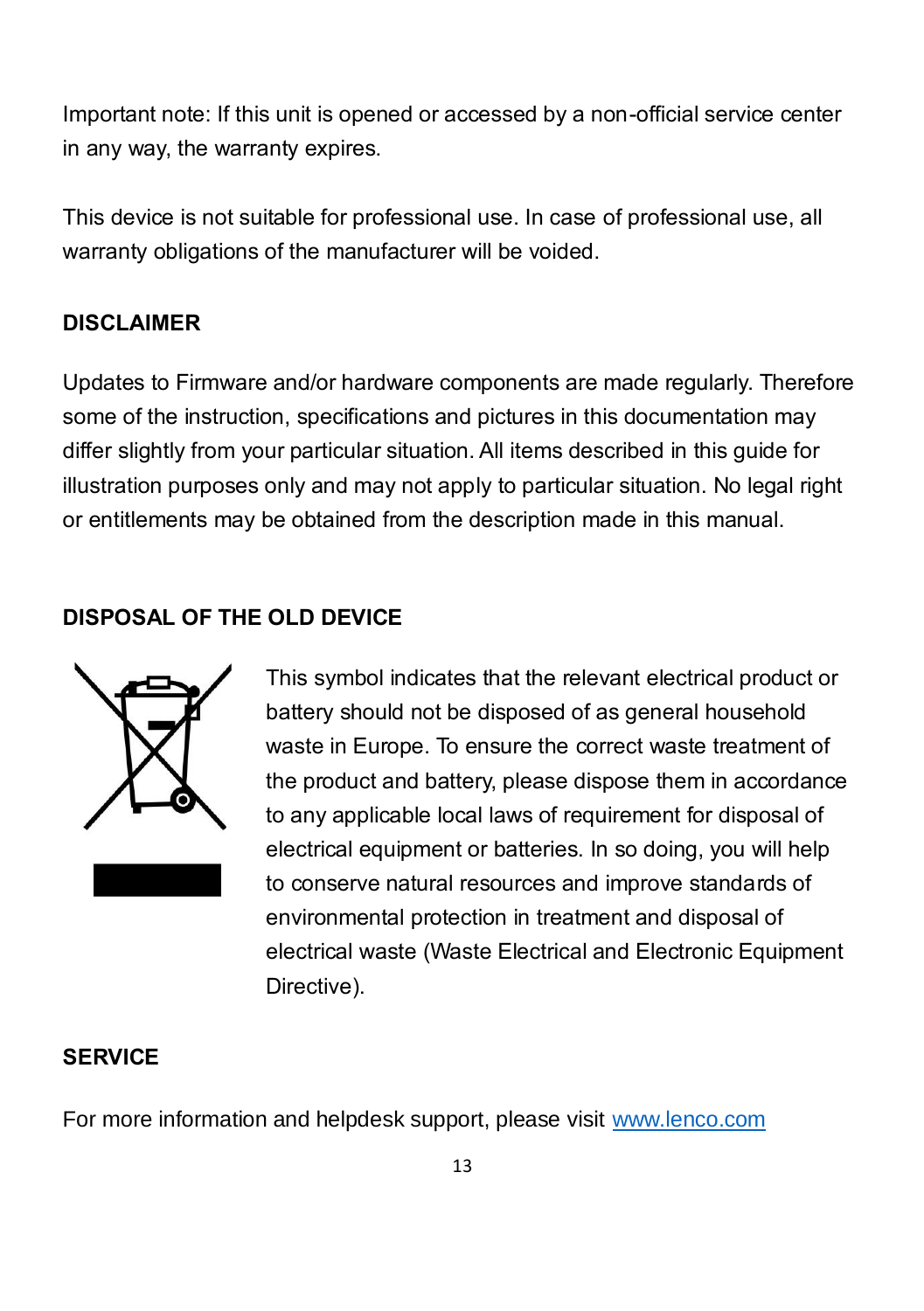#### <span id="page-13-0"></span>**LET OP:**

Gebruik van bedieningen of afstellingen of uitvoer van procedures anders dan gespecificeerd in deze documentatie kan leiden tot blootstelling aan schadelijke straling. Dit apparaat dient uitsluitend te worden aangepast of gerepareerd door gekwalificeerd onderhoudspersoneel.

#### **VOORZORGSMAATREGELEN VOOR GEBRUIK**

#### **ONTHOUD DE VOLGENDE INSTRUCTIES:**

- 1. Gebruik dit apparaat niet in de buurt van water.
- 2. Reinig het uitsluitend met een licht vochtige doek.
- 3. Bedek of blokkeer de ventilatieopeningen niet. Wanneer u het apparaat op een schap plaatst, dient u 5 cm (2") vrije ruimte rondom het gehele apparaat te behouden.
- 4. Installeer het product volgens de meegeleverde gebruikershandleiding.
- 5. \*Nooit op de stroomadapter stappen of deze indrukken. Wees voornamelijk voorzichtig in de buurt van de stekkers en het punt waar de kabel uit het apparaat komt. Plaats geen zware voorwerpen op de stroomadapter, om beschadiging ervan te voorkomen. Houd het gehele apparaat buiten bereik van kinderen! Wanneer kinderen met de voedingskabel spelen, kunnen zij ernstig letsel oplopen.
- 6. \*Haal de stekker uit het stopcontact tijdens onweer of wanneer u deze langere tijd niet gebruikt.
- 7. Houd het apparaat uit de buurt van hittebronnen, zoals radiatoren, verwarmingen, kachels, kaarsen en andere hittegenererende producten of open vuur.
- 8. Gebruik dit apparaat niet in de buurt van krachtige magnetische velden.
- 9. Elektrostatische ontlading kan normaal gebruik van dit apparaat verstoren. U hoeft het apparaat in dit geval slechts te resetten en opnieuw op te starten volgens de gebruikershandleiding. Wees voorzichtig tijdens bestandsoverdracht en gebruik het product in een omgeving zonder statische interferentie.
- 10. Waarschuwing! Steek nooit een voorwerp via de ventilatie- of andere openingen in het product. Er is hoogspanning in het product aanwezig en als u er een object insteekt, kan dat een elektrische schok veroorzaken en/of kortsluiting in de interne onderdelen. Mors om dezelfde reden geen water of vloeistof op het product.
- 11. Gebruik het toestel niet in vochtige ruimtes, zoals badkamers, stomende keukens of in de buurt van zwembaden.
- 12. Gebruik dit apparaat niet wanneer condensatie kan optreden.
- 13. Alhoewel dit apparaat met grote zorg gefabriceerd en verschillende keren geïnspecteerd is voordat het de fabriek verlaat, is het nog steeds mogelijk dat er problemen optreden, zoals met alle elektrische apparaten. Als u rook, een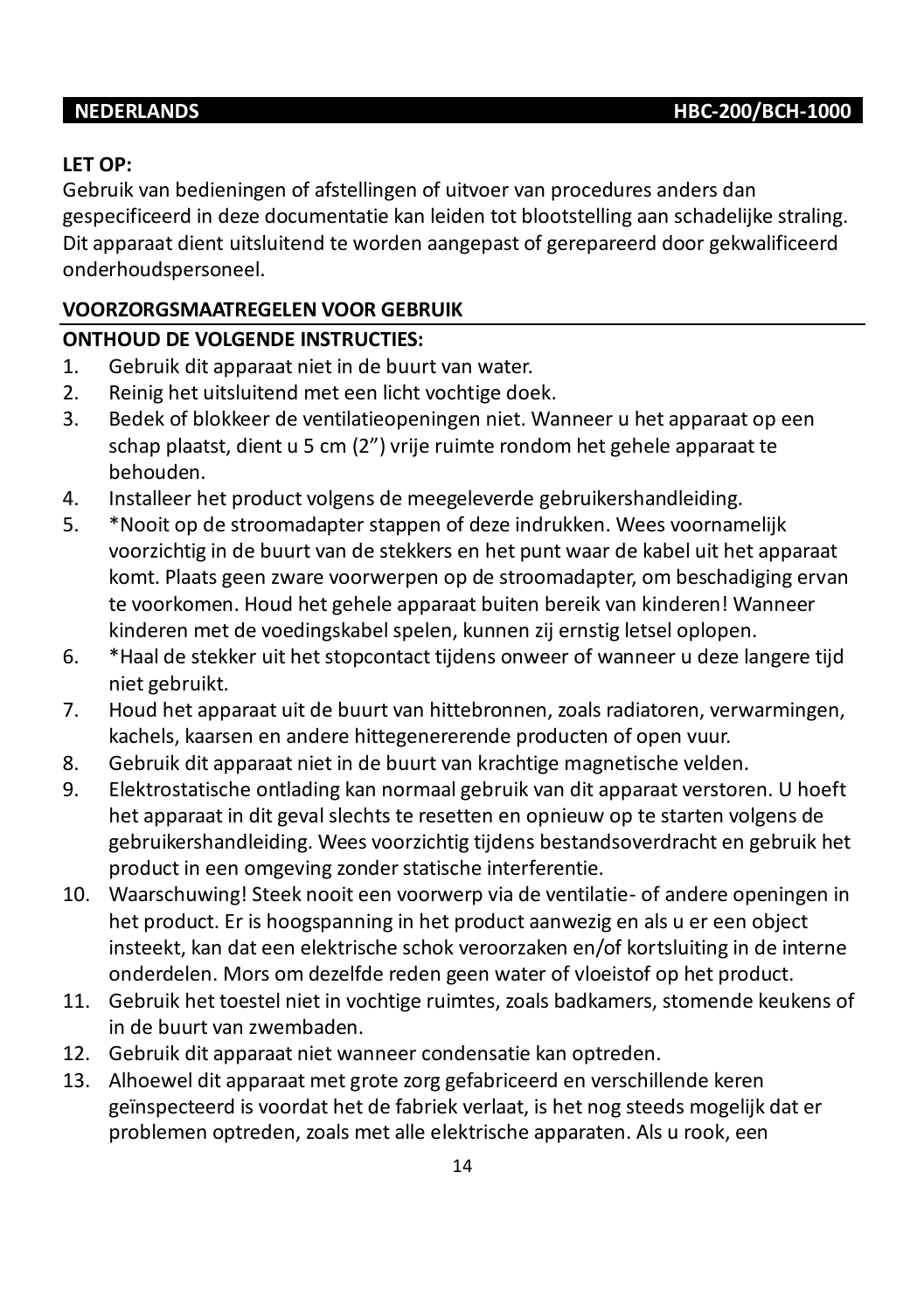overmatige hitteontwikkeling of enig ander onverwacht verschijnsel opmerkt, moet u onmiddellijk de stekker van het netsnoer uit het stopcontact halen.

- 14. Dit apparaat moet werken op een voedingsbron, zoals aangegeven op het specificatieplaatje. Als u twijfelt over het type voeding dat gebruikt wordt in uw huis, raadpleeg dan uw dealer of plaatselijk energiebedrijf.
- 15. \*Het stopcontact moet in de buurt van de apparatuur zijn geïnstalleerd en eenvoudig te bereiken zijn.
- 16. \*Overbelast stopcontacten of verlengsnoeren niet. Overbelasting kan brand of een elektrische schok veroorzaken.
- 17. \*Apparaten met een Klasse 1 structuur dienen te worden aangesloten op een stopcontact met een beschermende aardverbinding.
- 18. \*Apparaten met een Klasse 2 structuur vereisen geen aardverbinding.
- 19. Houd het uit de buurt van knaagdieren. Knaagdieren knauwen graag aan voedingskabels.
- 20. \*Houd altijd de stekker vast wanneer u deze uit het stopcontact trekt. Trek nooit aan de voedingskabel. Dit kan tot een kortsluiting leiden.
- 21. Vermijd om het toestel te plaatsen op een ondergrond die blootgesteld kan worden aan trillingen of schokken.
- 22. Gebruik een zacht, droog doekje om het apparaat te reinigen. Gebruik geen oplosmiddelen of op benzine gebaseerde vloeistoffen. U kunt een vochtig doekje met verdund schoonmaakmiddel gebruiken om hardnekkige vlekken te verwijderen.
- 23. De leverancier is niet verantwoordelijk voor schade of verloren gegevens veroorzaakt door storing, misbruik, modificatie van het apparaat of batterijvervanging.
- 24. Onderbreek nooit de verbinding wanneer het apparaat formatteert of bestanden overdraagt. De gegevens kunnen anders corrupt of verloren raken.
- 25. Indien het apparaat een USB-afspeelfunctie heeft, moet de USB-geheugenstick rechtstreeks op het apparaat worden aangesloten. Gebruik geen USB-verlengkabel, omdat die kan leiden tot storingen met foutieve gegevens als gevolg.
- 26. Het apparaat mag niet worden blootgesteld aan druppels of spatten en zorg ervoor dat er geen met vloeistof gevulde voorwerpen, zoals vazen, op of nabij het apparaat zijn geplaatst.
- 27. \*Om de verbinding met de stroomaansluiting volledig te verbreken, moet de stekker van het apparaat uit het stopcontact worden gehaald, omdat de stekker van het apparaat de hoofdschakelaar is.
- 28. Indien het apparaat op batterijen kan werken, dan mogen de batterijen niet aan overmatige hitte, zoals zonlicht, open vuur e.d. worden blootgesteld.
- 29. Aandacht voor het milieu is nodig bij het verwijderen van de batterijen.
- 30. Het apparaat kan alleen worden gebruikt in gematigde klimaten. Extreem koude of warme omgevingen moeten worden vermeden.
- 31. Het nominale specificatielabel is te vinden op het paneel aan de onder- of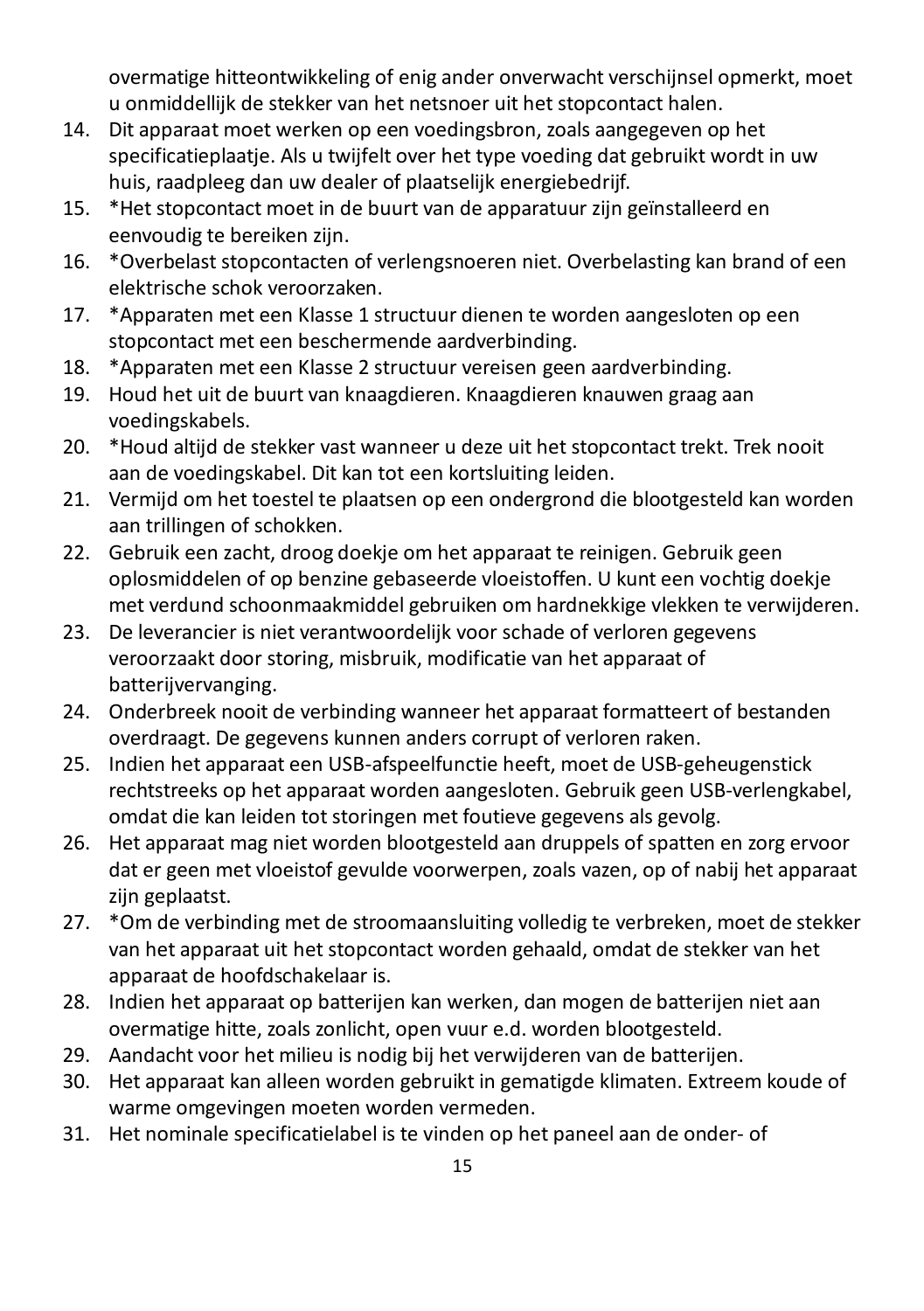achterkant van het apparaat.

- 32. Dit apparaat is niet bestemd voor gebruik door mensen (inclusief kinderen) met fysieke, zintuiglijke of geestelijke gebreken of gebrek aan kennis en ervaring, tenzij zij onder toezicht staan of instructies hebben over het juiste gebruik van het apparaat hebben gekregen van de persoon die verantwoordelijk is voor hun veiligheid.
- 33. Dit product is alleen voor niet-professioneel gebruik bedoeld en niet voor commercieel of industrieel gebruik.
- 34. Verzeker u ervan dat het apparaat in een stabiele positie staat opgesteld. Schade, veroorzaakt door het gebruik van dit product in een onstabiele positie, of door het niet naleven van waarschuwingen of voorzorgsmaatregelen genoemd in deze handleiding, valt niet onder de garantie.
- 35. Verwijder nooit de behuizing van dit apparaat.
- 36. Plaats dit apparaat nooit op andere elektrische apparatuur.
- 37. Dit product niet gebruiken of opslaan op plaatsen waar het wordt blootgesteld aan direct zonlicht, hitte, buitensporig veel stof of trillingen.
- 38. Geef kinderen geen gelegenheid in aanraking met plastic zakken te komen.
- 39. Gebruik uitsluitend uitbreidingen/accessoires gespecificeerd door de fabrikant.
- 40. Laat alle reparaties over aan gekwalificeerd onderhoudspersoneel. Onderhoud is vereist als het toestel hoe dan ook is beschadigd, zoals bijvoorbeeld het netsnoer of de stekker, wanneer er vloeistof of een voorwerp in het apparaat is terechtgekomen, wanneer het apparaat is blootgesteld aan regen of vocht, als het niet normaal werkt of is gevallen.
- 41. \*Gebruik nooit een beschadigde voedingskabel of stekker of een los stopcontact. Dit vormt namelijk een risico op brand of elektrische schokken.
- 42. Langdurige blootstelling aan luid geluid van persoonlijke muziekspelers kan leiden tot tijdelijke of permanente gehoorbeschadiging.

### **INSTALLATIE**

- Pak alle onderdelen uit en verwijder de beschermende materialen.
- \*Sluit het apparaat niet aan op het stopcontact, voordat u de netspanning hebt gecontroleerd en voordat alle andere aansluitingen zijn gemaakt.
- \* **Deze instructies zijn enkel van toepassing op producten met een voedingskabel of een AC voedingsadapter.**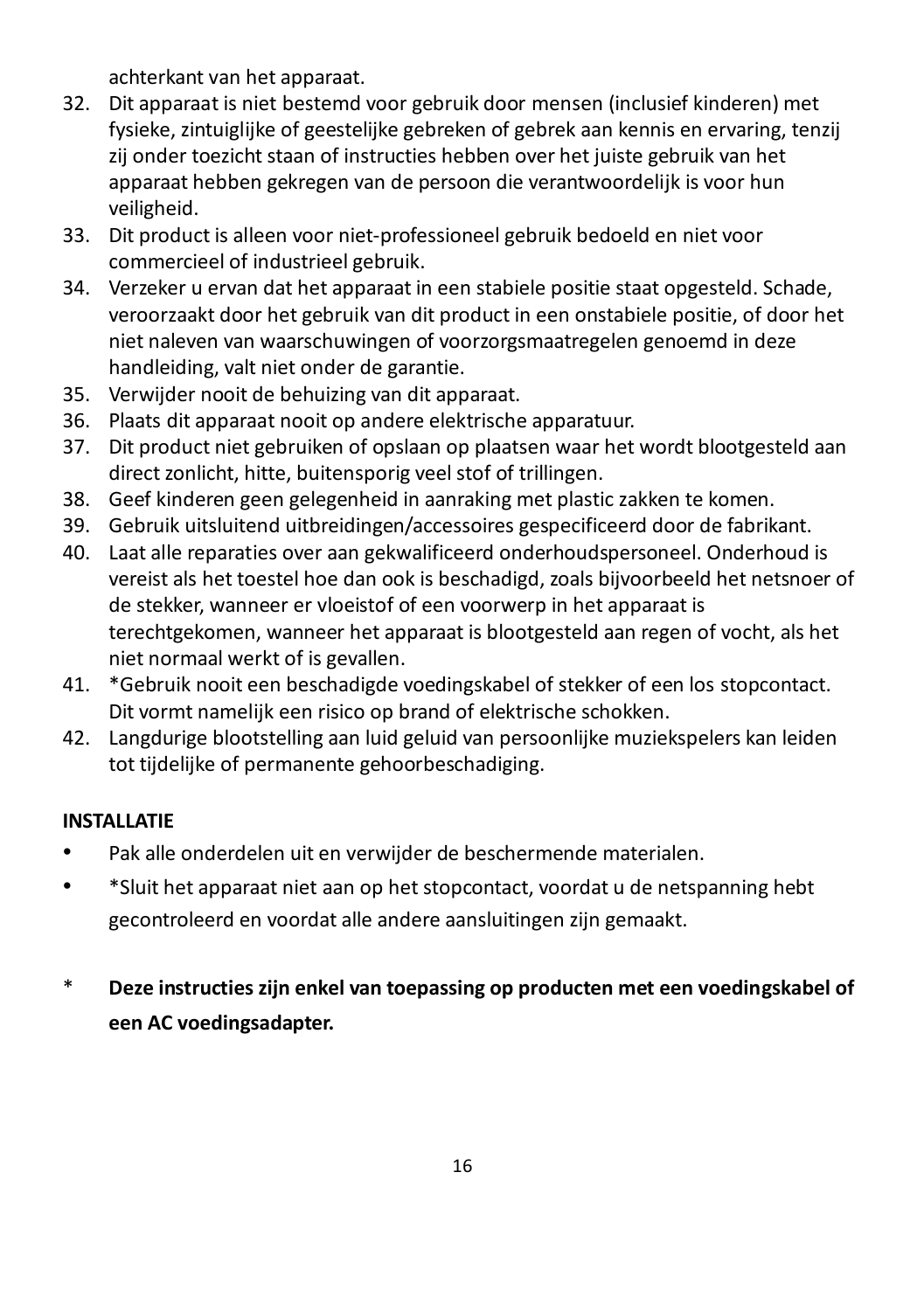# **Verpakkingsinhoud**

| Hoofdtelefoon                            | 1 stuk |
|------------------------------------------|--------|
| MicroUSB-kabel                           | 1 stuk |
| Gebruiksaanwijzing                       | 1 stuk |
| Opberghoes                               | 1 stuk |
| Ruisonderdrukkende silicium<br>oordoppen | 1 paar |
| Silicagel bediening                      | 1 paar |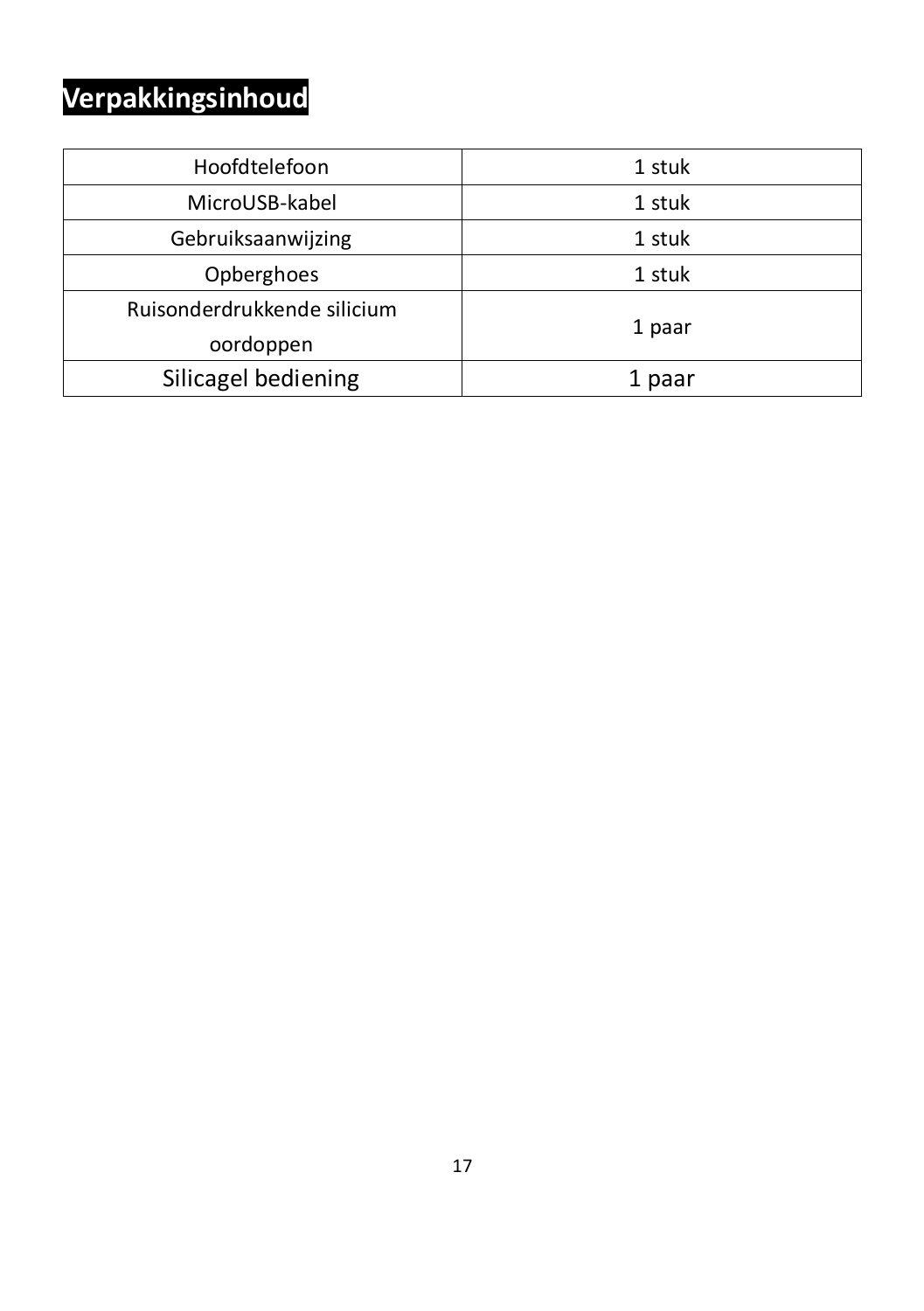### **Productoverzicht**

- Start-/pauzetoets
- Multifunctionele toets (in-/uitschakelen, oproepen plaatsen/beantwoorden, Bluetoothverbinding)
- LED-indicator
- Volumeregeling
- MicroUSB-laadpoort
- Microfoon

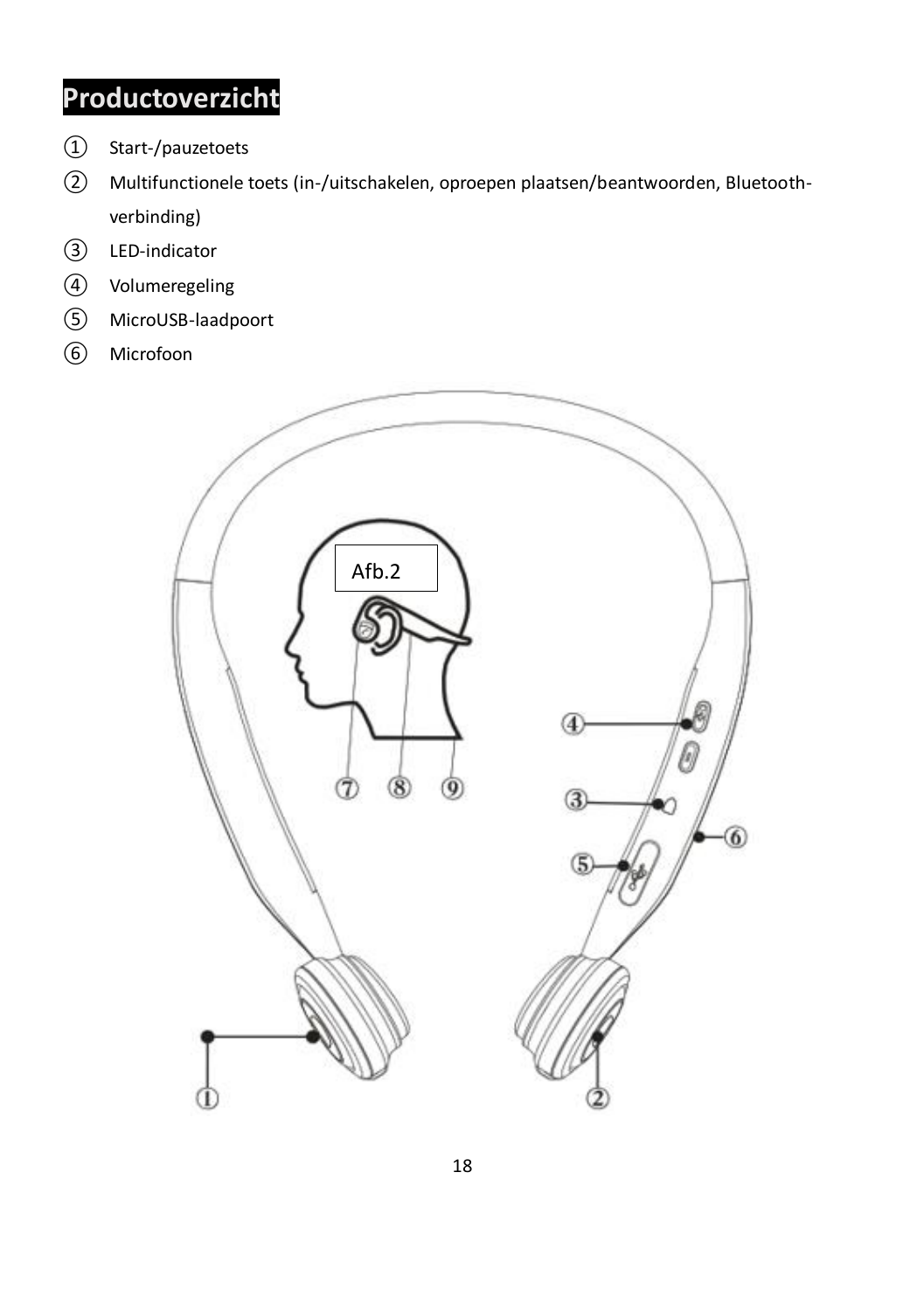### $Afh$  1

## De HBC-200/BCH-1000 instellen

### **1. Koppelen**

Wanneer u de Bluetooth-hoofdtelefoon voor het eerst koppelt (en de HBC-200/BCH-

1000 is uitgeschakeld), houd dan de toets **(2)** 5 seconden ingedrukt en laat los wanneer u "Power on, Enter pairing" hoort. Het LED-lampje zal rood en blauw knipperen wanneer de koppelmodus is geactiveerd

### **2. Verbinden**

Open de Bluetooth-instellingen op uw telefoon, zoek naar nieuwe Bluetoothapparatuur en selecteer "HBC-200/BCH-1000". Wanneer de verbinding tot stand is gebracht, dan zult u de melding 'connection successful' uit de HBC-200/BCH-1000 horen. Mocht de verbindingspoging mislukken, herhaal dan a.u.b. de bovengenoemde stappen.

### **3. Opnieuw verbinden**

Houd de toets **(2)** 3 seconden ingedrukt en laat los wanneer u de melding "Power on" hoort om de HBC-200/BCH-1000 in te schakelen. De hoofdtelefoon zal binnen enkele seconden opnieuw worden verbonden. (Dit werkt alleen wanneer deze eerder met een apparaat gekoppeld is geweest)

### **4.** Ontkoppelen **en met een ander apparaat koppelen** Schakel de HBC-200/BCH-1000 uit

Houd de toets **(2)** minstens 3 seconden ingedrukt en de hoofdtelefoon zal de koppelmodus openen. U zult de melding "Power on, Enter pairing" horen. Selecteer "HBC-200/BCH-1000" in de lijst met gevonden Bluetooth-apparatuur en de hoofdtelefoon zal binnen enkele seconden worden gekoppeld.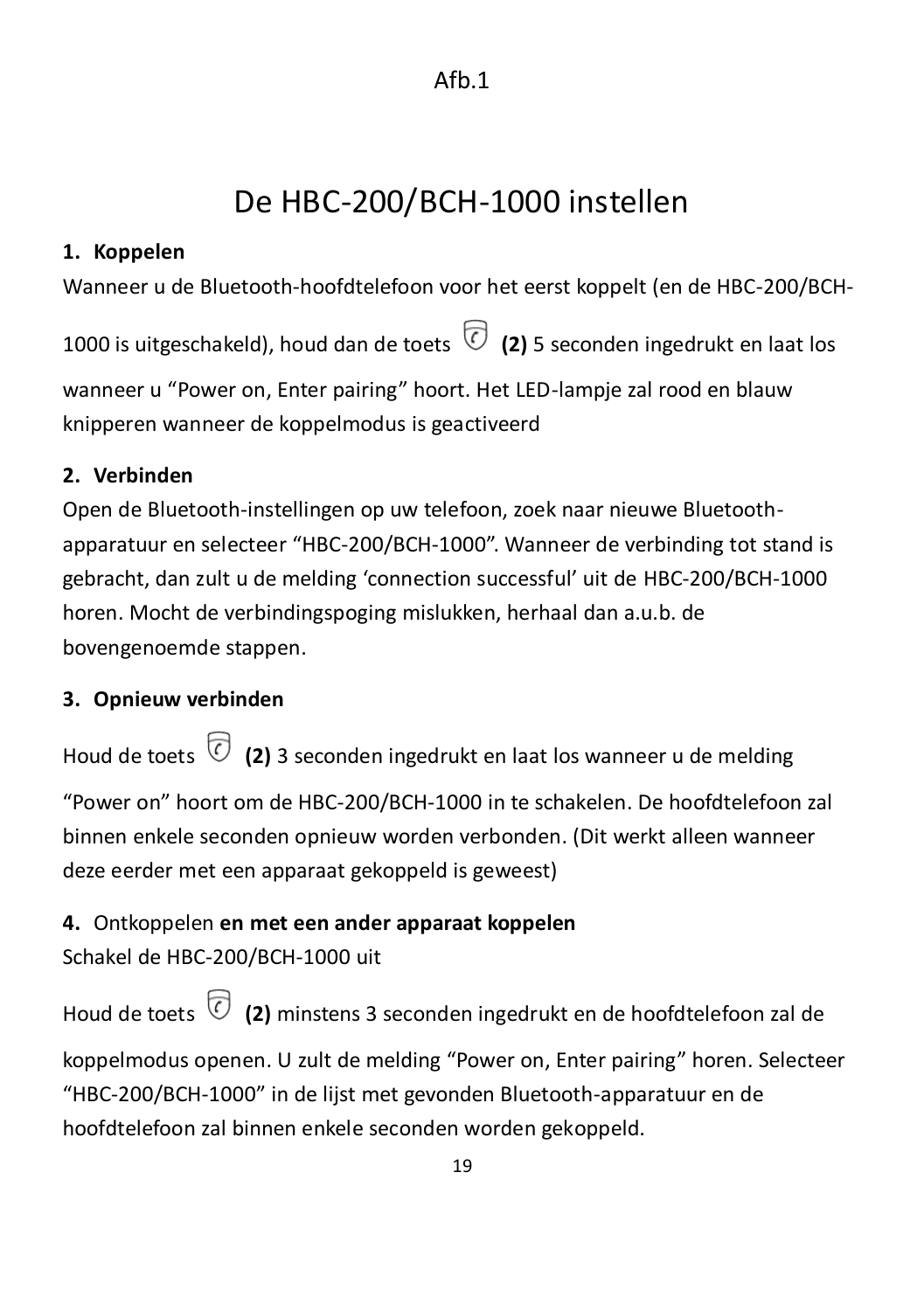### **5. Siri gebruiken**

Als de hoofdtelefoon verbinden is met een Apple IOS-apparaat, dan kunt u gebruik maken van de virtuele Siri-assistent.

Zorg ervoor dat de Siri-functie is ingeschakeld op uw IOS-smartapparaat (iPhone/iPad).

Om Siri te gebruiken: Druk kort op de toets **(2)** op de HBC-200/BCH-1000 om Siri

te starten. U kunt spreken wanneer u de Siri-toon hoort.

**Houd er a.u.b.** Rekening mee **dat Siri alleen kan worden gebruikt op Apple IOSsystemen.**

### **De batterij** opladen **(Afb. 5)**

Sluit de hoofdtelefoon aan op een USB thuislader of pc om de interne batterij ervan op te laden. Gebruik de meegeleverde MicroUSB-kabel, sluit het ene uiteinde aan op de MicroUSB-poort **(5)** van de HBC-200/BCH-1000 en het andere uiteinde op de USB thuislader /pc. De LED zal tijdens het opladen rood branden en constant blauw beginnen te branden zodra de batterij volledig is opgeladen.

### **Opmerking:**

- 1. Laad de hoofdtelefoon a.u.b. op met een 5VDC USB-lader of een USBcomputerpoort.
- 2. Wij raden u aan de batterij vóór het eerste gebruik volledig op te laden.
- 3. Verwijder of vervang de batterij niet, omdat de hoofdtelefoon hierdoor zal worden beschadigd en de garantie zal komen te vervallen.

## De hoofdtelefoon dragen

Zoals te zien in Afb. 2, plaats de hoofdtelefoon zodanig rondom uw nek dat de luidsprekers uw voorste Jukbeenderen aanraken. Plaats de luidsprekers niet op uw oren zoals een normale hoofdtelefoon.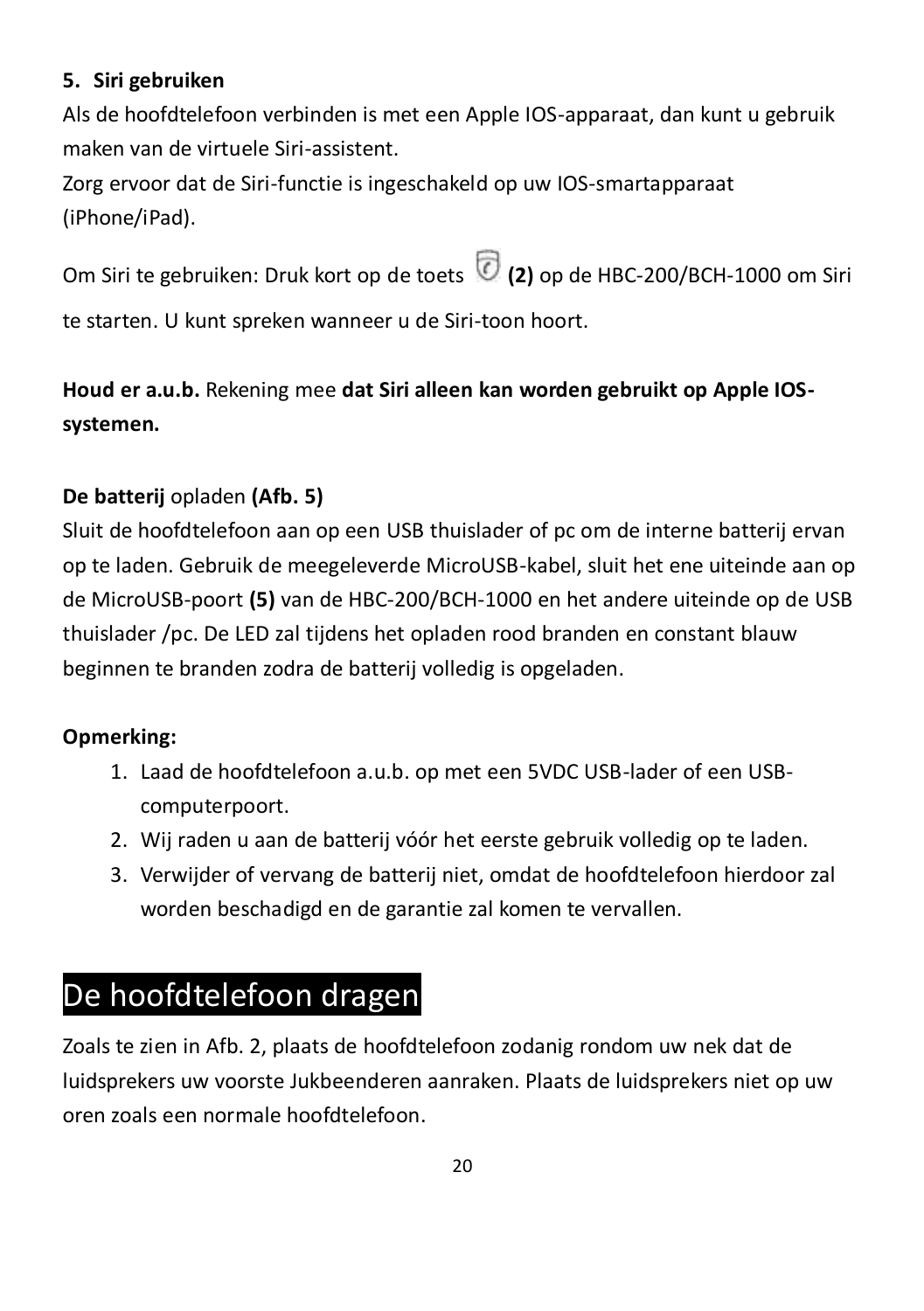- Plaats tegen uw voorste Jukbeenderen
- Plaats de bovenste boog over uw oorschelpen
- Plaats op uw nek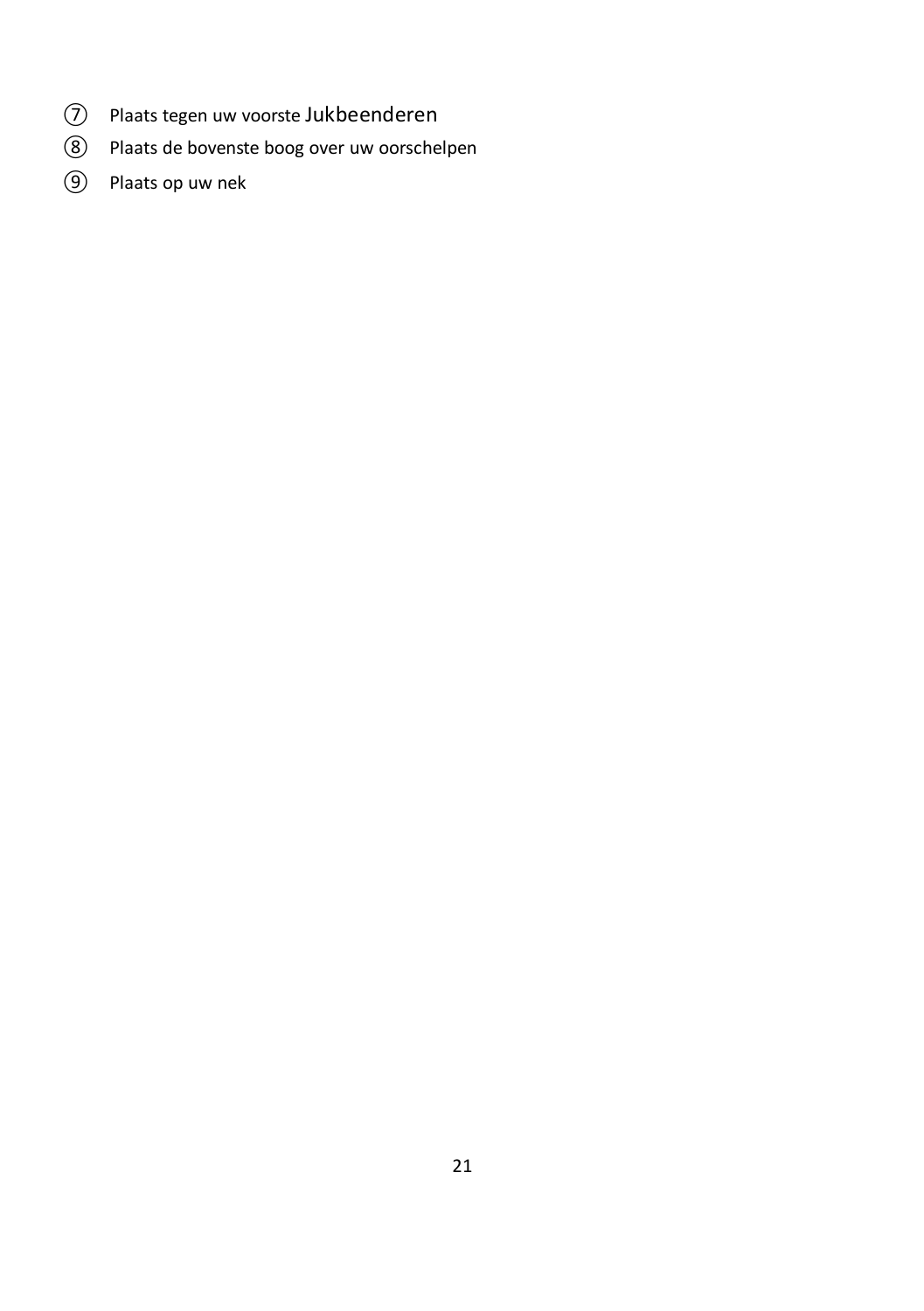### **Oordoppen**

Als u naar uw favoriete muziek wilt luisteren zonder storende omgevingsgeluiden, dan kunt u de meegeleverde silicium oordopjes gebruiken in omgevingen waar het veilig is om omgevingslawaai te blokkeren, zoals in een trein of vliegtuig.



## **LED-lichtstatus**

| Kleur                                                             | <b>Uitleg</b>                           |  |
|-------------------------------------------------------------------|-----------------------------------------|--|
| De rode indicator knippert eenmaal elke 3 seconden                | De batterij van het apparaat is vrijwel |  |
|                                                                   | Leeg Laad a.u.b. op.                    |  |
| Het apparaat schakelt in/uit<br>De rode indicator knippert 3 keer |                                         |  |
| Rood (constant)                                                   | Het apparaat wordt opgeladen            |  |
| Blauw (constant)                                                  | Het opladen is voltooid                 |  |
| De blauwe indicator knippert eenmaal elke 5 seconden              | Inkomende oproep/geplaatste oproep      |  |
| De hoofdtelefoon is op de                                         |                                         |  |
| Snel rood en blauw knipperen                                      | koppelmodus geschakeld.                 |  |

### **Probleemoplossing**

| Probleem            | Mogelijke oorzaken             | Oplossing                 |
|---------------------|--------------------------------|---------------------------|
| Schakelt niet in    | Batterij leeg                  | Laad de hoofdtelefoon op  |
| Bluetooth-koppeling | Buiten het maximale effectieve | Houd de hoofdtelefoon     |
| mislukt             | bereik                         | dichter bij het apparaat  |
|                     |                                | waarmee u verbinding wilt |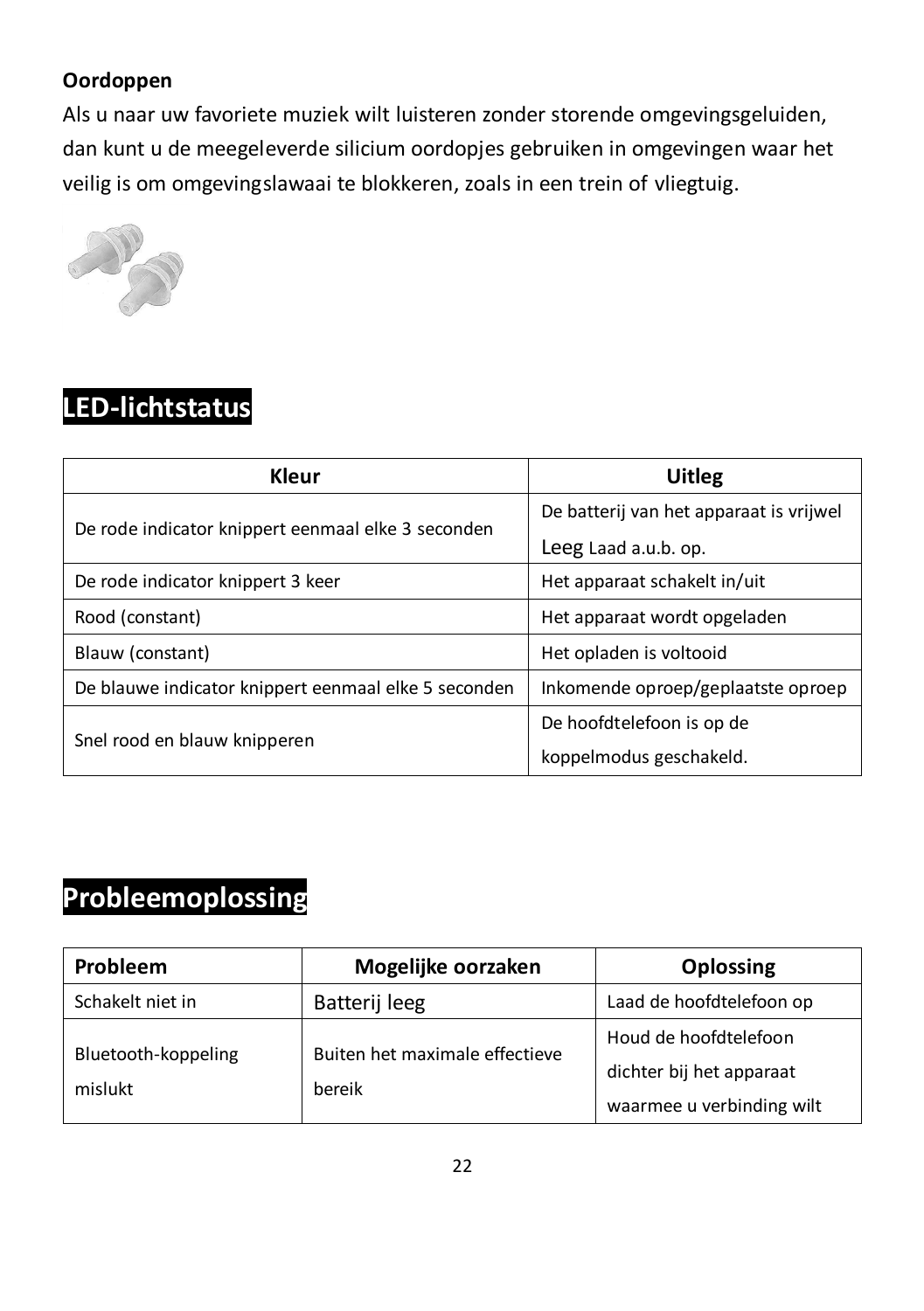| .<br>$\sim$ $\sim$ $\sim$ $\sim$ $\sim$ |  |
|-----------------------------------------|--|
|-----------------------------------------|--|

# **Afspeelfuncties voor muziek**

| <b>Functie</b>                                                                   | <b>Bediening</b>                    | Gesproken melding          |
|----------------------------------------------------------------------------------|-------------------------------------|----------------------------|
| Afspelen/pauzeren                                                                | Druk op de Starttoets "[3]" (1)     | Geen                       |
| Vorige/volgende                                                                  | Houd "-" of "+" $(4)$ 2s ingedrukt. | Geen                       |
| Volume $+/-$                                                                     |                                     | Piepgeluid wanneer het     |
|                                                                                  | Druk op "+" of "-" $(4)$            | maximale volume is bereikt |
| Opmerking: de "vorige" functie door 2 seconden de toets "-" in the drukken werkt |                                     |                            |
| niet met sommige streaming diensten zoals Spotify.                               |                                     |                            |

## **Functies voor telefoongesprekken**

| <b>Functie</b>                | <b>Bediening</b>                                        | <b>Gesproken melding</b> |  |
|-------------------------------|---------------------------------------------------------|--------------------------|--|
| Een oproep                    |                                                         |                          |  |
| beantwoorden/beëindigen       | Druk op de toets "U" (2)                                | Geen                     |  |
| Een oproep weigeren           | Houd de toets " $\overline{\mathbb{C}}$ " ingedrukt (2) | Geen                     |  |
| Het laatste nummer kiezen     | Druk tweemaal op de toets "                             | Geen                     |  |
|                               | (2)                                                     |                          |  |
| Voice Assist (Siri of Google) | Druk op de toets "U" (2)                                | Geen                     |  |
| Microfoon dempen /            | Klik op de toets "I                                     | Geen                     |  |
| herstellen                    |                                                         |                          |  |

**Opmerking:** De volumeregeling werkt alleen tijdens het afspelen van muziek of telefoongesprekken.

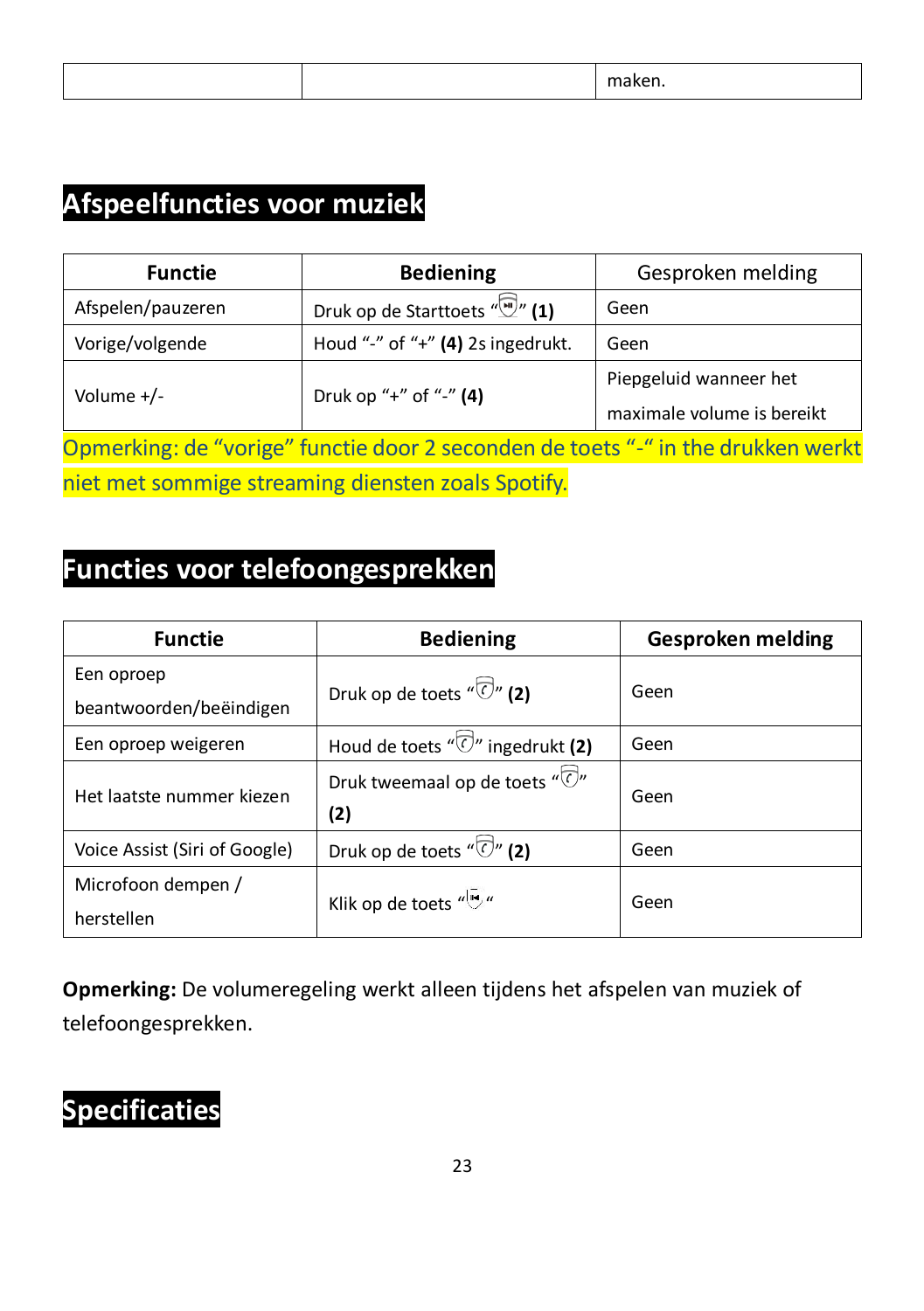| Speelduur               | Tot 8 uur                         |
|-------------------------|-----------------------------------|
| Oplaadtijd              | 2 uur                             |
| Stand-by-duur           | Tot 10 uur                        |
| Verbindingsbereik       | $^{\sim}$ 10 m                    |
| Bluetooth-versie        | V5.0                              |
| Bluetooth-protocol      | AVRCP1.6, A2DP1.3, HFP1.7, HSP1.2 |
| Luidsprekertype         | Jukbeengeleidend                  |
| Luidsprekergevoeligheid | $100 \pm 3$ db                    |
| Microfoongevoeligheid   | $-40 \pm 3$ db                    |
| Gewicht                 | 39g/1,37 ons                      |

### **Onderhoud**

- 1. Houd de hoofdtelefoon op een koele en droge plek. De bedrijfstemperatuur ervan is 0 ~ 45°C (32 ~ 113°F). De levensduur ervan kan worden ingekort wanneer gebruikt in een te koude, te hete of te vochtige omgeving.
- 2. Laad de hoofdtelefoon vóór gebruik op als deze voor langere tijd niet was gebruikt
- 3. Dompel de hoofdtelefoon nooit in water of andere vloeistoffen. De HBC-200/BCH-1000 is bestand tegen spetters, maar mag **niet** in vloeistoffen worden gedompeld.
- 4. Hoge volumes kunnen geluidsvervorming veroorzaken en uw gehoor beschadigen.
- 5. Maak de hoofdtelefoon schoon met een zacht, droog doekje.
- 6. Houd de hoofdtelefoon uit de buurt van harde en scherpe voorwerpen om beschadiging te voorkomen.
- 7. Laad de hoofdtelefoon niet onmiddellijk op na veel lichaamsbeweging, omdat resterend zweet in de laadpoort het circuit van de hoofdtelefoon kan beschadigen. Om het risico op beschadiging te voorkomen, zorg er a.u.b. voor dat de laadpoort droog is voordat u de hoofdtelefoon oplaadt.

### **GARANTIE**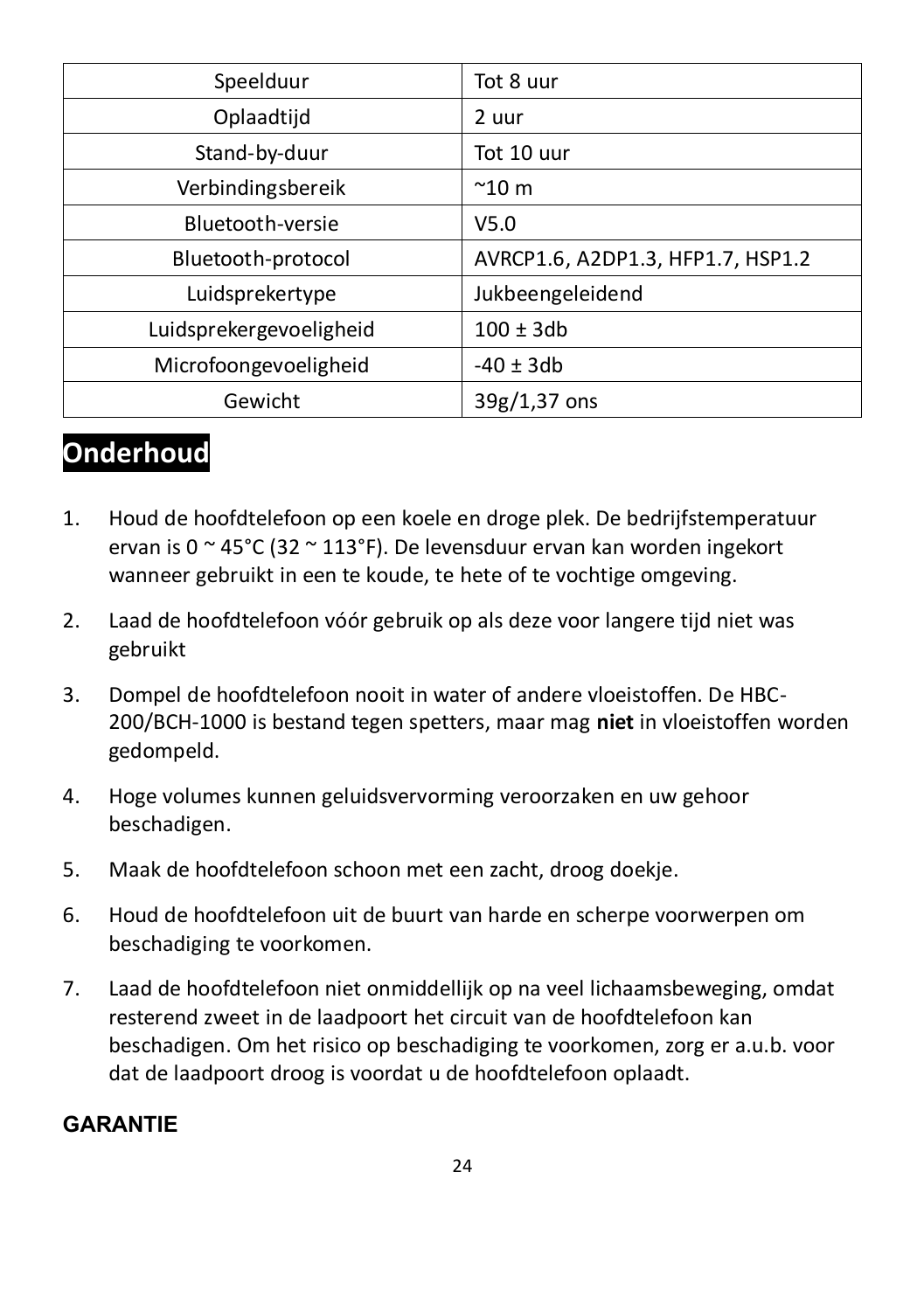Lenco biedt service en garantie aan overeenkomstig met de Europese wetgeving. Dit houdt in dat u, in het geval van reparaties (zowel tijdens als na de garantieperiode), uw lokale handelaar moet contacteren.

Belangrijke opmerking: Het is niet mogelijk om producten die moeten worden gerepareerd rechtstreeks naar Lenco te sturen.

Belangrijke opmerking: De garantie verloopt als een onofficieel servicecenter het apparaat op wat voor manier dan ook heeft geopend, of er toegang toe heeft gekregen.

Het apparaat is niet geschikt voor professioneel gebruik. In het geval van professioneel gebruik worden alle garantieverplichtingen van de fabrikant nietig verklaard.

### **DISCLAIMER**

Er worden regelmatig updates in de firmware en/of hardwarecomponenten gemaakt. Daardoor kunnen gedeelten van de instructie, de specificaties en afbeeldingen in deze documentatie enigszins verschillen van uw eigen situatie. Alle onderwerpen die staan beschreven in deze handleiding zijn bedoeld als illustratie en zijn niet van toepassing op specifieke situaties. Aan de beschrijving in dit document kunnen geen rechten worden ontleend.

### **AFVOER VAN HET OUDE APPARAAT**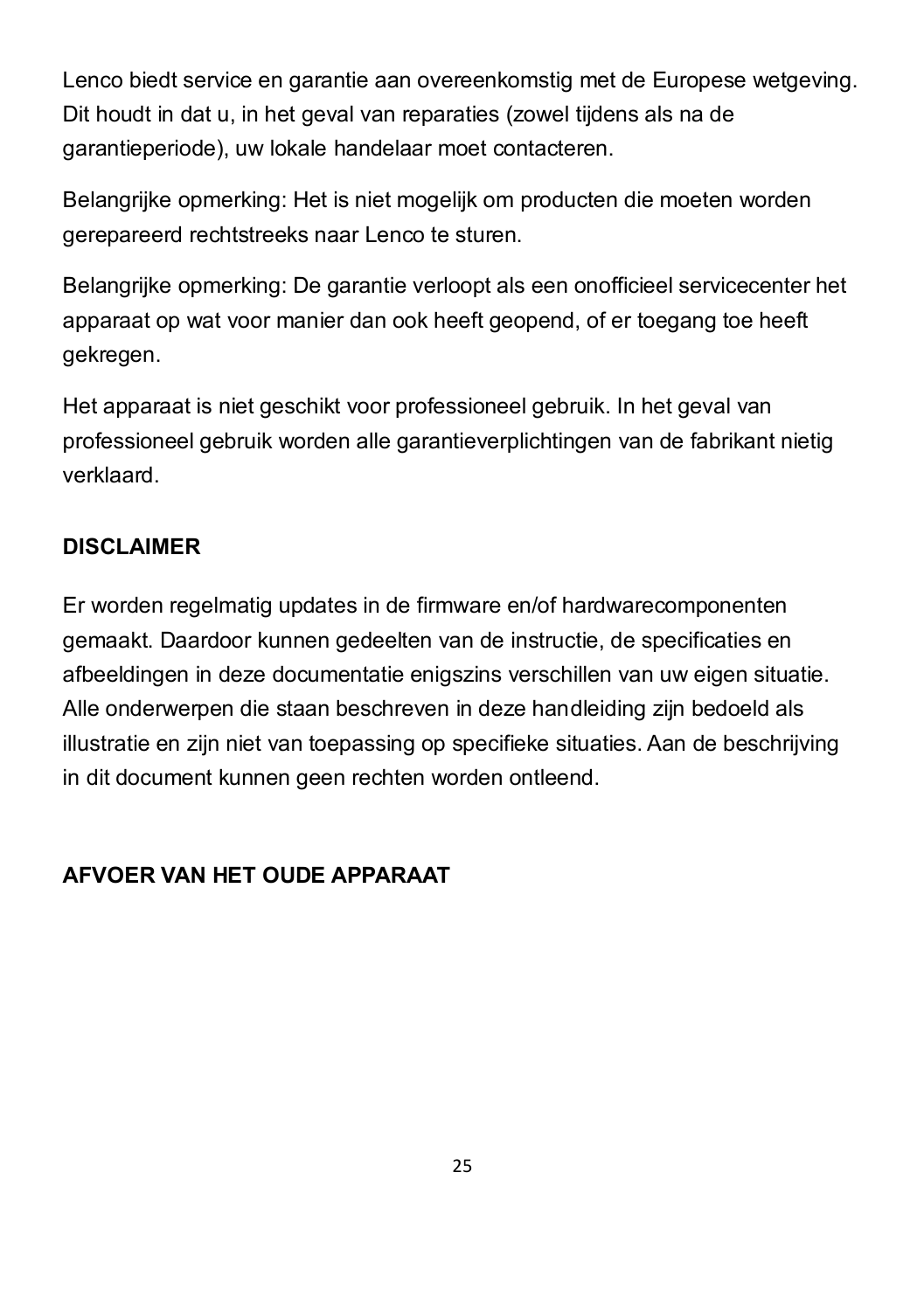

Dit symbool geeft aan dat het betreffende elektrische product of de accu/batterij niet mag worden verwijderd als algemeen huishoudelijk afval in Europa. Zorg voor een juiste afvalverwerking door het product en de accu/batterij in overeenstemming met alle van toepassing zijnde lokale wetten voor het verwijderen van elektrische apparatuur of accu's/batterijen te verwijderen. Als u dit doet, helpt u de natuurlijke hulpbronnen te behouden en de standaard van milieubescherming te verbeteren bij de behandeling en verwijdering van elektrisch afval (Afgedankte Elektrische en Elektronische Apparatuur).

### **SERVICE**

Bezoek voor meer informatie en helpdeskondersteuning [www.lenco.com](http://www.lenco.com/)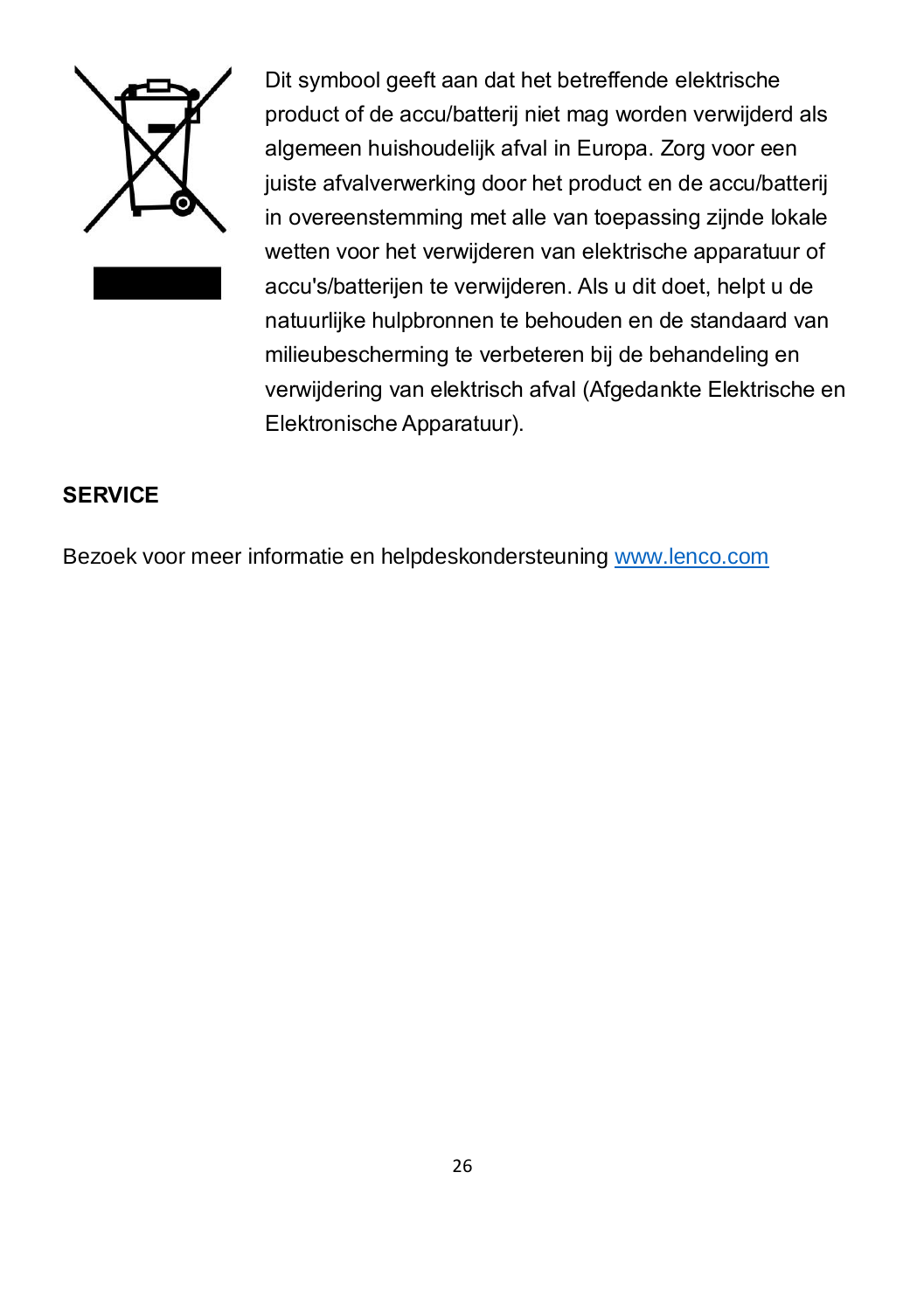#### <span id="page-26-0"></span>**ACHTUNG:**

Eine andere als die hier beschriebene Bedienung, Einstellung oder Verwendung der Funktionen kann zu gefährlicher Strahlenbelastung führen.

Dieses Gerät darf nur von qualifizierten Fachkräften und niemand anderem repariert oder eingestellt werden.

#### **VORSICHTSMASSNAHMEN VOR DER BENUTZUNG**

#### **BEFOLGEN SIE IMMER FOLGENDE ANWEISUNGEN:**

- 1. Benutzen Sie das Gerät nicht in der Nähe von Wasser.
- 2. Benutzen Sie zur Reinigung ein nur leicht befeuchtetes Tuch.
- 3. Blockieren oder bedecken Sie keine Lüftungsöffnungen. Wenn Sie das Gerät auf ein Regal stellen, lassen Sie um das gesamte Gerät 5 cm (2") freien Platz.
- 4. Stellen Sie das Gerät entsprechend den Anweisungen der mitgelieferten Bedienungsanleitung auf.
- 5. \*Treten Sie nicht auf das Netzteil und klemmen Sie es auch nicht ein. Seien Sie im näheren Bereich des Steckers und der Herausführungen des Kabels besonders vorsichtig. Stellen Sie keine schweren Gegenstände auf das Netzteil, weil es dadurch beschädigt werden könnte. Halten Sie das gesamte Gerät außerhalb der Reichweite von Kindern! Durch Spielen mit dem Netzkabel können sie sich ernsthafte Verletzungen zuziehen.
- 6. \*Trennen Sie das Gerät während eines Gewitters oder bei längerer Nichtbenutzung vom Netz.
- 7. Halten Sie das Gerät von Hitzequellen wie Radiatoren, Heizern, Öfen, Kerzen oder anderen hitzeerzeugenden Produkten oder offenen Flammen fern.
- 8. Meiden Sie bei der Nutzung des Produkts die Nähe starker Magnetfelder.
- 9. Elektrostatische Entladungen können die normale Verwendung von diesem Gerät stören. Sollte dies geschehen, führen Sie einfach einen Reset aus und starten Sie dann das Gerät entsprechend den Anweisungen dieser Bedienungsanleitung neu. Gehen Sie besonders bei Datenübertragungen mit dem Gerät vorsichtig um und führen Sie diese nur in einer antielektrostatischen Umgebung aus.
- 10. Warnung! Niemals Gegenstände durch die Lüftungsschlitze oder Öffnungen in das Gerät stecken. Im Gerät sind hohe Spannungen vorhanden und das Einführen von Gegenständen kann zu Stromschlag bzw. zu Kurzschlüssen der internen Teile führen. Aus dem gleichen Grund kein Wasser oder Flüssigkeiten in das Gerät geben.
- 11. Benutzen Sie das Gerät nicht in nasser oder feuchter Umgebung wie Bad, Dampfküche oder in der Nähe von Schwimmbecken.
- 12. Benutzen Sie das Gerät nicht bei Kondensationsgefahr.
- 13. Obwohl dieses Gerät unter größter Sorgfalt und vor Auslieferung mehrmals überprüft wurde, können trotzdem wie bei jedem anderen elektrischen Gerät auch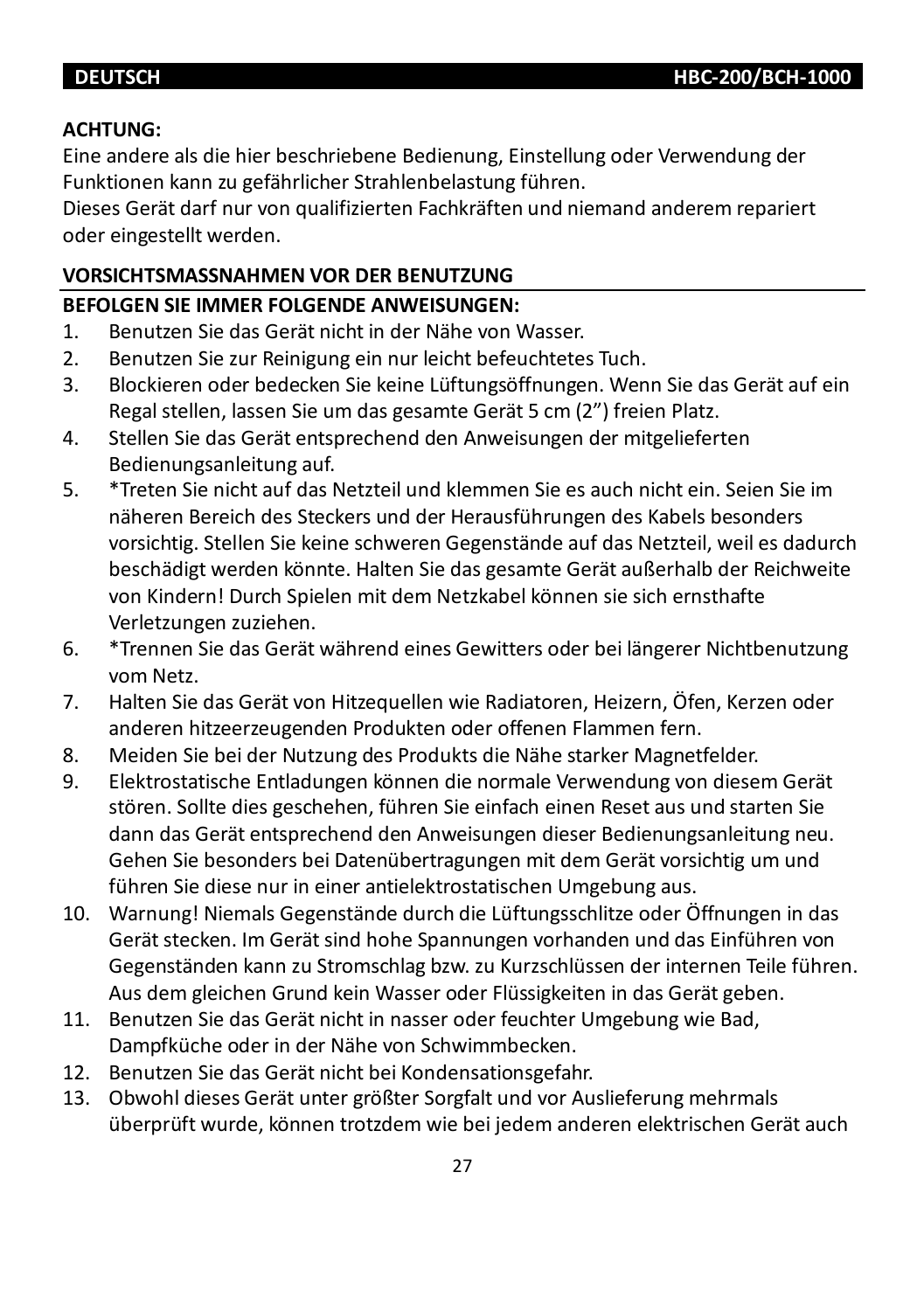Probleme auftauchen. Trennen Sie das Gerät im Falle einer Rauchentwicklung, starker Hitzeentwicklung oder jeden anderen unnatürlichen Erscheinung sofort vom Netz.

- 14. Dieses Gerät ist durch eine Stromquelle wie auf dem Typenschild angegeben zu betreiben. Halten Sie bei Unsicherheiten über die Art Ihrer Stromversorgung in Ihrer Wohnung Rücksprache mit Ihrem Händler oder Ihrer Stromzuliefererfirma.
- 15. \*Die Wandsteckdose muss sich in der Nähe des Geräts befinden und einfach zu erreichen sein.
- 16. \*Überlasten Sie weder Netzsteckdosen noch Verlängerungskabel. Eine Überlastung kann zu Brandgefahr bzw. Stromschlag führen.
- 17. \*Geräte der Schutzklasse 1 sind an eine Netzsteckdose mit Schutzleiter anzuschließen.
- 18. \*Geräte der Schutzklasse 2 benötigen keinen Schutzleiteranschluss.
- 19. Halten Sie Nagetiere vom Gerät fern. Nagetiere lieben es, am Netzkabel zu nagen.
- 20. \*Halten Sie den Netzstecker in der Hand, wenn Sie ihn aus der Netzsteckdose ziehen. Ziehen Sie ihn nicht durch Zerren am Kabel heraus. Das kann zu einem Kurzschluss führen.
- 21. Vermeiden Sie es, das Gerät auf Oberflächen aufzustellen, die zu Schwingungen oder Stoß neigen.
- 22. Benutzen Sie für die Reinigung ein weiches und trockenes Tuch. Benutzen Sie niemals Lösungsmittel oder Flüssigkeiten auf Ölbasis. Benutzen Sie zum Entfernen hartnäckiger Flecken ein feuchtes Tuch mit mildem Reinigungsmittel.
- 23. Der Hersteller haftet nicht für Schäden oder Verluste durch Fehlfunktion, Zweckentfremdung oder Modifikation des Geräts oder durch Wechseln der Batterien.
- 24. Unterbrechen Sie die Verbindung nicht während einer Formatierung oder einer Datenübertragung. Bei Unterbrechung drohen Datenverlust und Datenbeschädigung.
- 25. Wenn das Gerät eine USB-Wiedergabefunktion besitzt, dann stecken Sie den USB-Stick direkt in das Gerät. Verwenden Sie kein USB-Verlängerungskabel, weil die erhöhte Störanfälligkeit zu Datenverlust führen könnte.
- 26. Das Gerät darf weder Tropf- noch Spritzwasser ausgesetzt werden und es dürfen keine mit Flüssigkeit gefüllten Behälter wie z.B. Vasen auf das Gerät oder in der Nähe des Gerätes gestellt werden.
- 27. \*Um das Gerät vollständig vom Netz zu trennen, muss der Netzstecker des Gerätes vom Stromnetz getrennt werden, wobei die zu trennende Einheit den Netzstecker des Gerätes bezeichnet.
- 28. Wenn das Gerät über Batterien betrieben wird, dann sind diese vor übermäßiger Wärme wie Sonneneinstrahlung, Feuer oder ähnlichem zu schützen.
- 29. Augenmerk ist auf den ökologischen Aspekt der Batterieentsorgung zu legen.
- 30. Das Gerät kann nur bei gemäßigten Temperaturen verwendet werden. Sehr kalte und heiße Umgebungen sind zu vermeiden.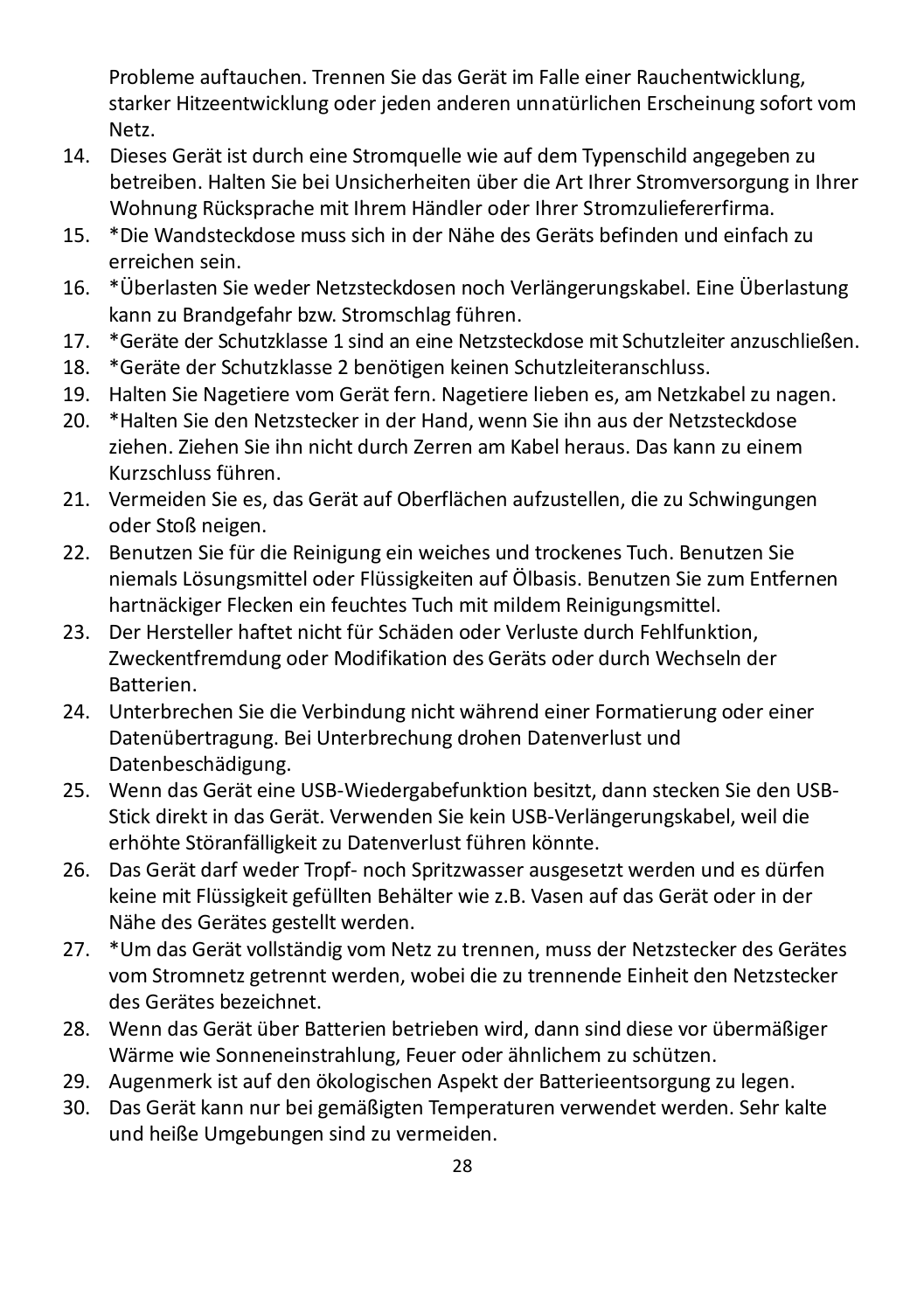- 31. Das Typenschild befindet sich an der Unter- oder Rückseite des Gerätes.
- 32. Dieses Gerät ist nicht zur Benutzung durch Personen (auch Kinder) mit physischen, sensorischen oder mentalen Beeinträchtigungen oder ohne ausreichender Erfahrung vorgesehen, es sei denn, sie werden durch eine verantwortliche Person beaufsichtigt oder wurden in die ordnungsgemäße Bedienung des Gerätes durch eine für ihre Sicherheit verantwortlichen Person eingewiesen.
- 33. Dieses Produkt ist nur für den nicht-professionellen Gebrauch und nicht für gewerbliche oder industrielle Zwecke bestimmt.
- 34. Stellen Sie sicher, dass das Gerät in einer stabilen Position aufgestellt ist. Schäden, die durch Verwendung dieses Produkts in einer instabilen Position oder durch Nichtbeachtung der anderen in diesem Handbuch enthaltener Warnungen und Vorwarnung entstehen, werden nicht durch die Garantie abgedeckt.
- 35. Entfernen Sie niemals das Gehäuse dieses Geräts.
- 36. Stellen Sie dieses Gerät niemals auf andere elektrische Geräte.
- 37. Verwenden oder bewahren Sie dieses Produkt nicht an Orten auf, in denen es direkter Sonneneinstrahlung, Hitze, übermäßigem Staub oder Vibration ausgesetzt ist.
- 38. Halten Sie Kinder von den Plastiktüten fern.
- 39. Benutzen Sie nur vom Hersteller empfohlene Erweiterungen/Zubehörteile.
- 40. Lassen Sie alle Eingriffe von qualifiziertem Servicepersonal ausführen. Eingriffe werden notwendig, wenn das Gerät in irgendeiner Weise beschädigt wurde, beispielsweise am Netzkabel oder am Netzstecker oder wenn Flüssigkeit in das Gerät gelangt ist bzw. Gegenstände in das Gerät gefallen sind, das Gerät Regen oder Feuchtigkeit ausgesetzt war, es heruntergefallen ist oder nicht ordnungsgemäß funktioniert.
- 41. \*Verwenden Sie weder ein beschädigtes Netzkabel noch einen beschädigten Stecker oder eine lockere Steckdose. Es besteht Brand- und Stromschlaggefahr.
- 42. Längeres Hören lauter Töne aus einem Musikgerät kann zum zeitweiligen oder permanenten Hörverlust führen.

### **ANSCHLUSS**

- Packen Sie alle Teile aus und entfernen Sie danach die Schutzmaterialien.
- \*Schließen Sie das Gerät nicht eher an das Netz an, bevor Sie die Netzspannung überprüft haben und alle anderen notwendigen Verbindungen hergestellt sind.
- \* **Diese Anleitungen gelten nur für Produkte, die ein Netzkabel oder ein AC-Netzteil verwenden.**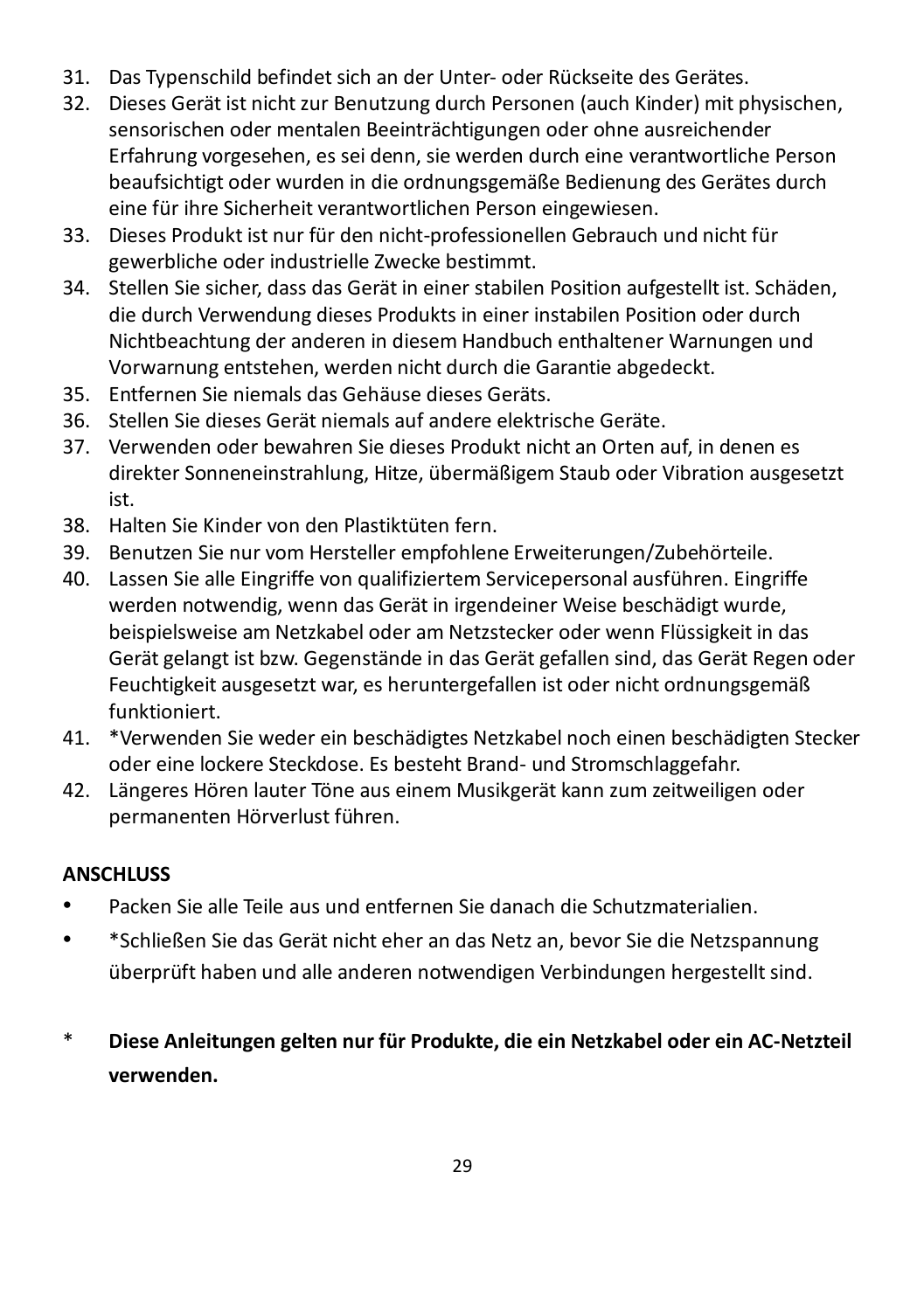# **Verpackungsinhalt**

| Kopfhörer                     | 1 Stk. |  |
|-------------------------------|--------|--|
| MicroUSB-Kabel                | 1 Stk. |  |
| Bedienungsanleitung           | 1 Stk. |  |
| Aufbewahrungstasche           | 1 Stk. |  |
| Geräuschreduzierende Silikon- | 1 Paar |  |
| Ohrstöpsel                    |        |  |
| Silikagelregler               | 1 Paar |  |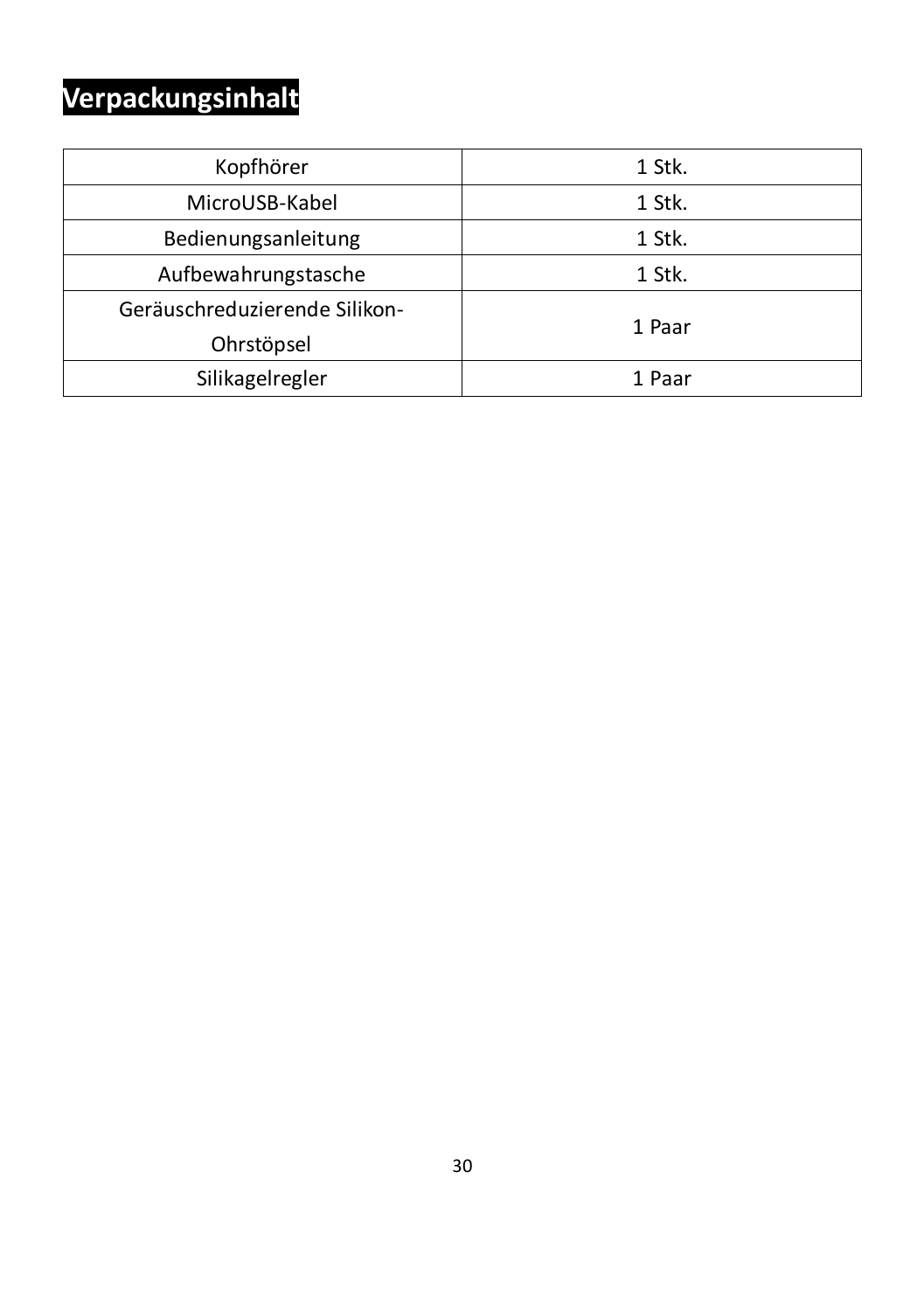## **Produktübersicht**

- Wiedergabe/Pause-Taste
- Multifunktionstaste (Ein/Aus, Anrufen, Anruf annehmen, Bluetooth-Verbindung)
- LED-Anzeige
- Lautstärketaste
- MicroUSB-Ladeport
- Mikrofon



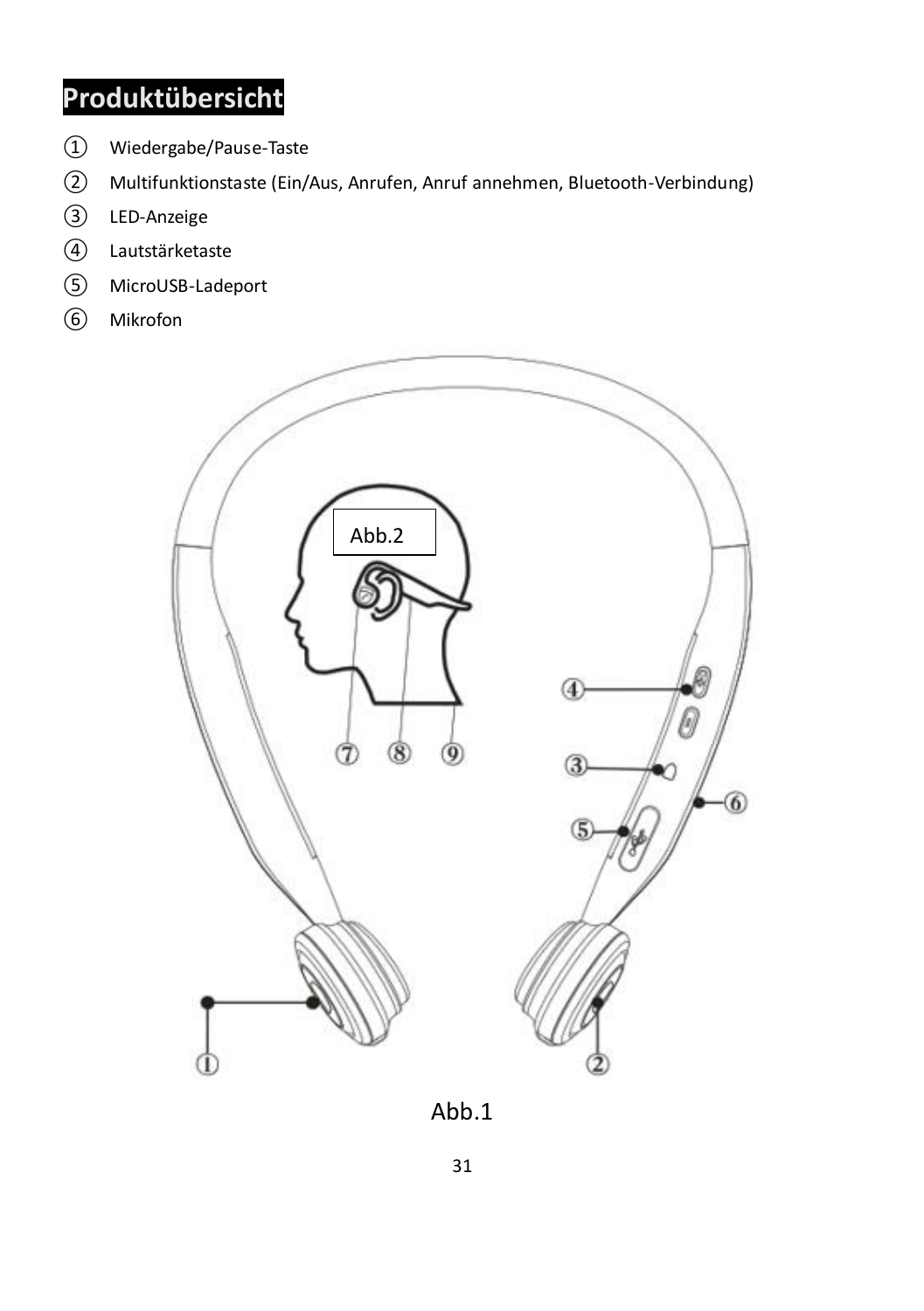### Den HBC-200/BCH-1000 einrichten

### **1. Koppeln**

Wenn Sie Ihren Bluetooth-Kopfhörer das erste Mal koppeln möchten (und Ihr HBC-

200/BCH-1000 ausgeschaltet ist), dann halten Sie die Taste **(2)** ca. 5 s solange

gedrückt, bis "Power on, Enter pairing" ertönt. Die LED-Anzeige blinkt Rot und Blau, wenn sich Ihr Kopfhörer im Kopplungsmodus befindet

### **2. Verbinden**

Wechseln Sie auf Ihrem Telefon zu den Bluetooth-Einstellungen und suchen Sie nach neuen Bluetooth-Geräten. Wählen Sie anschließend "HBC-200/BCH-1000" aus. Nach erfolgreicher Verbindung ertönt bei Ihrem HBC-200/BCH-1000 "Connection successful". Sollte das Verbinden fehlschlagen, dann wiederholen Sie bitte obenstehende Schritte.

### **3. Wiederverbinden**

Halten Sie die Taste <sup>(7</sup>2) ca. 3 s solange gedrückt, bis "Power on" ertönt, um Ihren HBC-200/BHC-1000 einzuschalten. Einige Sekunden später stellt Ihr Kopfhörer die Verbindung wieder her. (Nur wenn er vorher mit einem Gerät verbunden war)

### **4. Trennen und mit einem anderen Gerät koppeln**

Schalten Sie Ihren HBC-200/BCH-1000 aus

Wenn Sie anschließend die Taste **(2)** ca. 3 s lang gedrückt halten, dann wechselt Ihr Kopfhörer in den Kopplungsmodus. Es ertönt "Power on, Enter pairing". Wenn Sie dann in der Liste gefundener Bluetooth-Geräte "HBC-200/BCH-1000" auswählen. dann verbindet sich Ihr Kopfhörer einige Sekunden später mit Ihrem Mobilgerät.

### **5. Siri benutzen**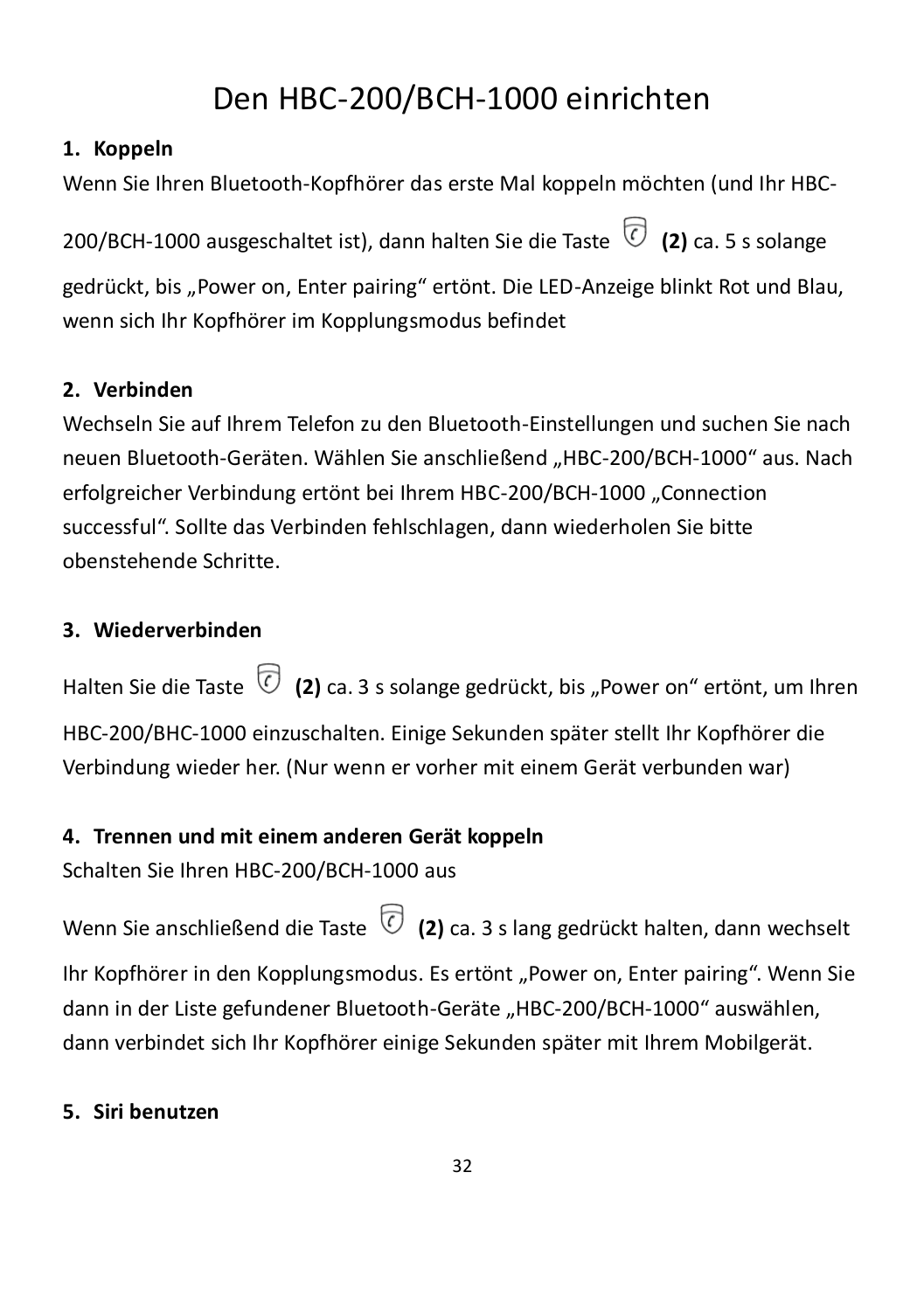Wenn der Kopfhörer mit einem Apple iOS-Gerät verbunden wurde, dann können Sie den virtuellen Assistenten Siri benutzen.

Vergewissern Sie sich, dass Siri auf Ihrem iOS-Mobilgerät (iPhone/iPad) aktiviert ist.

Um Siri zu benutzen: Drücken Sie kurz die Taste **(2)** Ihres HBC-200/BCH-1000, um Siri zu starten. Wenn von Siri ein Piepston ertönt, dann können Sie sprechen.

### **Bitte beachten Sie, dass Siri nur auf Apple iOS-Geräten benutzt werden kann.**

### **Batterie laden (Abb. 5)**

Verbinden Sie Ihren Kopfhörer mit einem PC oder einem USB-Ladegerät, um die interne Batterie Ihres Kopfhörers zu laden. Verwenden Sie für die Verbindung das mitgelieferte microUSB-Kabel, das Sie mit dem microUSB-Port **(5)** Ihres HBC-200/BCH-1000 und dem USB-Port Ihres PCs oder USB-Ladegeräts verbinden. Während des Ladens leuchtet die LED Rot. Wenn die Batterie vollständig geladen wurde, dann leuchtet die LED konstant Blau.

#### **Hinweis:**

- 1. Bitte laden Sie die Batterie des Kopfhörers über ein USB-Ladegerät mit 5 V DC oder über einen freien USB-Port Ihres PCs.
- 2. Es ist empfehlenswert, vor der ersten Benutzung die Batterie vollständig zu laden.
- 3. Ersetzen oder entfernen Sie die Batterie nicht, weil dies zur Beschädigung des Kopfhörers und zum Erlöschen der Garantie führt.

### Tragen des Kopfhörers

Tragen Sie den Kopfhörer wie in Abb. 2 gezeigt um Ihren Nacken und setzen Sie die Lautsprecher auf das vordere wangenknochen. Setzen Sie die Lautsprecher keinesfalls wie Sie es von herkömmlichen Kopfhörern gewohnt sind auf die Ohren.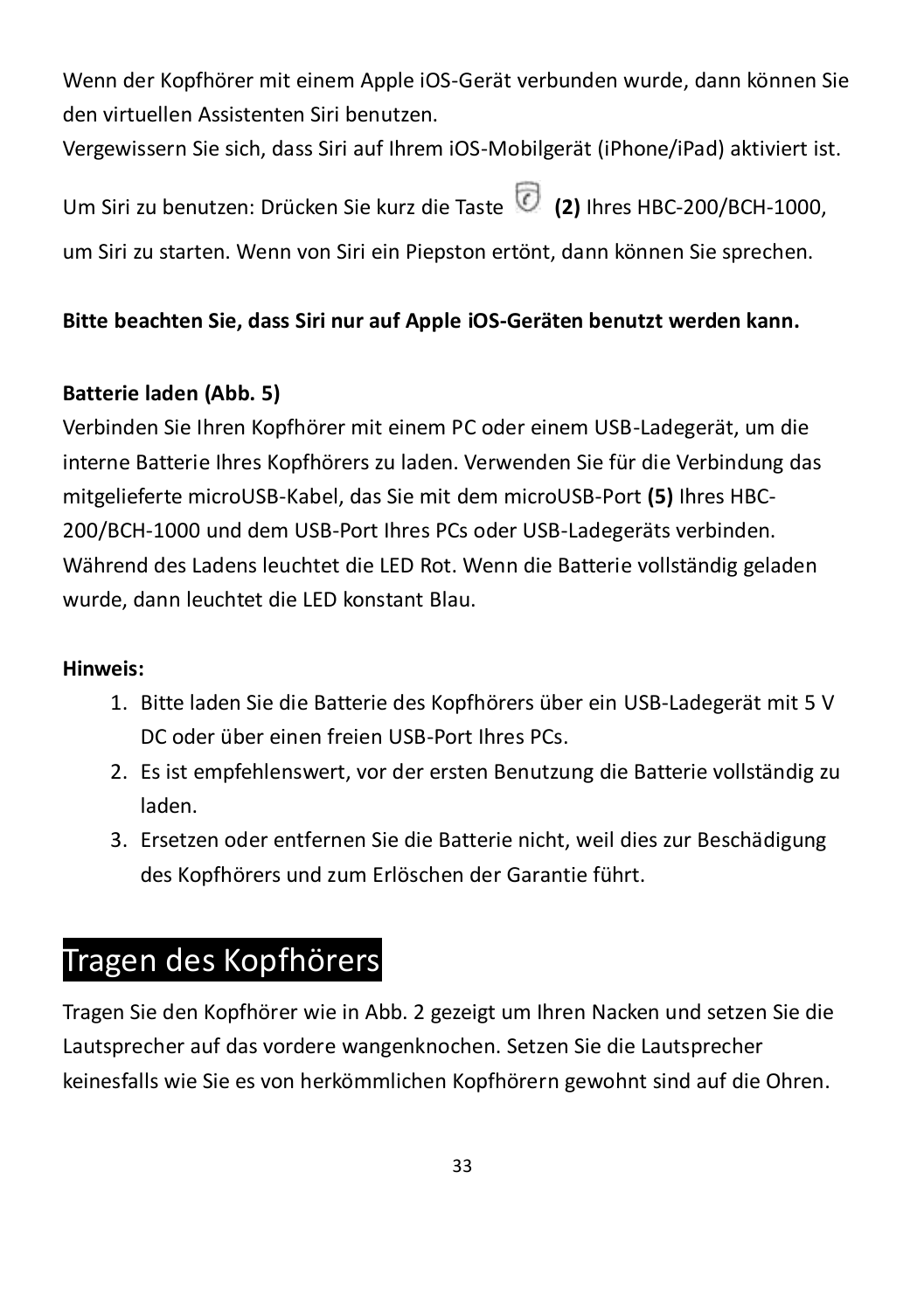- Auf das vordere wangenknochen setzen
- Die obere Biegung auf die Ohrmuscheln setzen
- Am Nacken anliegen lassen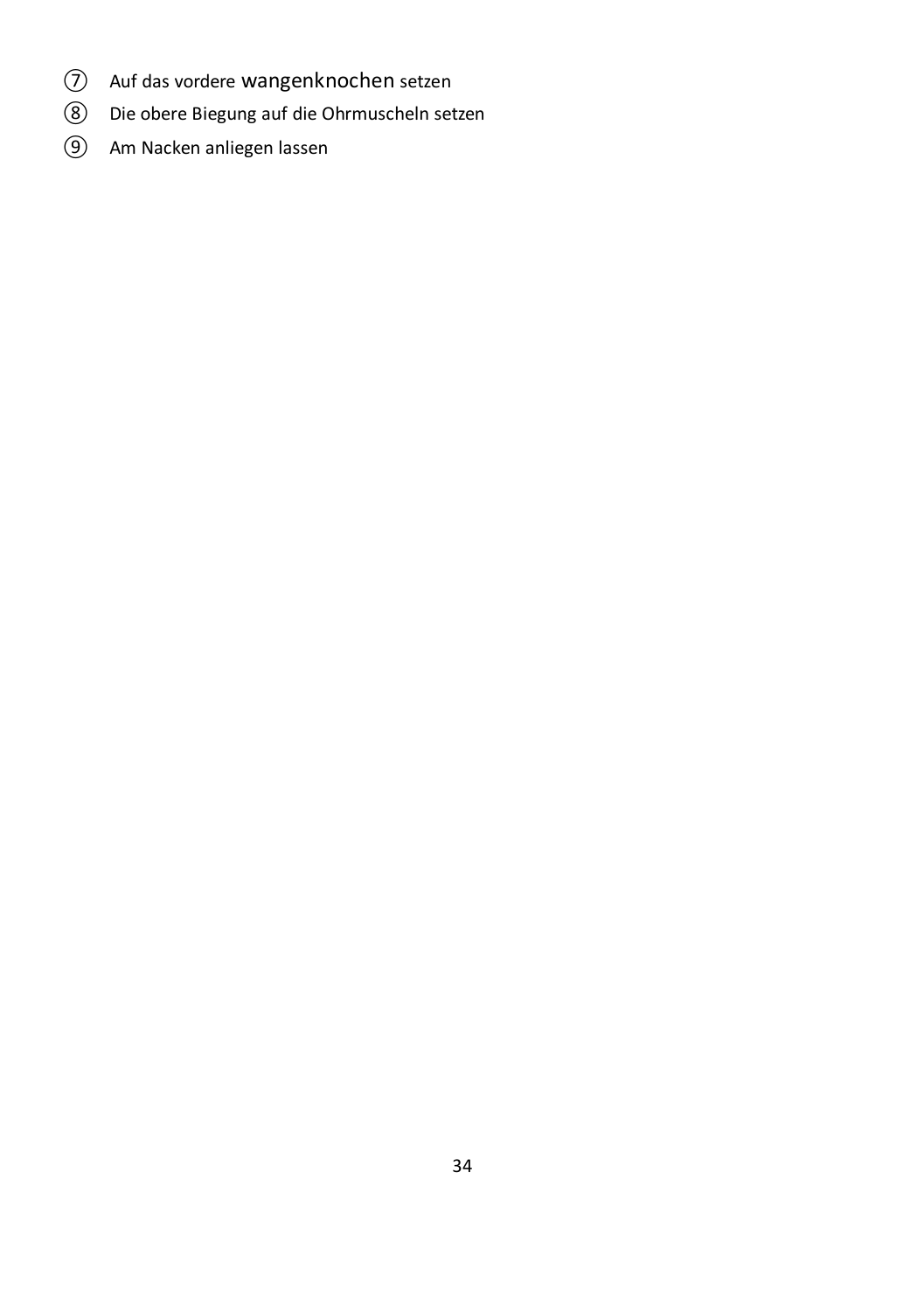### **Ohrstöpsel**

Wenn Sie Ihre Lieblingsmusik ohne störende Umgebungsgeräusche anhören möchten, dann verwenden Sie die mitgelieferten Silikon-Ohrstöpsel in Umgebungen wie beispielsweise innerhalb eines Zugs oder Flugzeugs, in denen es sicher ist, sich von den Umgebungsgeräuschen zu isolieren.



### **LED-Anzeigestatus**

| Farbe                                       | Erklärung                                       |
|---------------------------------------------|-------------------------------------------------|
| Die LED-Anzeige blinkt einmal alle 3        | Die Batterieladung des Geräts ist gering. Bitte |
| Sekunden Rot                                | erneut laden.                                   |
| Die LED-Anzeige blinkt 3 Mal                | Das Gerät schaltet sich ein/aus                 |
| Die LED-Anzeige leuchtet konstant Rot       | Die Batterie wird geladen                       |
| Die LED-Anzeige leuchtet konstant Blau      | Die Batterie ist vollständig geladen            |
| Die LED-Anzeige blinkt einmal alle 5        | Eingehender Anruf, ein Telefongespräch wird     |
| Sekunden Blau                               | geführt                                         |
| Die LED-Anzeige blinkt schnell Rot und Blau | Der Kopfhörer befindet sich im Kopplungsmodus.  |

### **Fehlerdiagnose**

| Problem                         | Mögliche Gründe          | Lösung                        |
|---------------------------------|--------------------------|-------------------------------|
| Gerät schaltet sich nicht ein   | Geringe Batterieladung   | Den Kopfhörer laden           |
|                                 | Außerhalb der effektiven | Bringen Sie den Kopfhörer     |
| Bluetooth-Kopplung schlägt fehl | Bluetooth-Reichweite     | näher an das Gerät heran, mit |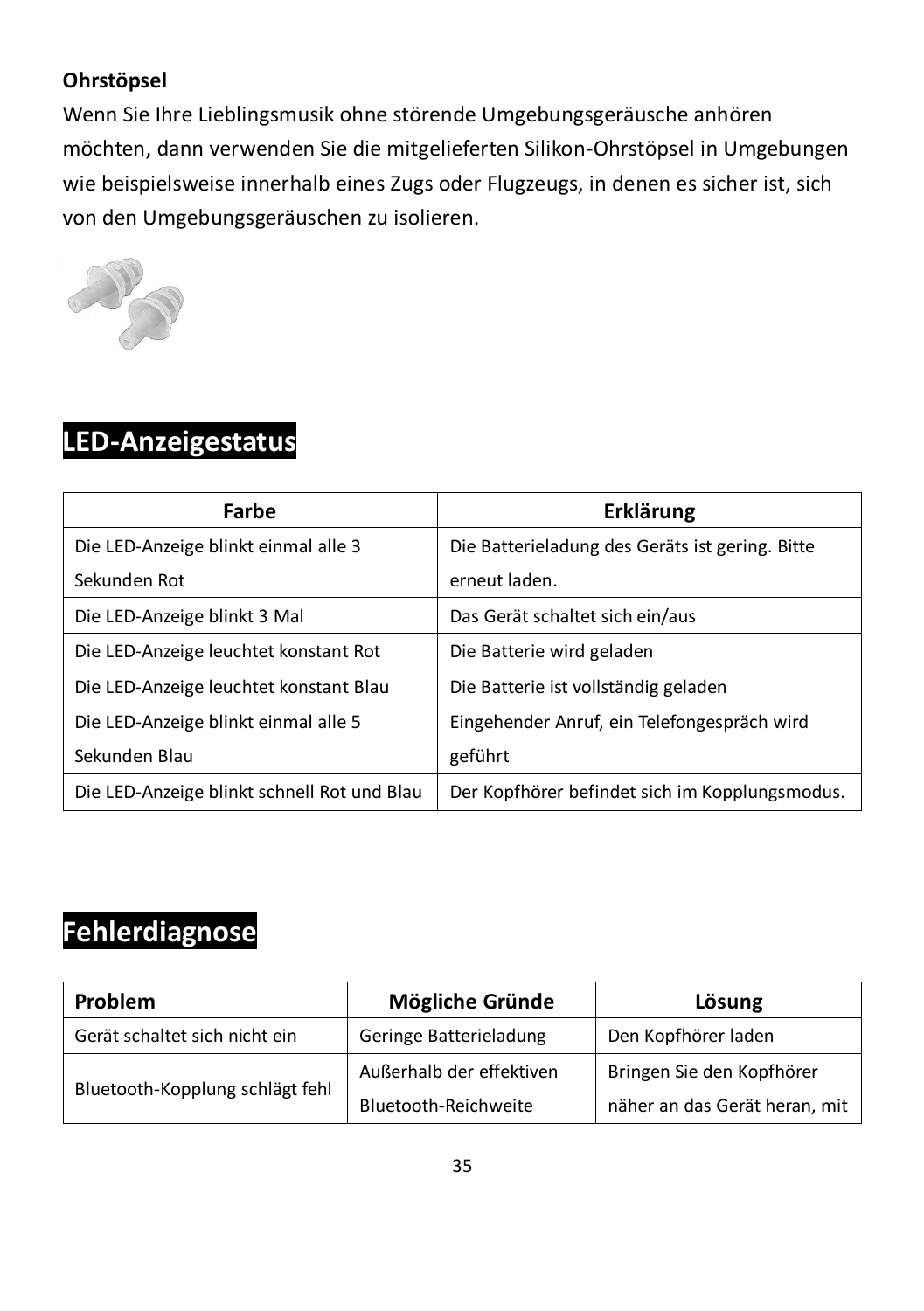|  | dem Sie Koppeln möchten. |
|--|--------------------------|
|--|--------------------------|

### **Musikwiedergabefunktionen**

| <b>Funktion</b>                                                             | <b>Bedienung</b>                                  | Sprachausgabe                                              |
|-----------------------------------------------------------------------------|---------------------------------------------------|------------------------------------------------------------|
| Wiedergabe/Pause                                                            | Die Taste " $\overline{\mathbb{D}}$ " (1) drücken | Keine                                                      |
| Zurück/Vor                                                                  | 2 s lang "-" oder "+" $(4)$ drücken.              | Keine                                                      |
| Lautstärke +/-                                                              | "+" oder "-" (4) drücken                          | Bei Erreichen der Maximallautstärke<br>ertönt ein Piepston |
| Anmerkung: Die Zurück-Funktion durch 2s langes "-" Drücken funktioniert mit |                                                   |                                                            |

einigen Streaming-Diensten wie Spotify nicht.

### **Anruffunktionen**

| <b>Funktion</b>                    | <b>Bedienung</b>                                     | Sprachausgabe |
|------------------------------------|------------------------------------------------------|---------------|
| Anruf annehmen/Gespräch            | Die Taste " $\overline{\mathbb{C}}$ " (2) drücken    | Keine         |
| beenden                            |                                                      |               |
| Gespräch ablehnen                  | Die Taste " $\nabla^{\prime\prime}$ (2) lang drücken | Keine         |
| Wahlwiederholung                   | Die Taste " $\nabla$ " (2) zweimal drücken           | Keine         |
| Sprachassistent (Siri oder Google) | Die Taste " $\overline{\mathbb{C}}$ " (2) drücken    | Keine         |
| Mikrofostumms chaltung/Mikrofo     | Die Taste "" anklicken                               | Keine         |
| nstummschaltung aufheben           |                                                      |               |

**Hinweis:** Die Lautstärkereglerfunktion ist nur während der Musikwiedergabe oder während eines Telefongesprächs aktiviert.

### **Technische Daten**

| Wiedergabedauer | Bis zu 8 Stunden |
|-----------------|------------------|
|-----------------|------------------|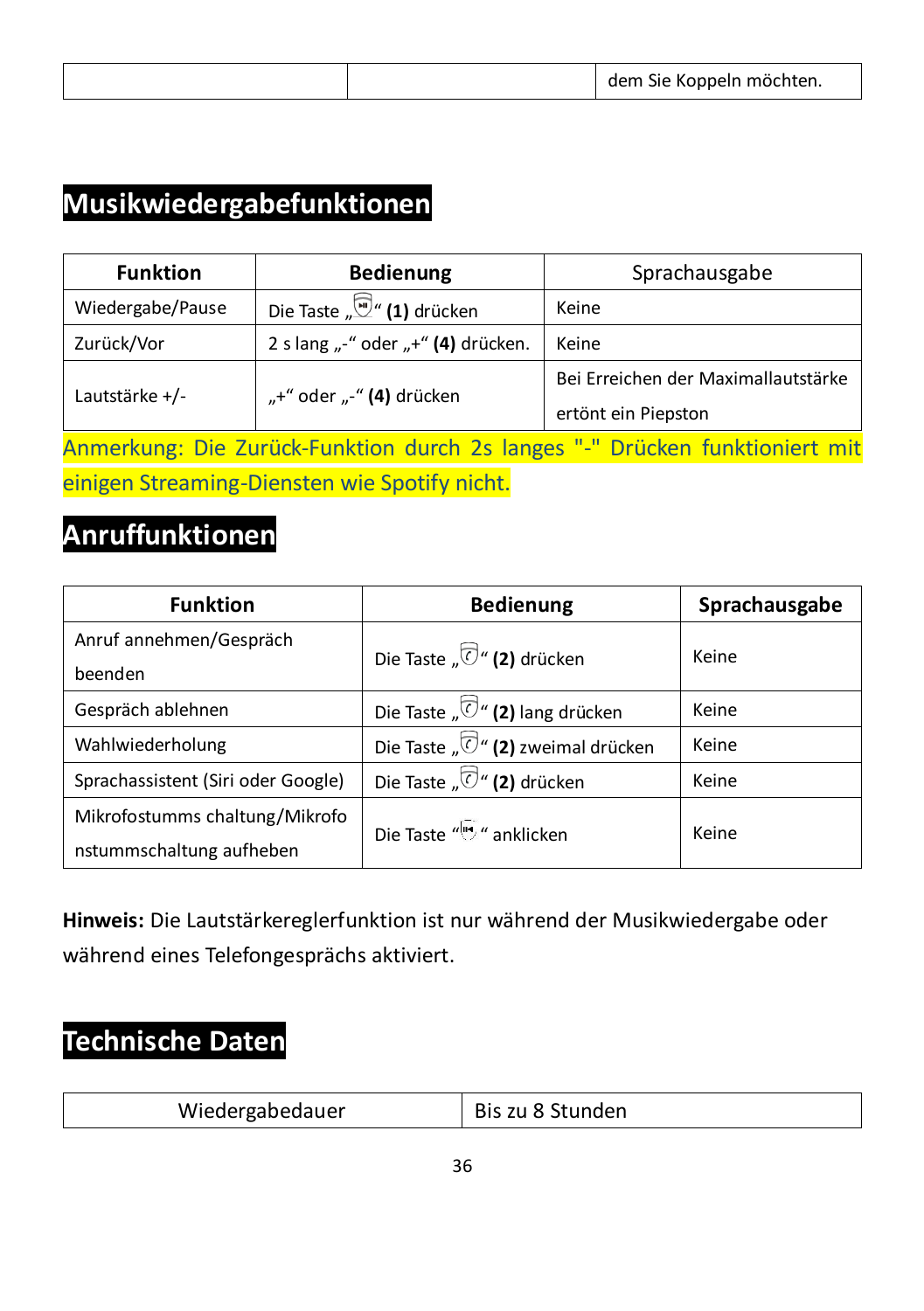| Ladezeit                    | 2 Stunden                         |
|-----------------------------|-----------------------------------|
| Standby-Dauer               | Bis zu 10 Tagen                   |
| Verbindungsreichweite       | <b>Bis 10 m</b>                   |
| Bluetooth-Version           | V <sub>5.0</sub>                  |
| Bluetooth-Protokoll         | AVRCP1.6, A2DP1.3, HFP1.7, HSP1.2 |
| Lautsprechertyp             | Knochenleitung                    |
| Lautsprecherempfindlichkeit | $100 \pm 3$ dB                    |
| Mikrofonempfindlichkeit     | $-40 \pm 3$ dB                    |
| Gewicht                     | 39 g/1,37 Unzen                   |

### **Wartung**

- 1. Bewahren Sie den Kopfhörer an einem kühlen und trockenen Platz auf. Seine Betriebstemperatur muss bei 0 – 45°C (32 – 113°F) liegen. Sein Betrieb an zu heißen, zu kalten oder zu feuchten Plätzen kann u.U. seine Lebensdauer verkürzen.
- 2. Laden Sie den Kopfhörer vor seiner Benutzung auf, wenn Sie ihn über längere Zeit nicht benutzt haben
- 3. Tauchen Sie den Kopfhörer weder in Wasser noch andere Flüssigkeiten ein. Ihr HBC-200/BCH-1000 ist tropfwasserbeständig, darf jedoch **nicht** in Flüssigkeiten getaucht werden.
- 4. Hohe Lautstärkepegel können zu Klangverzerrungen und Hörschäden führen.
- 5. Reinigen Sie den Kopfhörer mit einem trockenen, weichen Tuch.
- 6. Halten Sie den Kopfhörer von harten oder spitzen Objekten fern, um Beschädigungen vorzubeugen.
- 7. Laden Sie den Kopfhörer nicht unmittelbar nach Ihrer Trainingseinheit auf, weil zurückgebliebener Schweiß in den Ladeport eindringen könnte, was u.U. zu einer Beschädigung der internen Kopfhörerschaltkreise führen kann. Bitte vergewissern Sie sich vor dem Laden des Kopfhörers, dass der Ladeport trocken ist, um das Risiko einer Beschädigung zu minimieren.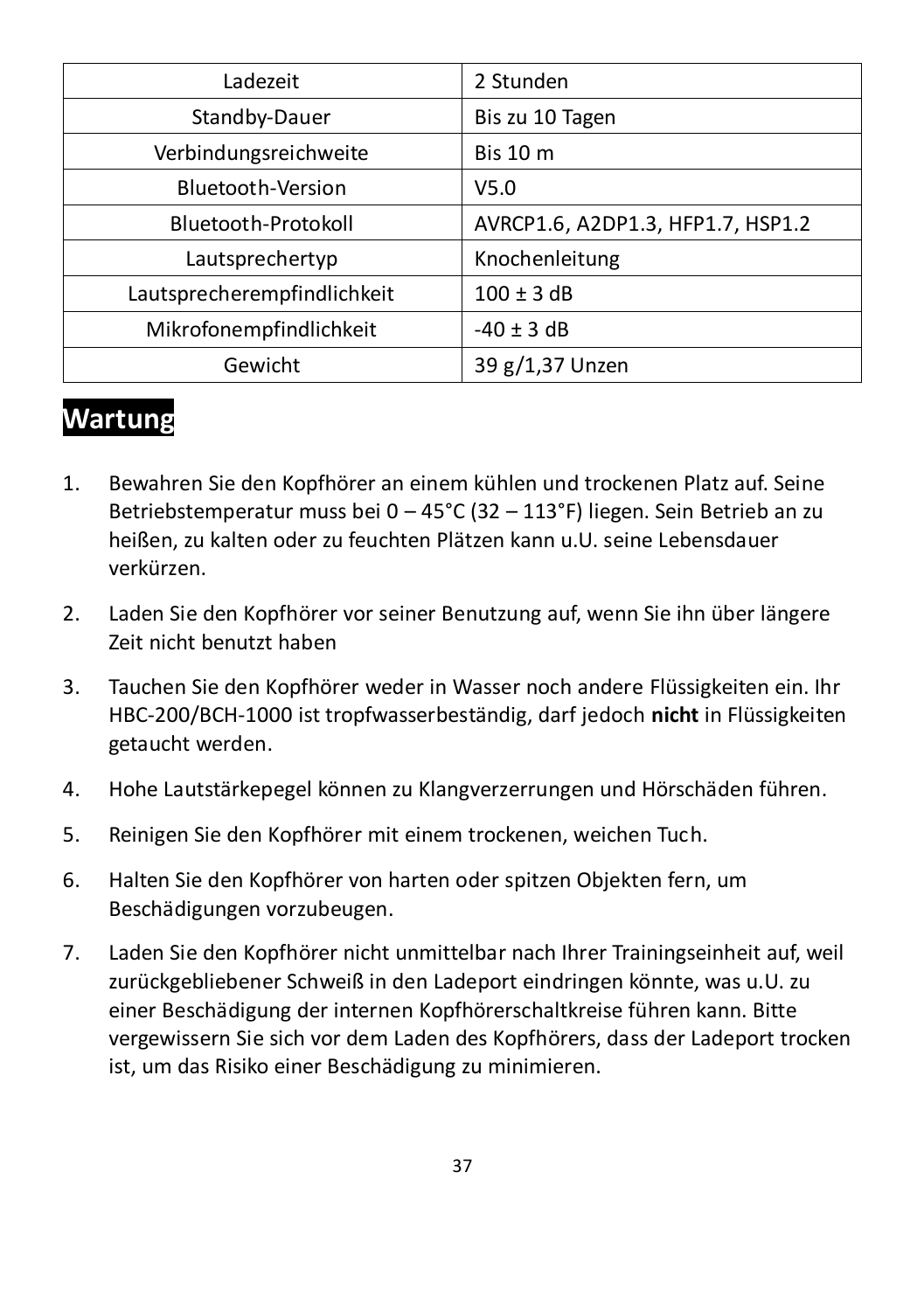### **GARANTIE**

Lenco bietet Leistungen und Garantien im Einklang mit Europäischem Recht. Im Falle von Reparaturen (sowohl während als auch nach Ablauf der Garantiezeit) sollten Sie deshalb Ihren Einzelhändler kontaktieren.

Wichtiger Hinweis: Es ist nicht möglich, Produkte für Reparaturen direkt an Lenco zu schicken.

Wichtiger Hinweis: Falls dieses Gerät von einem nicht autorisierten Kundendienst geöffnet oder darauf zugegriffen wird, erlischt die Garantie.

Dieses Gerät ist nicht für professionelle Zwecke geeignet. Falls das Gerät für professionelle Zwecke eingesetzt wird, erlöschen alle Garantieverpflichtungen seitens des Herstellers.

### **HAFTUNGSAUSSCHLUSS**

Aktualisierungen der Firmware und/oder Hardware-Komponenten werden regelmäßig durchgeführt. Aus diesem Grund können einige der Anleitungen, Spezifikationen und Abbildungen in dieser Dokumentation zu dem Ihnen vorliegendem Gerät leicht abweichen. Alle in diesem Handbuch beschriebenen Elemente dienen nur zur Illustration und treffen auf Ihre individuelle Situation möglicherweise nicht zu. Aus der in diesem Handbuch getätigten Beschreibung können keine Rechtsansprüche oder Leistungsanforderungen geltend gemacht werden.

### **ENTSORGUNG DES ALTGERÄTS**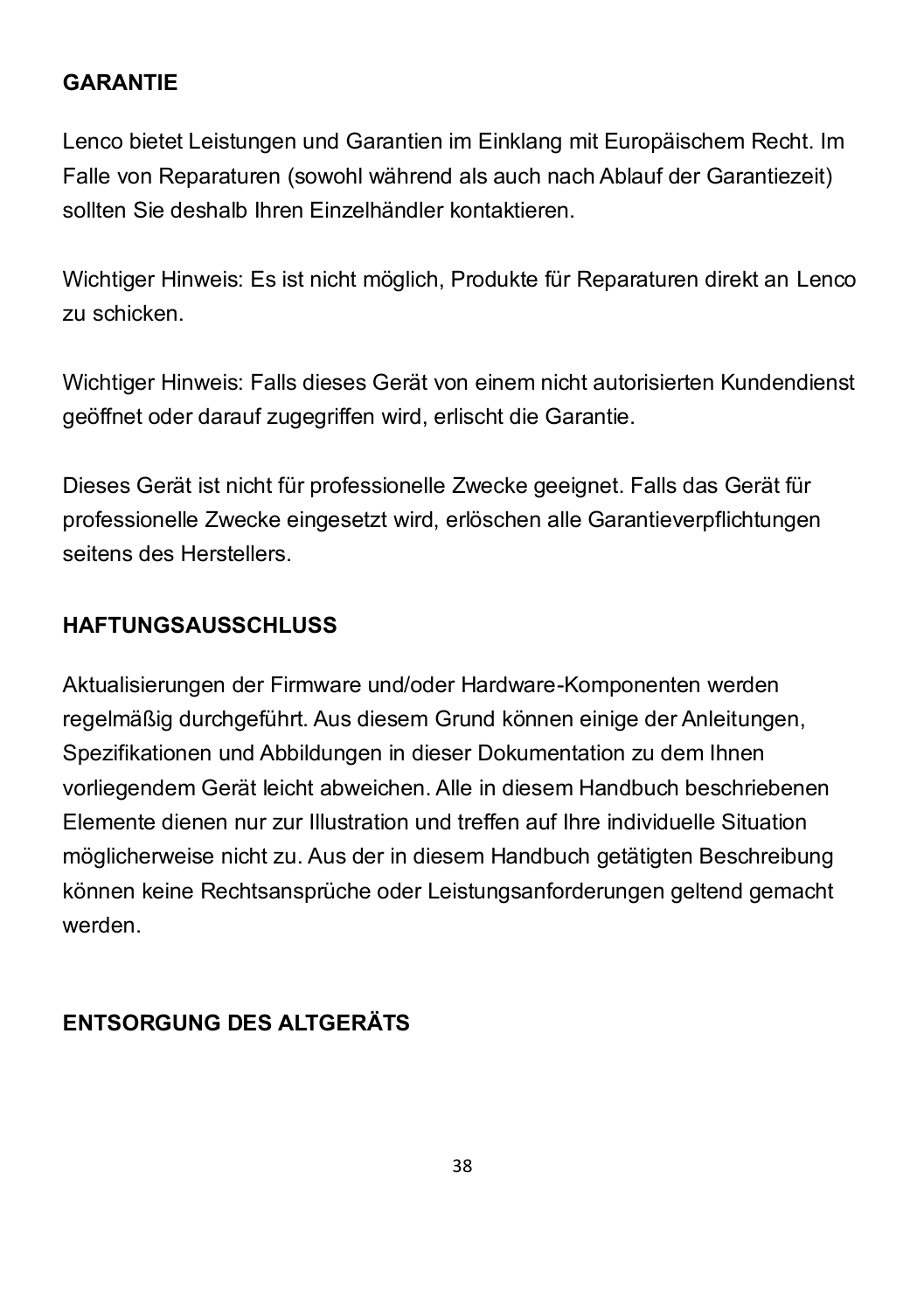

Dieses Symbol zeigt an, dass das entsprechende Produkt oder dessen Akku/Batterie in Europa nicht mit dem normalen Hausmüll entsorgt werden darf. Um die ordnungsgemäße Abfallbehandlung des Produkts und dessen Akku/Batterie zu gewährleisten, müssen diese im Einklang mit allen anwendbaren örtlichen Vorschriften zur Entsorgung von Elektrogeräten und Akkus/Batterien entsorgt werden. Dabei helfen Sie, natürliche Ressourcen zu schonen und Umweltschutzstandards zur Verwertung und Entsorgung von Altgeräten aufrecht zu halten (Waste Electrical and Electronic Equipment Directive).

### **SERVICE**

Besuchen Sie bitte für weitere Informationen und unseren Kundendienst unsere Homepage [www.lenco.com](http://www.lenco.com/)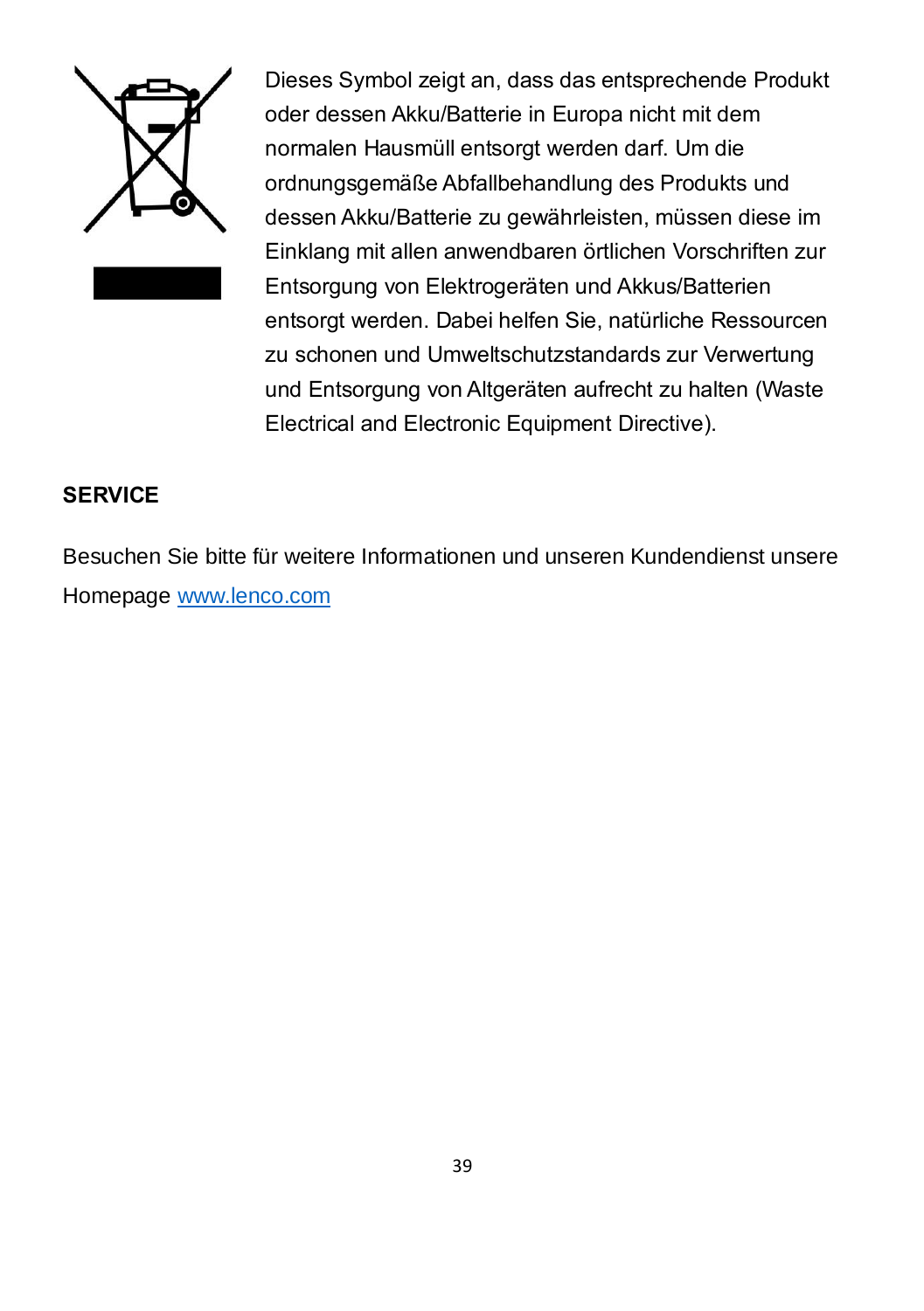#### <span id="page-39-0"></span>**ATTENTION :**

L'utilisation de commandes ou de réglages ou l'exécution de procédures autres que ceux spécifiés dans ce manuel peut entraîner une exposition à des rayonnements dangereux. Cet appareil ne doit pas être réglé ou réparé par quiconque d'autre que du personnel qualifié.

#### **PRÉCAUTIONS AVANT UTILISATION**

#### **GARDEZ CES INSTRUCTIONS À L'ESPRIT :**

- 1. N'utilisez pas cet appareil près de l'eau.
- 2. Nettoyez-le uniquement avec un chiffon doux légèrement humide.
- 3. Ne couvrez pas et n'obturez pas les ouvertures de ventilation. Lorsque vous placez l'appareil sur une étagère, laissez 5 cm (2") d'espace libre tout autour de l'appareil.
- 4. Installez-le conformément au mode d'emploi fourni.
- 5. \*Ne marchez pas sur l'adaptateur secteur ou ne le coincez pas. Faites très attention, en particulier près des fiches et du point de sortie du câble. Ne placez pas d'objets lourds sur l'adaptateur secteur, car ils pourraient l'endommager. Gardez l'appareil hors de portée des enfants ! Ils pourraient se blesser gravement s'ils jouent avec le câble d'alimentation.
- 6. \*Débranchez cet appareil pendant les orages ou lorsqu'il n'est pas utilisé pendant une longue durée.
- 7. Gardez l'appareil à l'écart des sources de chaleur telles que des radiateurs, chauffages, fours, bougies et autres produits générant de la chaleur ou une flamme nue.
- 8. Évitez d'utiliser l'appareil à proximité de champs magnétiques puissants.
- 9. Des décharges électrostatiques peuvent perturber le fonctionnement normal de cet appareil. Quand cela se produit, il suffit de réinitialiser et de redémarrer l'appareil en suivant le mode d'emploi. Pendant le transfert de fichiers, manipulez l'appareil avec précaution et faites-le fonctionner dans un environnement sans électricité statique.
- 10. Mise en garde ! N'introduisez jamais un objet dans l'appareil par les ouvertures et les fentes de ventilation. Étant donné que des tensions élevées sont présentes à l'intérieur du produit, l'insertion d'un objet peut entraîner une électrocution et/ou court-circuiter les composants internes. Pour les mêmes raisons, ne versez pas de l'eau ou un liquide sur le produit.
- 11. Ne l'utilisez pas dans des endroits humides tels qu'une salle de bain, une cuisine pleine de vapeur ou à proximité d'une piscine.
- 12. N'utilisez pas cet appareil lorsque de la condensation est possible.
- 13. Bien que ce dispositif soit fabriqué avec le plus grand soin et contrôlé à plusieurs reprises avant de quitter l'usine, il est toujours possible que des problèmes se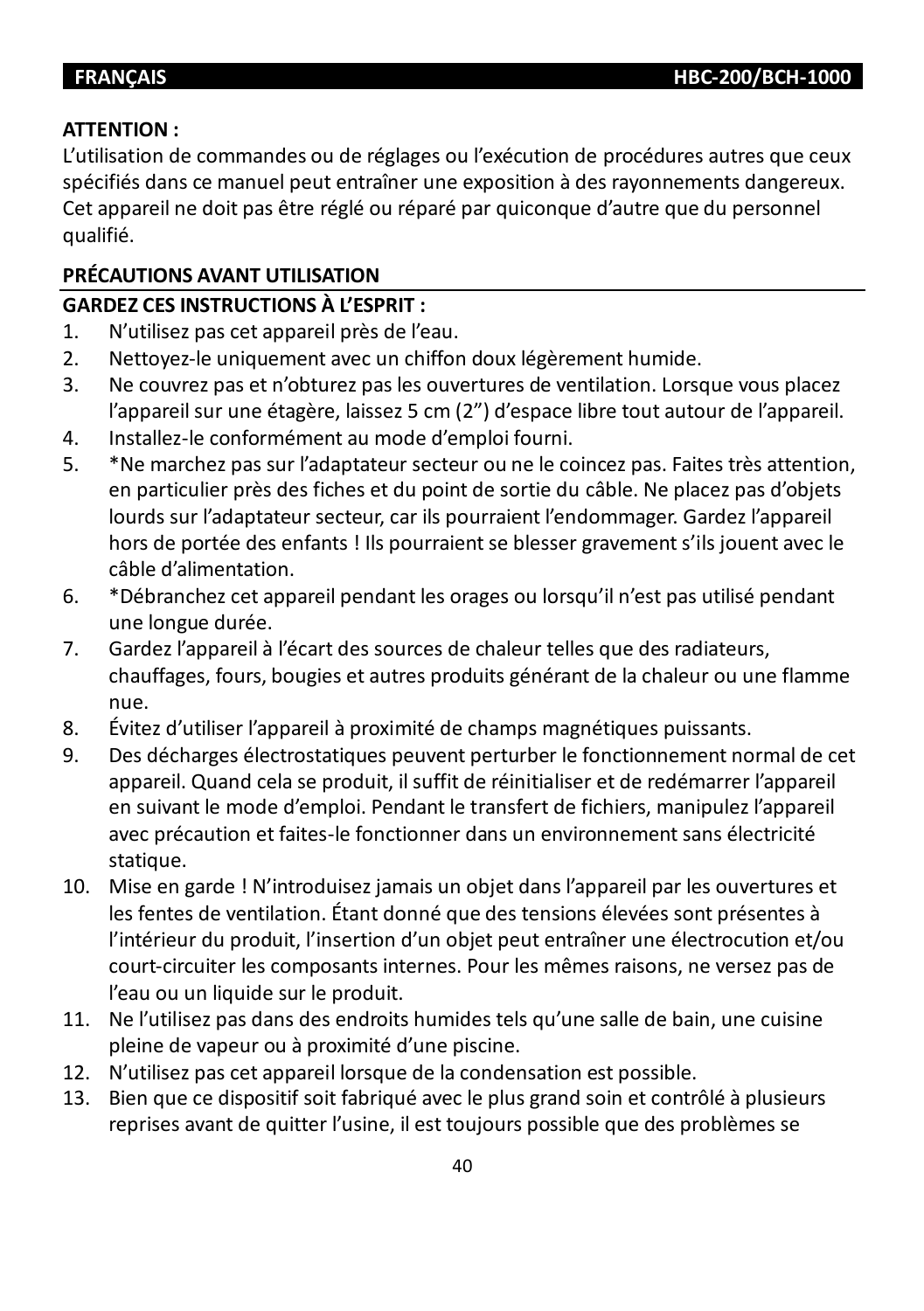produisent, comme avec tous les appareils électriques. Si l'appareil émet de la fumée ou s'il y a une accumulation de chaleur excessive ou un phénomène inattendu, débranchez immédiatement la fiche d'alimentation du secteur.

- 14. Cet appareil doit fonctionner avec la source d'alimentation indiquée sur la plaque signalétique. Si vous n'êtes pas sûr du type d'alimentation utilisé chez vous, consultez votre revendeur ou le fournisseur d'électricité local.
- 15. \*La prise secteur doit être installée près de l'appareil et doit être facilement accessible.
- 16. \*Ne surchargez pas les prises de courant ou les rallonges. Une surcharge peut entraîner un incendie ou une électrocution.
- 17. \*Les appareils à la norme de construction de classe 1 doivent être branchés à une prise de courant disposant d'une connexion protectrice à la terre.
- 18. \*Les appareils à la norme de construction de classe 2 ne nécessitent pas de connexion à la terre.
- 19. Tenez-le à l'abri des rongeurs. Les rongeurs adorent mordre les cordons d'alimentation.
- 20. \*Tirez toujours sur la fiche pour débrancher le cordon de la prise secteur. Ne tirez pas sur le cordon d'alimentation. Cela pourrait provoquer un court-circuit.
- 21. Évitez de placer l'appareil sur des surfaces sujettes aux vibrations ou aux chocs.
- 22. Pour nettoyer l'appareil, servez-vous d'un chiffon doux et sec. N'utilisez pas de solvant ni d'autre liquide à base de pétrole. Pour enlever les taches importantes, vous pouvez vous servir d'un chiffon humide imbibé d'une solution de détergent diluée.
- 23. Le fournisseur n'est pas responsable des dommages ou pertes de données causés par un dysfonctionnement, une utilisation abusive, une modification de l'appareil ou un remplacement de la batterie.
- 24. N'interrompez pas la connexion lorsque l'appareil formate ou transfère des fichiers. Sinon, les données pourraient être endommagées ou perdues.
- 25. Si l'appareil a une fonction de lecture USB, il faut brancher la clé USB directement sur l'appareil. N'utilisez pas de rallonge USB, car cela peut causer des interférences provoquant une perte de données.
- 26. L'appareil ne doit pas être exposé à des écoulements ou des éclaboussures et aucun objet contenant un liquide, tel qu'un vase, ne doit être posé sur ou près de l'appareil.
- 27. \*Pour que l'alimentation soit parfaitement déconnectée, la fiche d'alimentation de l'appareil doit être débranchée de la prise secteur.
- 28. Si l'appareil a la possibilité de fonctionner sur batterie, n'exposez pas la batterie à une chaleur extrême telle que les rayons du soleil, le feu ou toute autre chaleur.
- 29. Veuillez considérer les questions environnementales lors de la mise au rebut des piles.
- 30. L'appareil doit être utilisé uniquement dans des conditions climatiques modérées, évitez un environnement extrêmement froid ou chaud.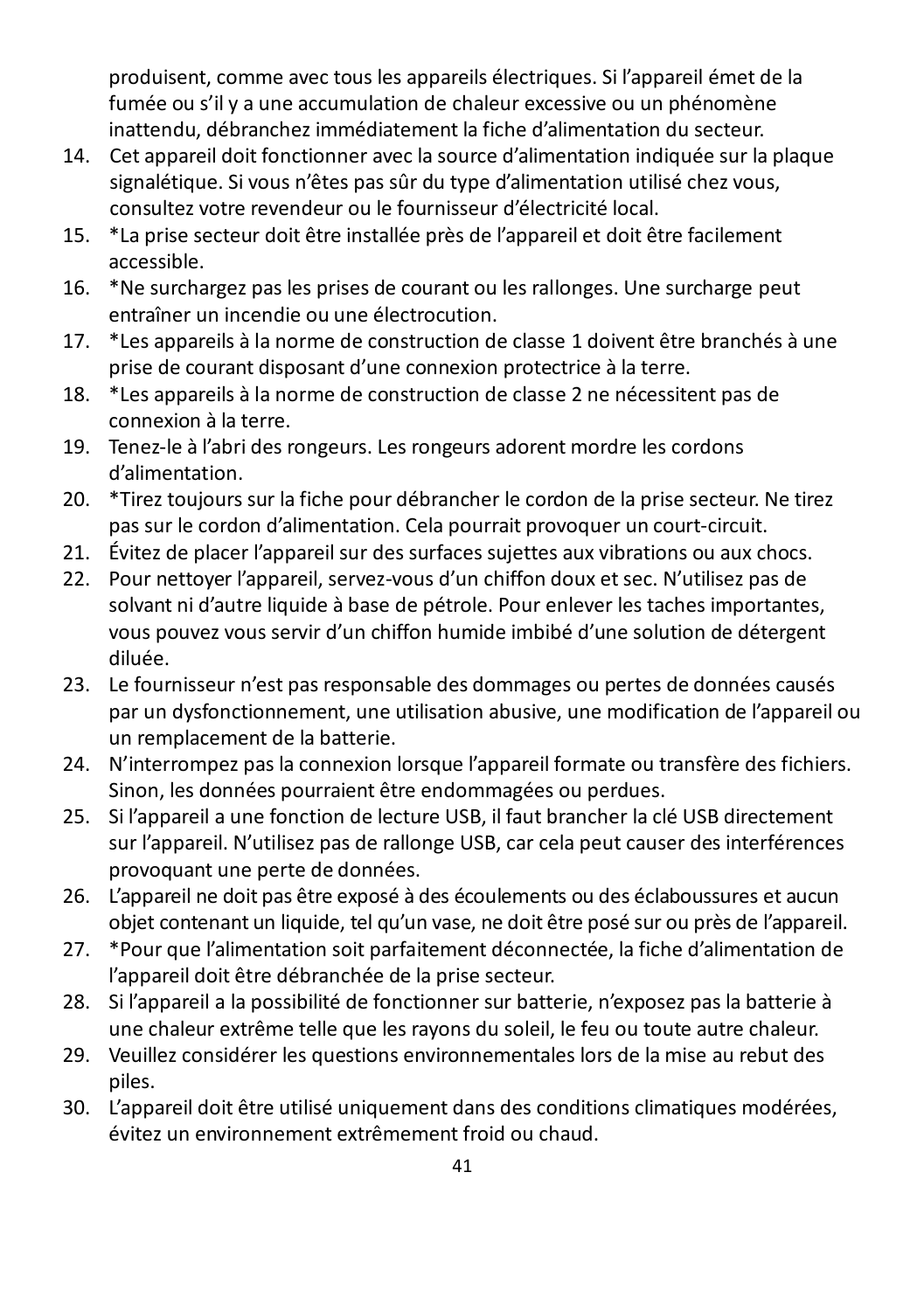- 31. La plaque signalétique se situe en dessous ou à l'arrière de l'appareil.
- 32. Cet appareil n'est pas destiné à être utilisé par des personnes (enfants compris) souffrant de handicaps physiques, sensoriels ou mentaux, ou manquant d'expérience et de connaissances, sauf si elles sont sous surveillance ou ont reçu des instructions sur l'utilisation correcte de l'appareil par la personne qui est responsable de leur sécurité.
- 33. Ce produit est réservé à un usage non professionnel, et non pas à un usage commercial ni industriel.
- 34. Vérifiez que l'appareil est en position stable. La garantie ne couvre pas les dégâts occasionnés par l'utilisation de cet appareil en position instable ou par la nonobservation de tout autre avertissement ou précaution contenus dans ce mode d'emploi.
- 35. Ne retirez jamais le boîtier de l'appareil.
- 36. Ne placez jamais cet appareil sur un autre appareil électrique.
- 37. N'utilisez et ne rangez pas ce produit dans un endroit ensoleillé, chaud, très poussiéreux ou soumis à des vibrations excessives.
- 38. Ne laissez pas les sacs en plastique à la portée des enfants.
- 39. Utilisez uniquement les accessoires recommandés par le fabricant.
- 40. Confiez l'entretien et les réparations à un personnel qualifié. Une réparation est nécessaire lorsque l'appareil a été endommagé de quelque façon que ce soit, par exemple lorsque le cordon d'alimentation ou la prise sont endommagés, lorsqu'un liquide a été renversé ou des objets ont été introduits dans l'appareil, lorsque l'appareil a été exposé à la pluie ou à l'humidité, lorsqu'il ne fonctionne pas correctement ou lorsque l'appareil est tombé.
- 41. \*N'utilisez pas un cordon ou une fiche d'alimentation endommagé ni une prise desserrée. Vous risqueriez de causer un incendie ou une décharge électrique.
- 42. Une exposition prolongée aux sons puissants des lecteurs personnels de musique peut entraîner une perte temporaire ou définitive de l'ouïe.

#### **INSTALLATION**

- Déballez toutes les pièces et enlevez le matériau de protection.
- \*Ne connectez pas l'unité au secteur avant d'avoir vérifié la tension du secteur et avant que toutes les autres connexions n'aient été effectuées.
- \* **Ces instructions s'appliquent uniquement aux produits utilisant un câble d'alimentation ou un adaptateur secteur.**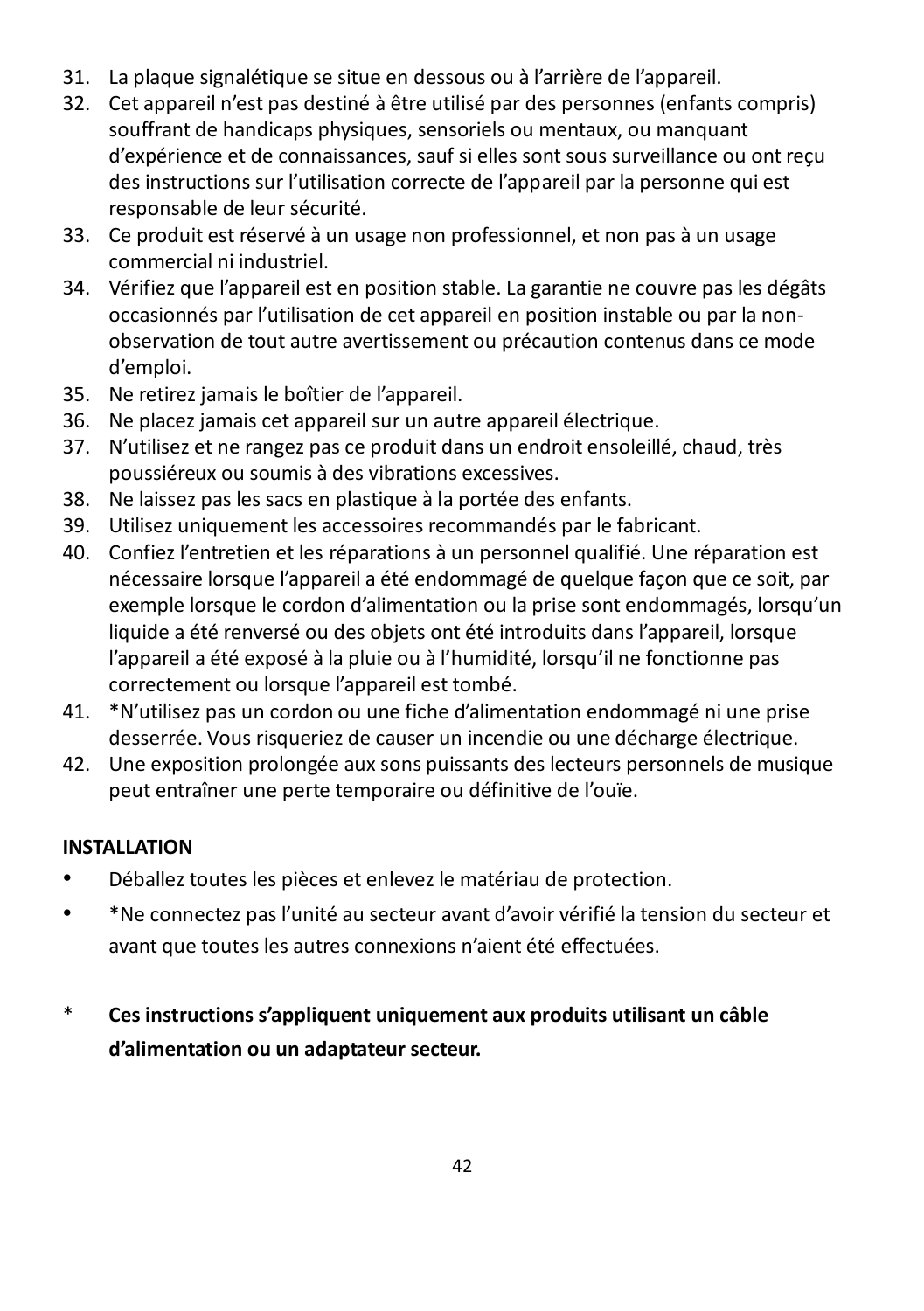# **Contenu du produit**

| Casque                                       | 1 unité |
|----------------------------------------------|---------|
| Câble micro USB                              | 1 unité |
| Mode d'emploi                                | 1 unité |
| Sac de rangement                             | 1 unité |
| Oreillettes en silicone à réduction de bruit | 1 paire |
| Gel régulateur de silice                     | 1 paire |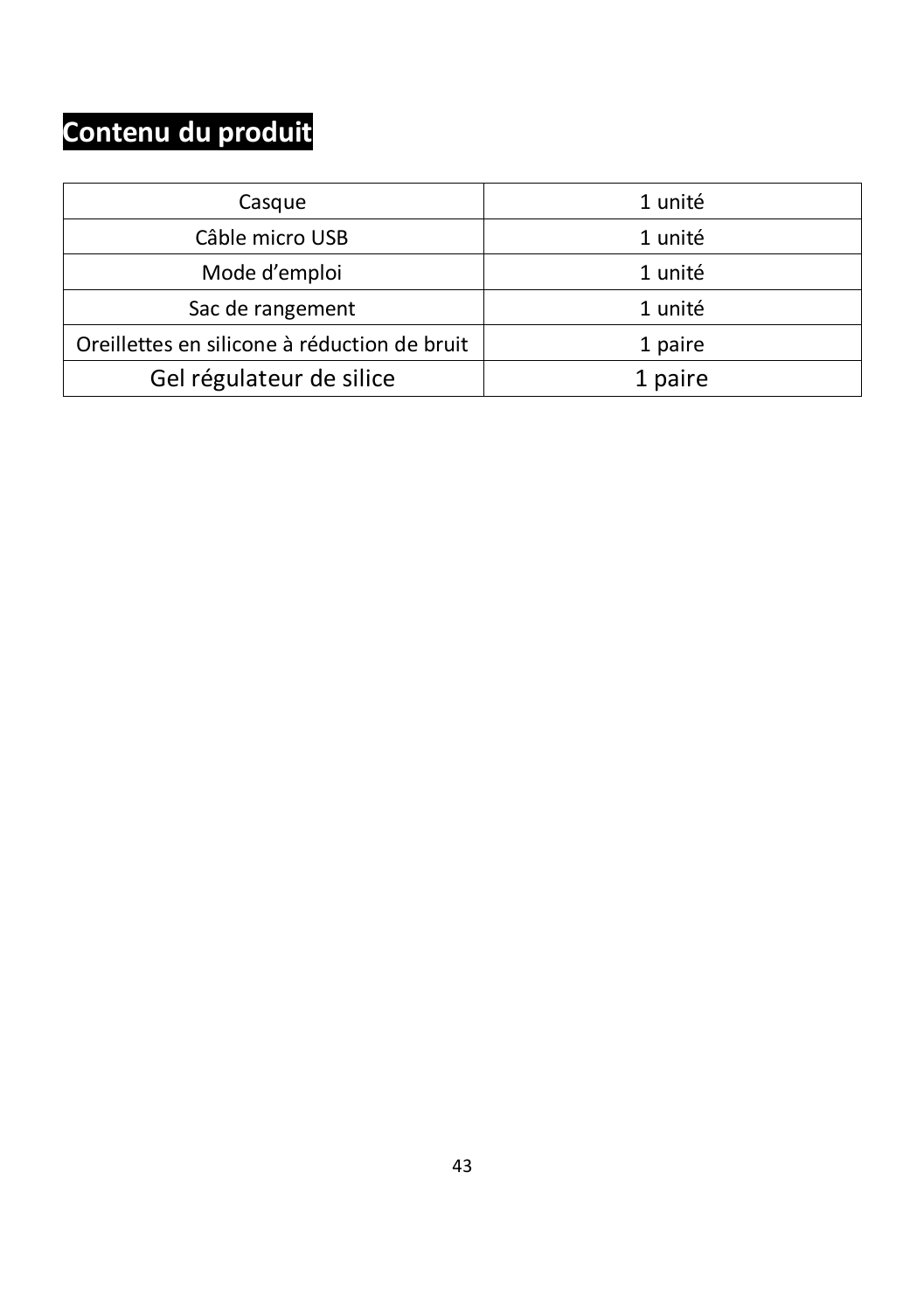## **Présentation du produit**

- Touche lecture/pause
- Touche multifonction (allumer/éteindre, passer/répondre à des appels, connexion Bluetooth)
- Voyant LED
- Touche de contrôle de volume
- Port de charge Micro-USB
- Microphone



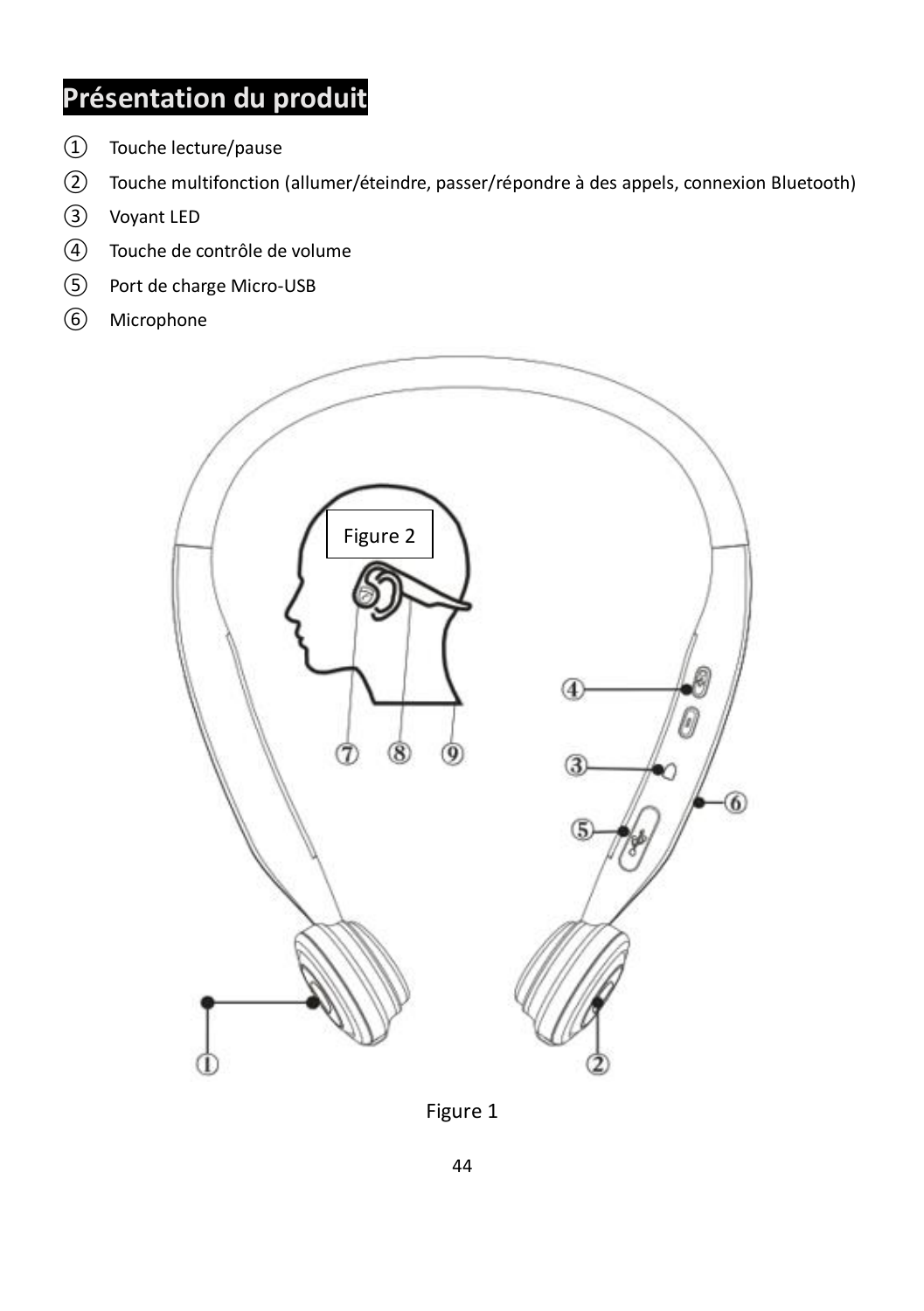## Comment configurer le HBC-200/BCH-1000

#### **1. Appariement**

Lorsque vous appairez le casque Bluetooth pour la première fois (et que le HBC-

200/BCH-1000 est éteint), maintenez enfoncée la touche **(2)** pendant

5 secondes, puis relâchez-la lorsque vous entendez « Power on, Enter pairing ». Le voyant clignote en rouge et bleu en mode d'appairage

#### **2. Connexion**

Entrez les paramètres Bluetooth sur votre téléphone, recherchez de nouveaux dispositifs Bluetooth et sélectionnez « HBC-200/BCH-1000 ». Une fois la connexion établie, vous entendrez le message « Connexion successful » sur le HBC 200. Si la tentative de connexion a échoué, veuillez répéter ce qui précède.

#### **3. Reconnexion**

Pour allumer le HBC-200/BCH-1000, maintenez enfoncée la touche **(2)** enfoncée pendant 3 secondes et relâchez-la lorsque vous entendez le message « Power on ». Le casque sera reconnecté au bout de quelques secondes. (Cela ne fonctionne que s'il a déjà été appairé à un dispositif)

#### **4. Déconnecter et appairer avec un autre dispositif**

Éteignez le HBC-200/BCH-1000

Maintenez la touche **(2)** enfoncée pendant plus de 3 secondes pour que le casque passe en mode d'appairage. Vous entendrez « Power on, Enter pairing ». Sélectionnez « HBC-200/BCH-1000 » dans la liste des dispositifs Bluetooth trouvés et le casque sera appairé au bout de quelques secondes.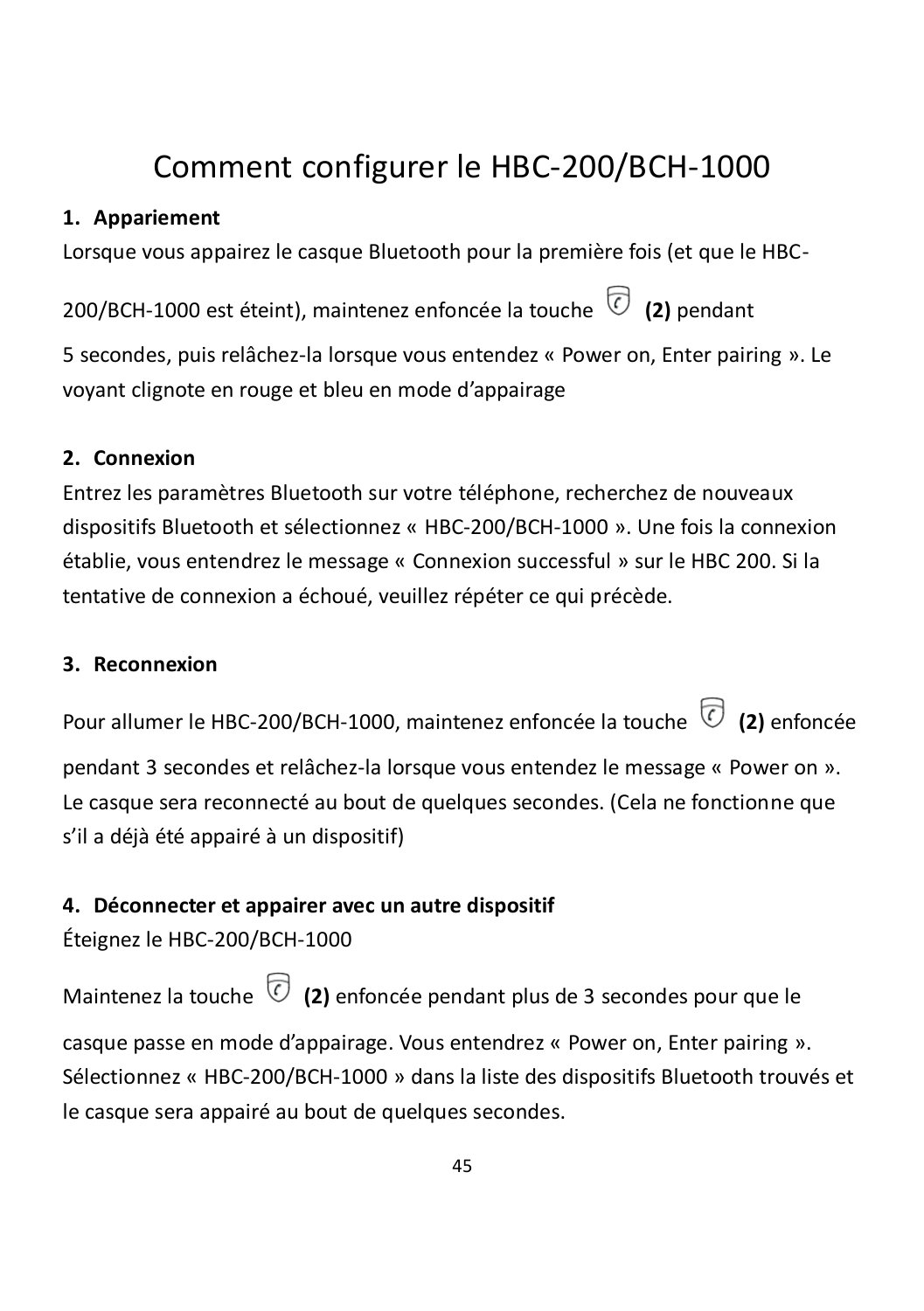#### **5. Utiliser Siri**

Si le casque est connecté à un appareil Apple IOS, vous pouvez utiliser l'assistant virtuel Siri.

Assurez-vous que Siri est activée sur votre appareil intelligent IOS (iPhone/iPad).

Pour utiliser Siri : Appuyez brièvement sur la touche **(2)** du HBC-200/BCH-1000

pour lancer Siri. Lorsque vous entendez le bip de Siri, vous pouvez parler.

### **Veuillez noter que Siri ne peut être utilisée que sur les systèmes IOS d'Apple.**

### **Charge de la batterie (Fig. 5)**

Pour charger la batterie interne du casque, connectez-le à un chargeur mural ou à un PC. Utilisez le câble micro-USB fourni, branchez la fiche micro USB **(5)** au HBC-200/BCH-1000 et l'autre extrémité au chargeur mural/à l'ordinateur. Le voyant est rouge lors de la charge et devient bleu lorsque la batterie est complètement chargée.

#### **Remarque :**

- 1. Chargez le casque avec un chargeur USB 5VCC ou le port USB de votre ordinateur.
- 2. Il est recommandé de charger complètement la batterie avant la première utilisation.
- 3. Ne retirez ou ne remplacez pas la batterie, car cela endommagerait le casque et annulerait la garantie.

### Porter le casque

Comme illustré à la Fig.2, placez le casque autour de votre cou avec les haut-parleurs en contact avec les osselets avant de vos oreilles. Ne placez pas les haut-parleurs sur vos oreilles comme pour un casque normal.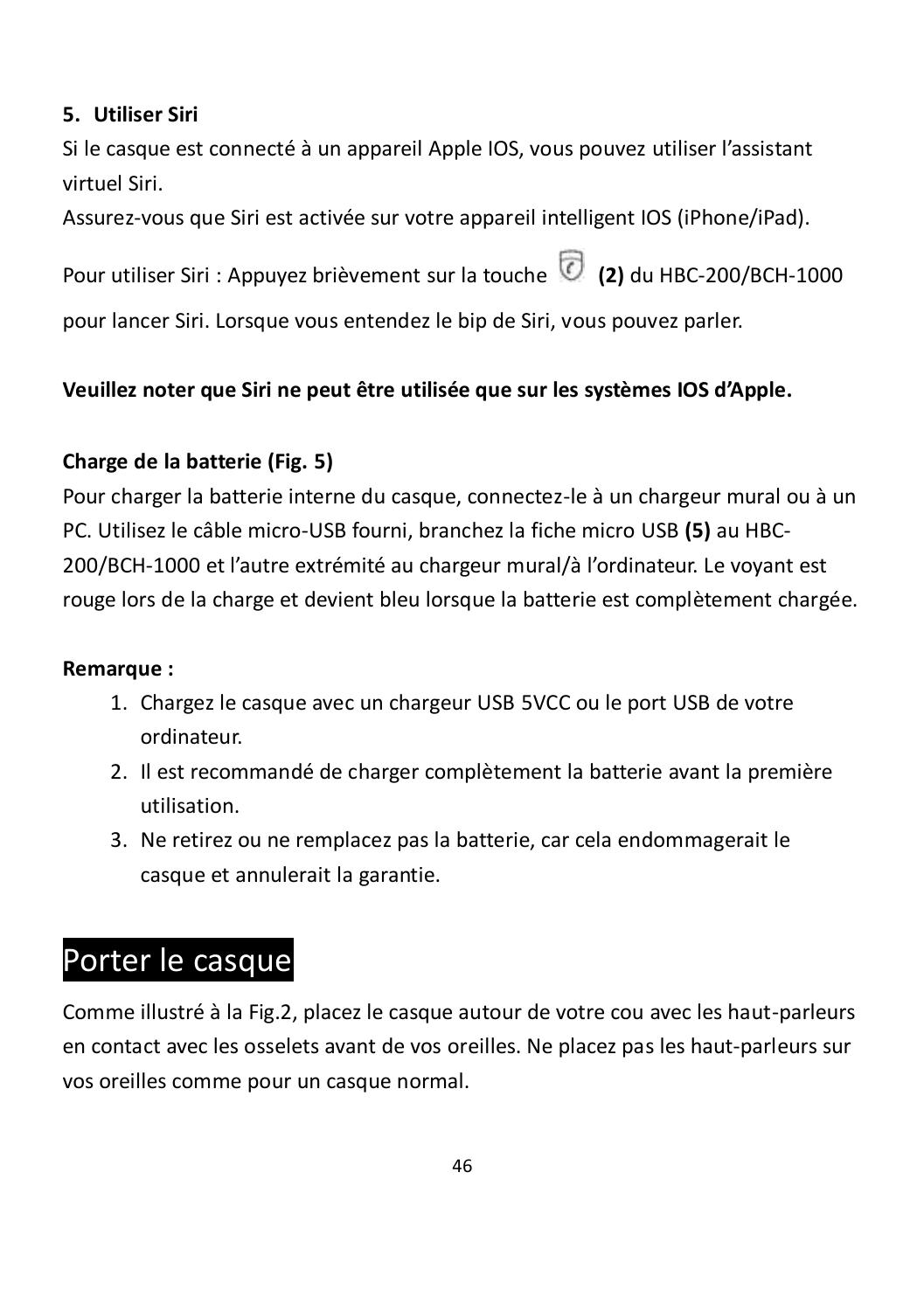- ⑦ Placez-le contre les osselets avant de vos oreilles
- ⑧ Placez la courbe supérieure sur vos coques auriculaires
- ⑨ Placez-le à la nuque

#### **Oreillettes**

Si vous souhaitez écouter votre musique préférée sans perturber les sons ambiants, utilisez les oreillettes en silicone fournies dans des environnements, où il est sans danger de bloquer le bruit ambiant, comme dans un train ou un avion.



### **État du voyant**

| Couleur                                      | <b>Explication</b>                                |
|----------------------------------------------|---------------------------------------------------|
| Le voyant rouge clignote une fois toutes les | La batterie de l'appareil est faible. Veuillez la |
| 3 secondes                                   | recharger.                                        |
| Le voyant rouge clignote 3 fois              | L'appareil s'allume/s'éteint                      |
| Rouge (solide)                               | Charge en cours                                   |
| Bleu (fixe)                                  | La charge est terminée                            |
| Le voyant bleu clignote une fois toutes les  |                                                   |
| 5 secondes                                   | Appel entrant/Passer un appel                     |
| Clignotement rapide rouge et bleu            | Le casque est en mode d'appairage.                |

### **Dépannage**

| Problème            | <b>Causes possibles</b> | <b>Solution</b>                       |
|---------------------|-------------------------|---------------------------------------|
| Il ne s'allume pas  | <b>Batterie faible</b>  | Chargez le casque                     |
| Appairage Bluetooth | Au-delà de la portée    | Placez le casque plus près du         |
| non réussi          | efficace maximale       | dispositif auguel vous souhaitez vous |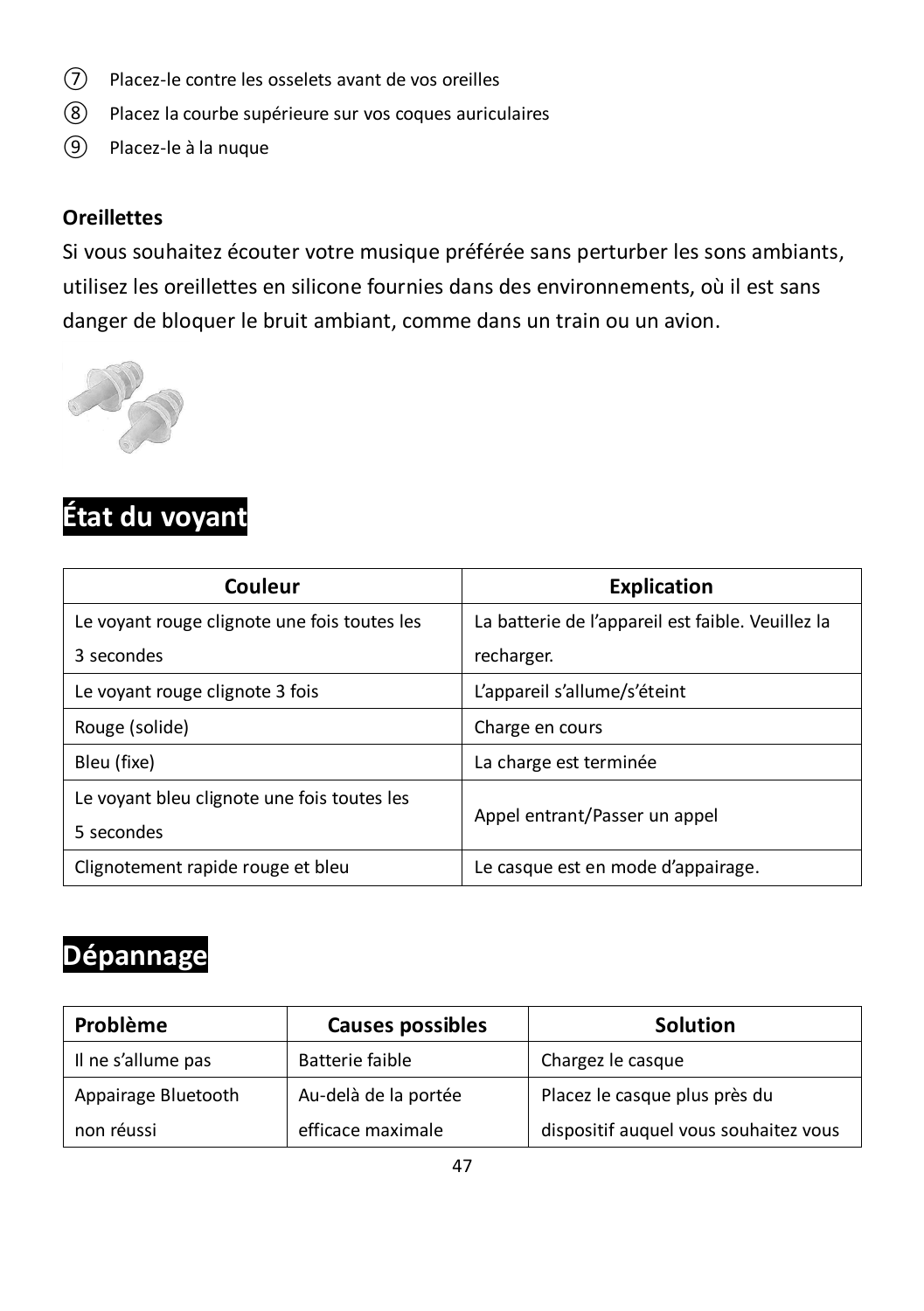|  | nnnerter<br>$\sim$ $\sim$ $\sim$ |
|--|----------------------------------|
|  |                                  |

## **Fonctions de lecture de musique**

| <b>Fonction</b>                                                                                            | <b>Utilisation</b>                                               | Invite vocale |
|------------------------------------------------------------------------------------------------------------|------------------------------------------------------------------|---------------|
| Lecture/pause                                                                                              | Appuyez sur la touche Lecture<br>$\sqrt{M}$ » (1)                | Auc.          |
| Précédent/suivant                                                                                          | Appuyez longuement sur « - » ou<br>$\kappa$ + » (4) pendant 2 s. | Auc.          |
| Un bip est émis lorsque le<br>Appuyez sur « + » ou « - » (4)<br>Volume $+/-$<br>volume maximum est atteint |                                                                  |               |
| Remarque: la fonction "précédent" en appuyant 2 secondes sur "-" ne fonctionne                             |                                                                  |               |

pas avec certains services de streaming comme Spotify.

## **Fonctions d'appel téléphonique**

| <b>Fonction</b>                       | <b>Utilisation</b>                                                       | Invite vocale |
|---------------------------------------|--------------------------------------------------------------------------|---------------|
| Répondre/mettre fin à un appel        | Appuyez sur la touche « $\overrightarrow{\bigcirc}$ » (2)                | Auc.          |
| Rejeter un appel                      | Appuyez longuement sur la<br>touche « $\overline{\mathbb{C}}$ » (2)      | Auc.          |
| Composer le dernier appel             | Appuyez à deux reprises sur la<br>touche « $\overline{\mathbb{C}}$ » (2) | Auc.          |
| Assistance vocale (Siri ou<br>Google) | Appuyez sur la touche « $\overline{\mathbb{C}}$ » (2)                    | Auc.          |
| Couper/remettr e le<br>microphone     | Cliquez sur le bouton ""                                                 | Auc           |

**Remarque :** La fonction de contrôle du volume ne fonctionne que pendant la lecture de musique ou un appel téléphonique.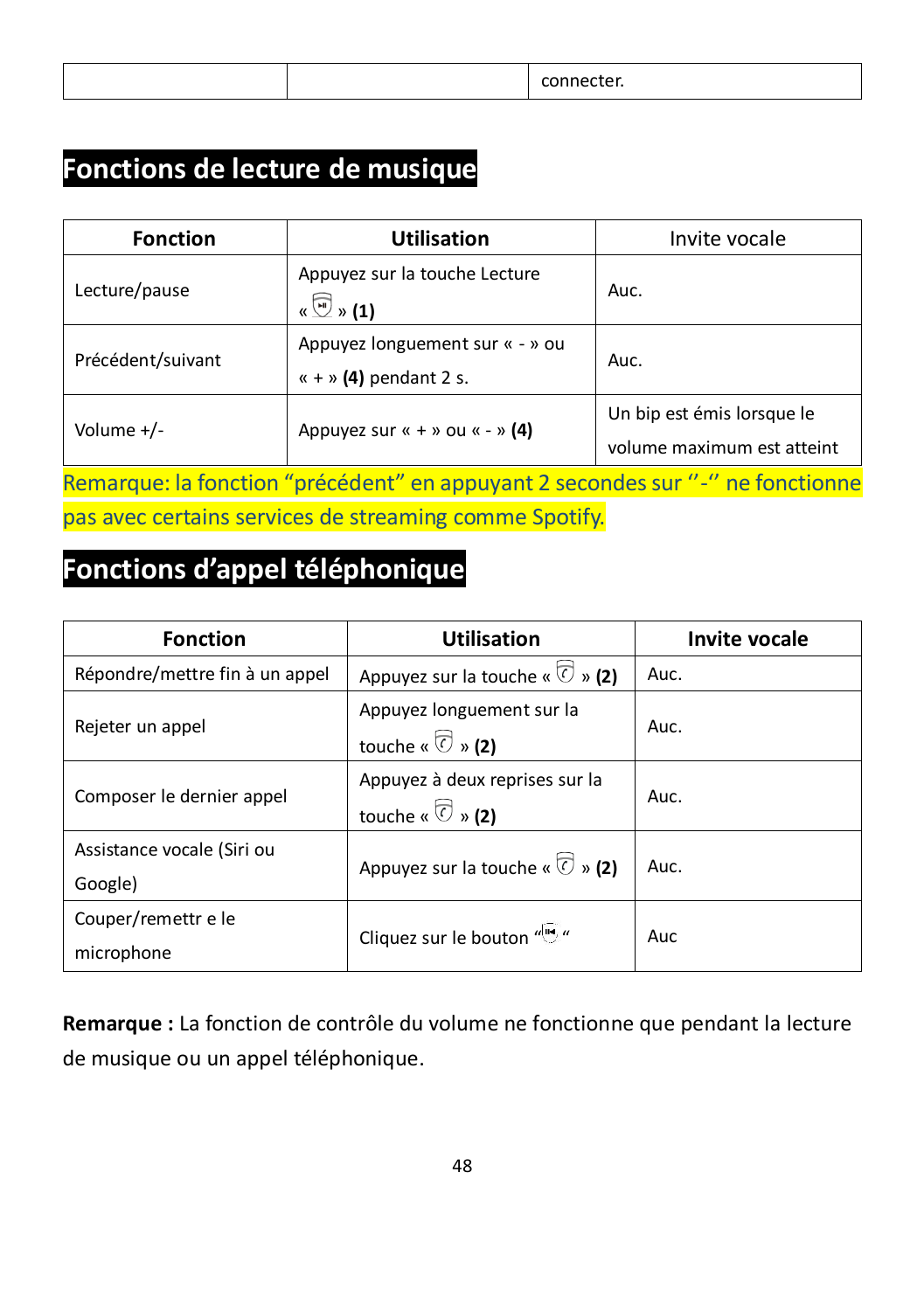## **Caractéristiques**

| Autonomie de lecture        | Jusqu'à 8 heures                  |
|-----------------------------|-----------------------------------|
| Durée de charge             | 2 heures                          |
| Durée de veille             | Jusqu'à 10 jours                  |
| Portée de connexion         | $^{\sim}$ 10 m                    |
| Version Bluetooth           | V5.0                              |
| Protocole Bluetooth         | AVRCP1.6, A2DP1.3, HFP1.7, HSP1.2 |
| Type de haut-parleur        | À conduction osseuse              |
| Sensibilité du haut-parleur | $100 \pm 3$ dB                    |
| Sensibilité du microphone   | $-40 \pm 3$ dB                    |
| Poids                       | 39g                               |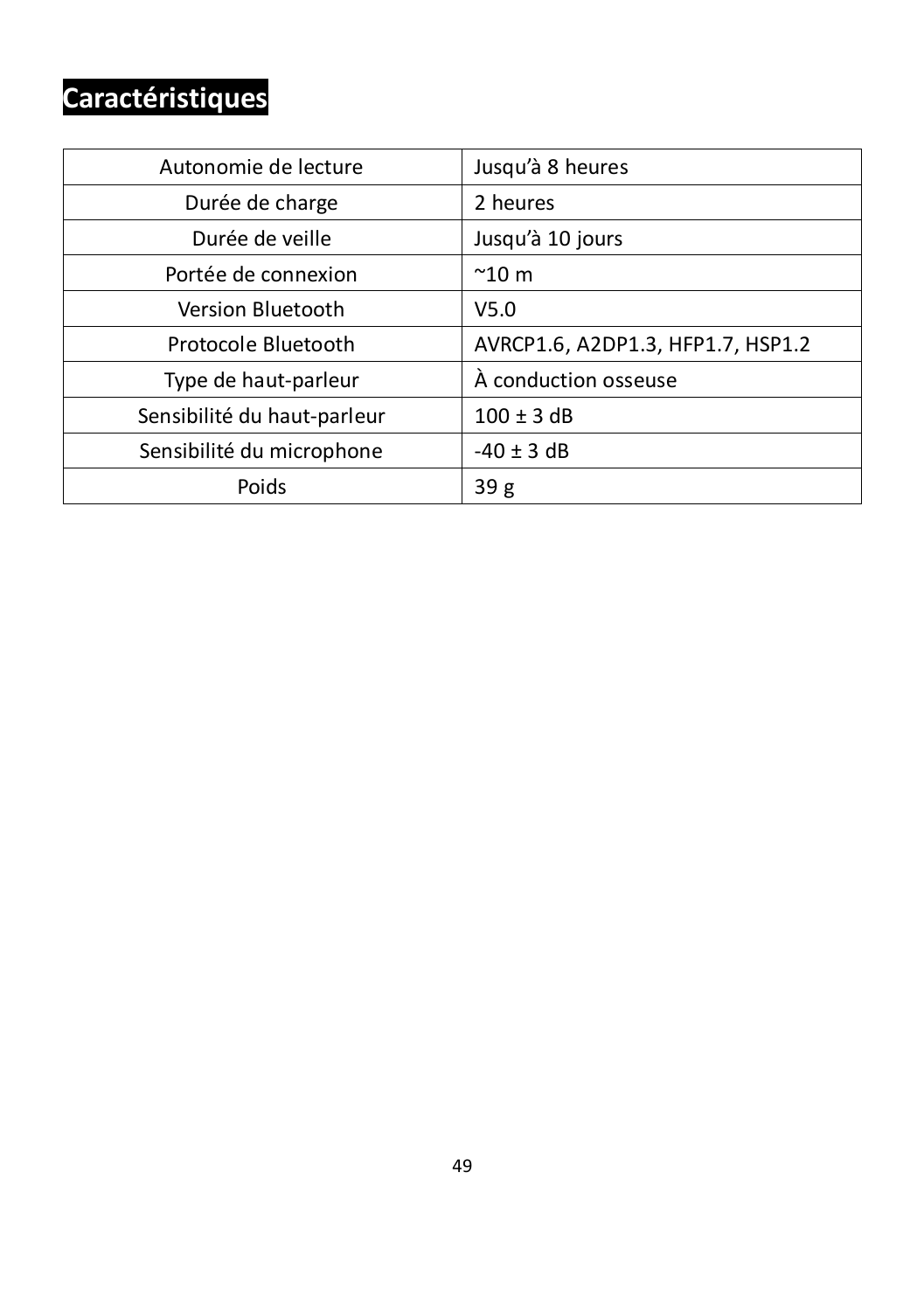### **Entretien**

- 1. Gardez le casque dans un endroit frais et sec. Sa température de fonctionnement doit être comprise entre 0 et 45 °C. Fonctionner dans un endroit trop froid, trop chaud ou trop humide peut réduire sa durée de vie.
- 2. Chargez le casque avant de l'utiliser s'il n'a pas été utilisé depuis longtemps
- 3. **Ne** plongez pas le casque dans de l'eau ou d'autres liquides. Le HBC-200/BCH-1000 résiste aux gouttes, mais ne peut pas être immergé dans les liquides.
- 4. Un volume élevé peut provoquer une distorsion du son et endommager votre audition.
- 5. Nettoyez le casque avec un chiffon doux et sec.
- 6. Maintenez le casque de tout objet dur et tranchant pour éviter de l'endommager.
- 7. Ne chargez pas le casque immédiatement après fait de l'exercice, car la sueur résiduelle dans le port de charge risque d'endommager le circuit du casque. Pour réduire les risques d'endommagement, maintenez le port de charge au sec avant de charger le casque.

### **GARANTIE**

Lenco propose un service et une garantie conformément à la législation européenne, ce qui signifie qu'en cas de besoin de réparation (aussi bien pendant et après la période de garantie), vous pouvez contacter votre revendeur le plus proche.

Remarque importante : Il n'est pas possible de renvoyer l'appareil pour réparation directement à Lenco.

Remarque importante : Si l'unité est ouverte ou modifiée de quelque manière que ce soit par un réparateur non agréé, la garantie serait caduque.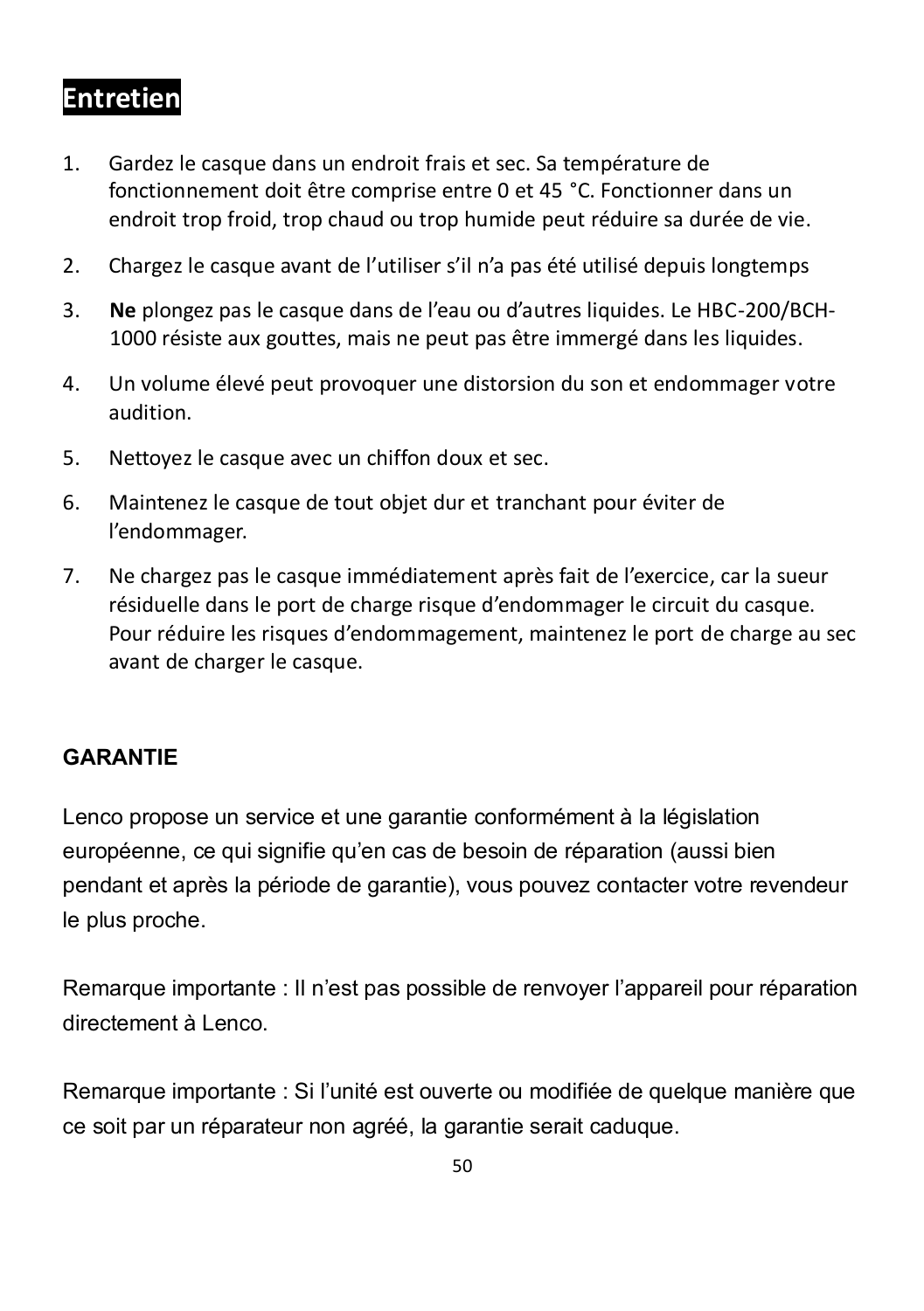Cet appareil ne convient pas à une utilisation professionnelle. En cas d'utilisation professionnelle, les obligations de garantie du fabricant seront annulées.

### **CLAUSE DE NON-RESPONSABILITÉ**

Des mises à jour du logiciel et/ou des composants informatiques sont régulièrement effectuées. Il se peut donc que certaines instructions, caractéristiques et images présentes dans ce document diffèrent légèrement de votre configuration spécifique. Tous les articles décrits dans ce guide sont fournis uniquement à des fins d'illustration et peuvent ne pas s'appliquer à une configuration spécifique. Aucun droit légal ne peut être obtenu depuis les informations contenues dans ce manuel.

### **MISE AU REBUT DE L'APPAREIL USAGÉ**



Ce symbole indique que le produit électrique concerné ainsi que les piles ne doivent pas être jetés avec les autres déchets ménagers en Europe. Pour garantir un traitement correct des piles et de l'appareil usagés, veuillez les mettre au rebut conformément aux réglementations locales en vigueur relatives aux appareils électriques et autres piles. En agissant de la sorte, vous contribuerez à la préservation des ressources naturelles et à l'amélioration des niveaux de protection environnementale concernant le traitement et la destruction des déchets électriques (directive sur les déchets des équipements électriques et électroniques).

### **SERVICE APRÈS-VENTE**

Pour en savoir plus et obtenir de l'assistance, visitez [www.lenco.com](http://www.lenco.com/)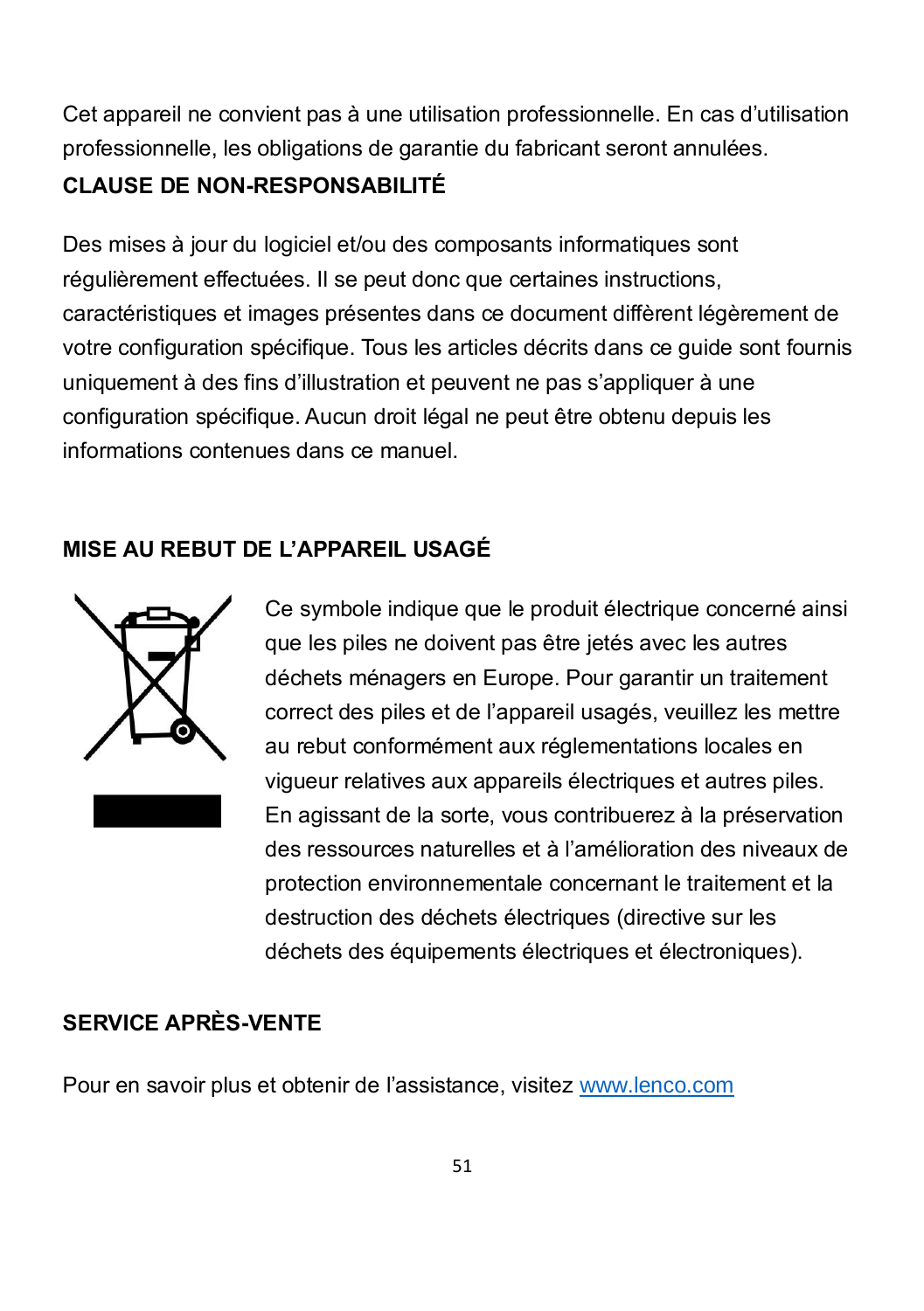#### <span id="page-51-0"></span>**PRECAUCIÓN:**

El uso de los controles o ajustes o el funcionamiento de los procedimientos excepto a aquellos especificados aquí pueden provocar una exposición peligrosa a la radiación. Esta unidad no debe ajustarse o repararse por ninguna persona salvo personal de servicio cualificado.

#### **PRECAUCIONES PREVIAS AL USO**

#### **TENGA ESTAS INSTRUCCIONES EN MENTE:**

- 1. No use este dispositivo cerca del agua.
- 2. Límpielo únicamente con un paño ligeramente humedecido.
- 3. No cubra o bloquee ninguna apertura de ventilación. Cuando coloque el dispositivo en una estantería, deje 5 cm (2") de espacio libre alrededor de todo el dispositivo.
- 4. Instálelo conforme al manual de usuario que se adjunta.
- 5. \*No pise o pince el adaptador de alimentación. Tenga mucho cuidado, en especial cerca de las tomas y el punto de salida del cable. No coloque objetos pesados en el adaptador de alimentación, ya que pueden dañarlo. ¡Mantenga el dispositivo fuera del alcance de los niños! Si juegan con el cable de alimentación, puede sufrir lesiones graves.
- 6. \*Desconecte el dispositivo durante tormentas eléctricas o cuando no vaya a usarse durante periodos prolongados de tiempo.
- 7. Mantenga el aparato alejado de fuentes de calor, como radiadores, calentadores, estufas, velas u otros productos que generen calor o llama viva.
- 8. Evite usar el dispositivo cerca de campos magnéticos fuertes.
- 9. Una descarga electrostática puede entorpecer el uso normal de este dispositivo. En tal caso, simplemente reinícielo siguiendo el manual de instrucciones. Durante la transmisión de archivos, por favor manéjelo con cuidado opérelo en un entorno libre de electricidad estática.
- 10. ¡Advertencia! Nunca inserte un objeto en el producto a través de las ventilaciones o aperturas. Alto voltaje fluye as través del producto e insertar un objeto puede provocar una descarga eléctrica y/o un cortocircuito de sus componentes internos. Por el mismo motivo, no derrame agua o líquidos en el producto.
- 11. No lo utilice en zonas húmedas, como cuartos de baño, cocinas en las que se forme vapor ni cerca de piscinas.
- 12. No use este dispositivo cuando se pueda producir condensación.
- 13. Aunque este dispositivo está fabricado con el máximo cuidado y comprobado varias veces antes de salir de fábrica, todavía es posible que se puedan producir problemas, al igual que con todos los aparatos eléctricos. Si observa la aparición de humo, una acumulación excesiva de calor o cualquier otro fenómeno inesperado, deberá desconectar inmediatamente el enchufe de la toma de corriente.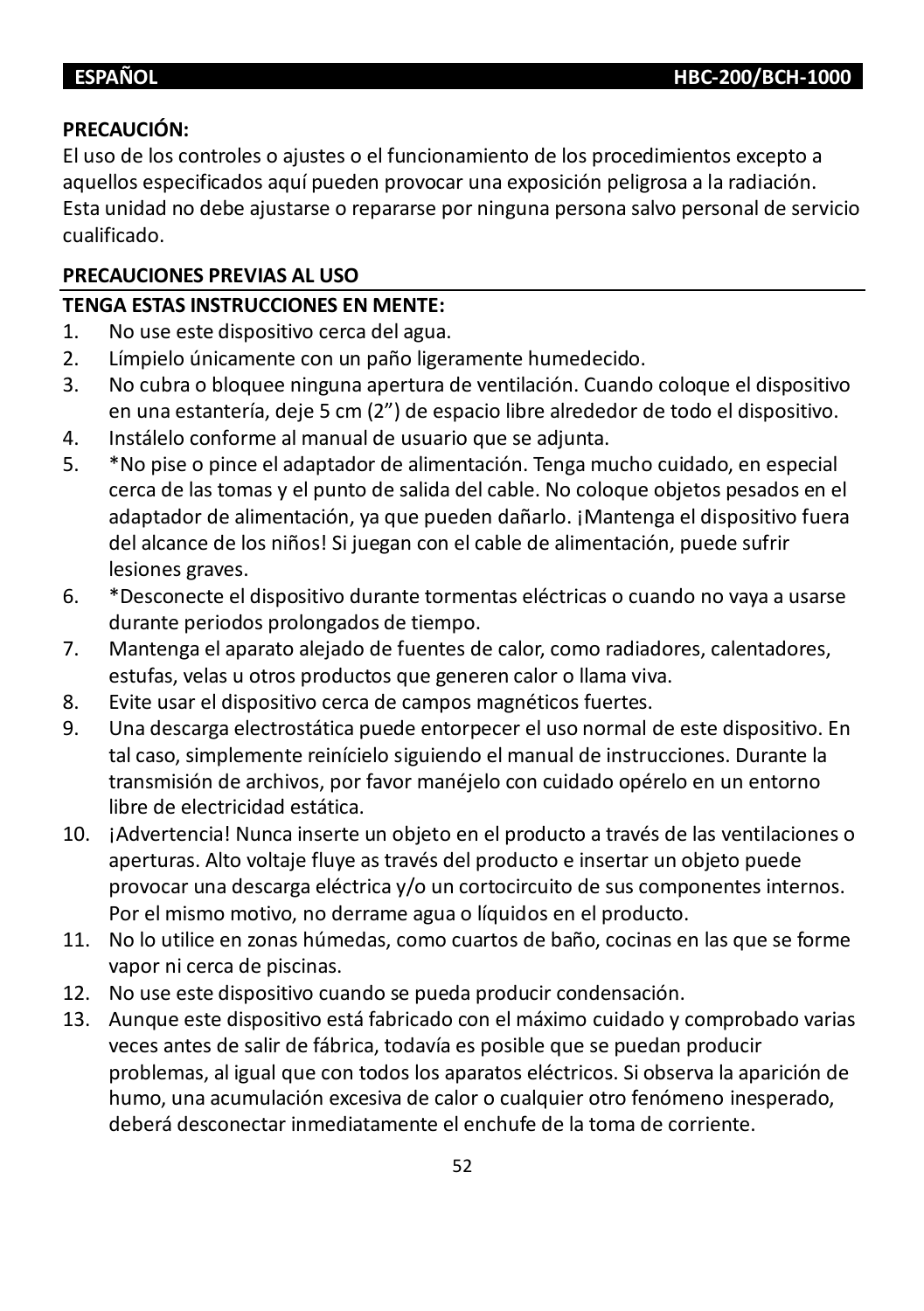- 14. Este dispositivo debe funcionar con una fuente de alimentación que se especifica en la etiqueta de especificaciones. Si no está seguro del tipo de alimentación que se usa en su hogar, consulte con el distribuidor o una compañía eléctrica local.
- 15. \*La salida de la toma debe instalarse cerca del equipo y debe ser fácilmente accesible.
- 16. \*No sobrecargue las tomas CA o los cables de extensión. La sobrecarga puede provocar un incendio o una descarga eléctrica.
- 17. \*Los dispositivos con construcción de Clase 1 deben estar conectados a una toma de corriente con una conexión a tierra protegida.
- 18. \*Los dispositivos con construcción Clase 2 no requieren una conexión a tierra.
- 19. Manténgalo alejado de los roedores. Los roedores disfrutan mordiendo cables de alimentación.
- 20. \*Sujete siempre el enchufe cuando los extraiga de la toma de corriente. No tire del cable de alimentación. Esto puede provocar un cortocircuito.
- 21. Evite colocar la unidad sobre superficies sometidas a vibraciones o impactos.
- 22. Para limpiar el dispositivo use un paño seco y suave. No utilice líquidos disolventes ni con base de petróleo. Para eliminar manchas difíciles, puede usar un paño húmedo con detergente diluido.
- 23. El proveedor no asume ninguna responsabilidad por daños o datos perdidos provocados por un funcionamiento incorrecto, uso incorrecto, modificación del dispositivo o sustitución de la batería.
- 24. No interrumpa la conexión cuando el dispositivo esté formateando o transfiriendo archivos. En caso contrario, los datos se pueden estropear o perder.
- 25. Si la unidad dispone de función de reproducción USB, se debe conectar la memoria USB directamente en la unidad. No utilice cables de extensión USB ya que pueden crear interferencias que causen una pérdida de datos.
- 26. El aparato no debe exponerse a goteos o salpicaduras y asegúrese de que ningún objeto lleno de líquido, como jarrones, se colocan sobre o cerca del aparato.
- 27. \*Para desconectar completamente la entrada de alimentación, el enchufe del aparato deberá desconectarse de la alimentación, ya que el dispositivo de desconexión es el enchufe del aparato.
- 28. Si la unidad funciona con batería, la batería no debe exponerse a un calor excesivo como a la luz solar, el fuego o similares.
- 29. Se debe prestar atención a los aspectos medioambientales sobre la eliminación de baterías.
- 30. El aparato solo debe usarse en climas moderados o extremadamente fríos y deben evitarse los entornos calurosos.
- 31. La etiqueta identificativa aparece marcada en la parte inferior o en el trasero del aparato.
- 32. Este aparato no está diseñado para su uso por personas (incluyendo niños) con discapacidades físicas, sensoriales o mentales o con falta de experiencia o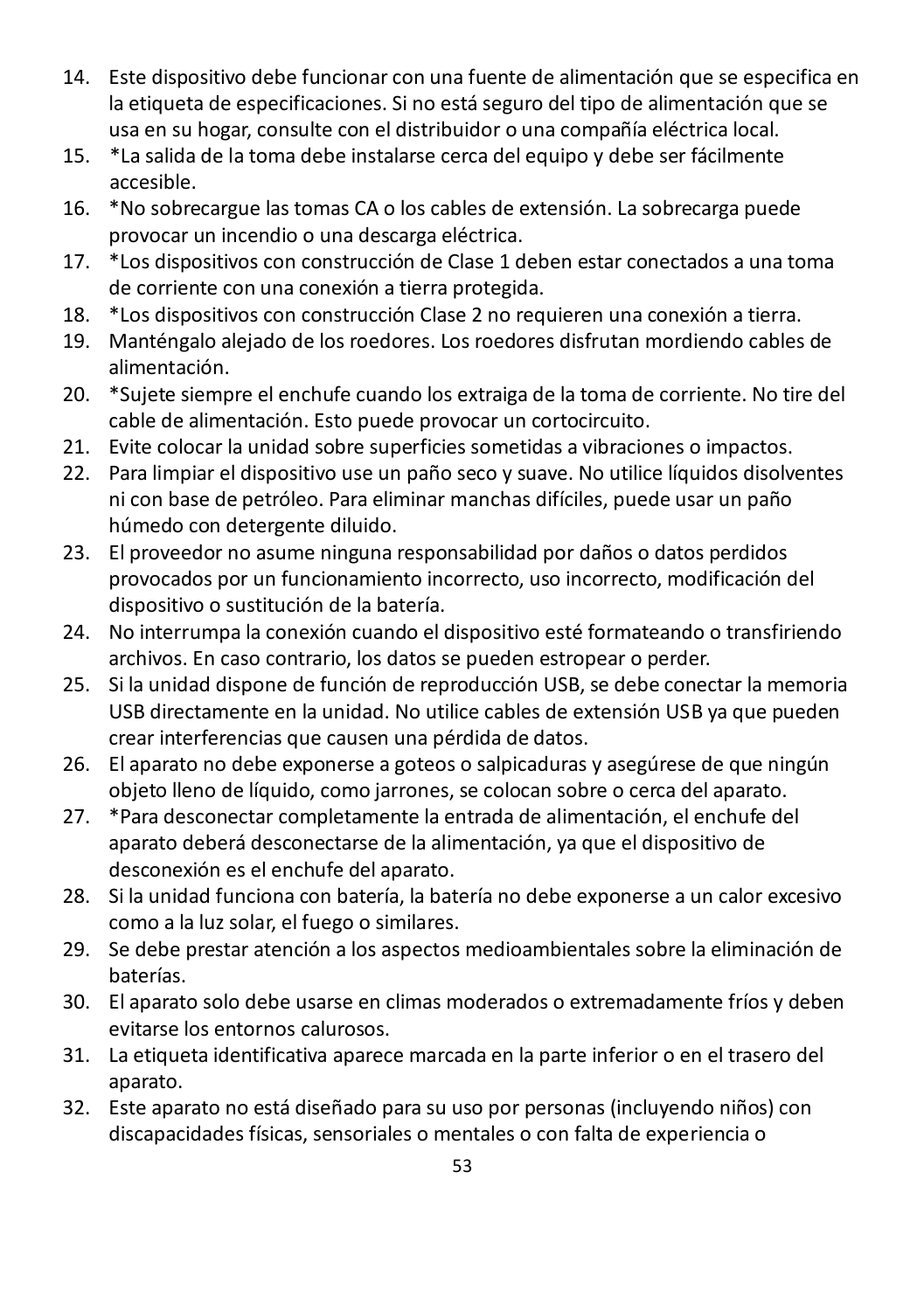conocimientos, salvo que estén bajo la supervisión o hayan recibido formación sobre el uso correcto del dispositivo por parte de una persona responsable de su seguridad.

- 33. Este producto está diseñado para un uso no profesional únicamente y no para un uso comercial o industrial.
- 34. Asegúrese de que la unidad esté fijada en una posición estable. Los daños provocados por utilizar este producto en una posición inestable o por no seguir cualquier otra advertencia o precaución incluida en este manual de usuario no estarán cubiertos por la garantía.
- 35. No retire nunca la carcasa de este aparato.
- 36. Nunca coloque el aparato sobre otro equipo eléctrico.
- 37. No utilice ni guarde el producto en lugares expuestos a la luz solar directa, a altas temperaturas, a la vibración ni en ambientes excesivamente polvorientos.
- 38. Mantenga las bolsas de plástico fuera del alcance de los niños.
- 39. Use únicamente los dispositivos/accesorios especificados por el fabricante.
- 40. Remita todas las reparaciones al personal cualificado. La reparación es necesaria cuando el aparato presente cualquier tipo de daño, como el cable de alimentación o el enchufe, cuando se haya derramado líquido o hayan caído objetos sobre el aparato, o cuando el aparato se haya visto expuesto a la lluvia o humedad, o no funcione normalmente o se haya caído.
- 41. \*No utilice un cable de alimentación o enchufe deteriorado o una toma suelta. Si lo hace, podría provocar un incendio o una descarga eléctrica.
- 42. La exposición prolongada a sonidos fuertes de reproductores personales de música puede provocar pérdida de audición temporal o permanente.

#### **INSTALACIÓN**

- Desembale todas las piezas y retire el material protector.
- \*No conecte la unidad a la corriente eléctrica antes de comprobar la tensión de la corriente y antes de que se hayan hecho todas las demás conexiones.
- \* **Estas instrucciones solo están relacionadas con productos que usen un cable de alimentación o un adaptador de corriente CA.**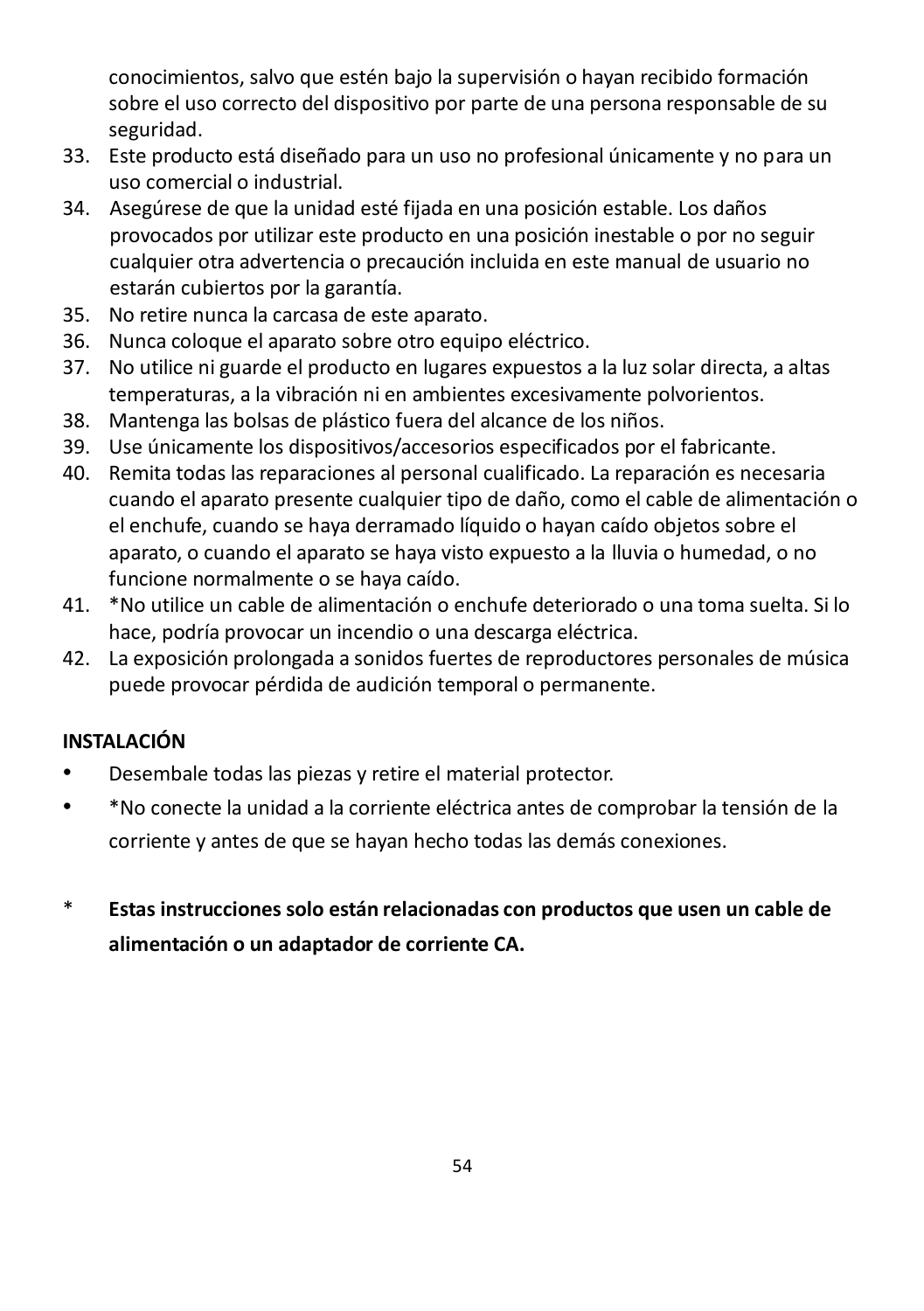# **Contenido de la caja**

| Auriculares                               | 1 juego |
|-------------------------------------------|---------|
| Cable Micro USB                           | 1 juego |
| Manual del usuario                        | 1 juego |
| Bolsa para guardarlos                     | 1 juego |
| Tapones de silicona para la reducción del |         |
| ruido                                     | 1 par   |
| Regulador del gel de sílice               | 1 par   |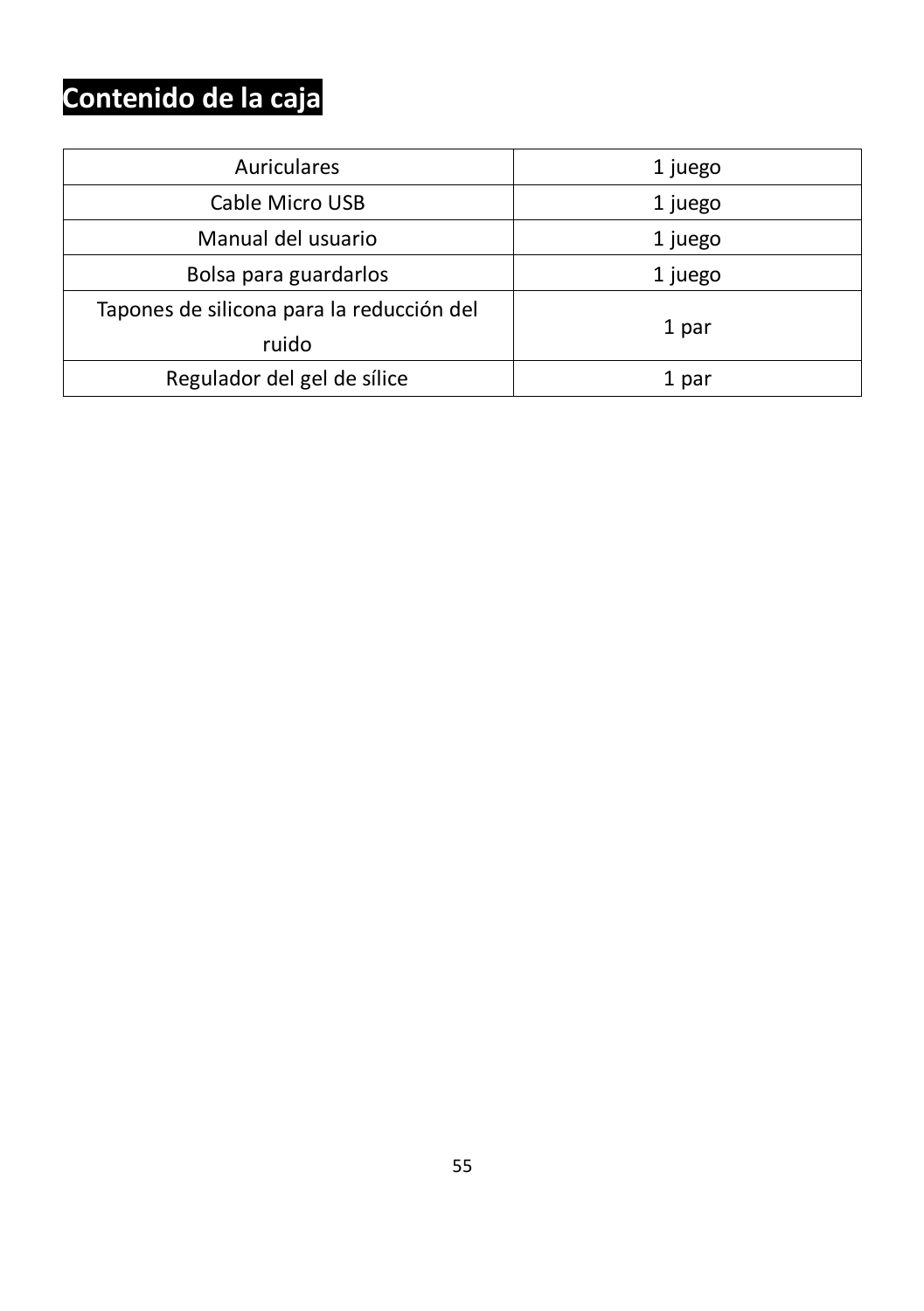## **Descripción general del producto**

- Tecla Reproducción/Pausa
- Tecla multifunción (encendido/apagado, realiza/responder llamadas, conexión Bluetooth)
- Indicador LED
- Tecla de control de volumen
- Puerto de carga Micro-USB
- Micrófono



Figura 1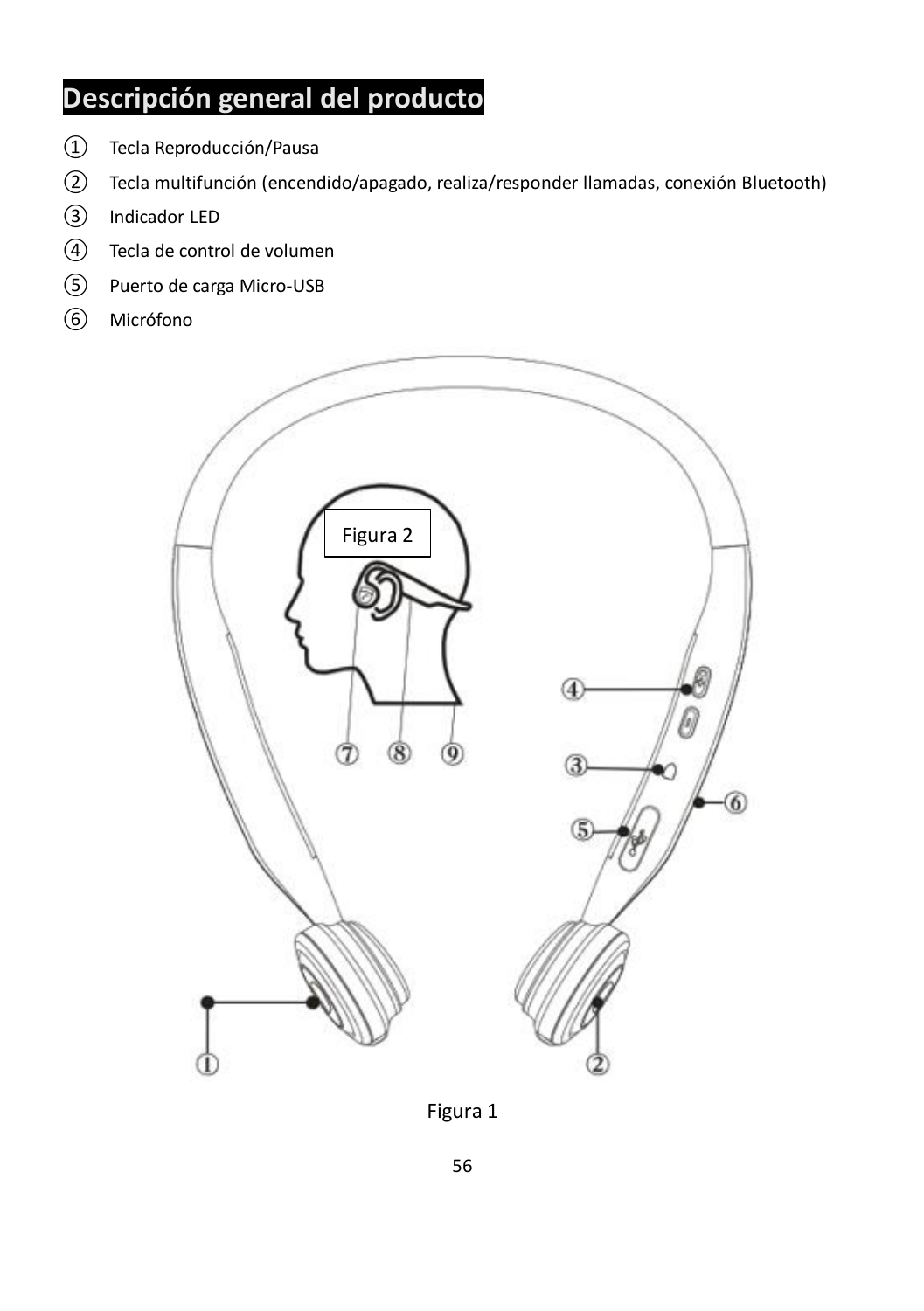## Instalación del HBC-200/BCH-1000

#### **1. Emparejamiento**

Cuando empareja el auricular Bluetooth por primera vez (y el HBC-200/BCH-1000 está apagado), mantenga pulsada la tecla **(2)** durante 5 segundos y suéltela cuando oiga "Power on, Enter pairing". La luz LED parpadea de color rojo y azul cuando está en modo emparejamiento

#### **2. Conectando**

Introduzca la configuración Bluetooth, busque nuevos dispositivos Bluetooth y seleccione "HBC-200/BCH-1000". Cuando se establezca la conexión, oirá el mensaje "connection successful" en el HBC-200/BCH-1000. Si el intento de conexión falla, repita los pasos que aparecen arriba.

#### **3. Nueva conexión**

Para encender el HBC-200/BCH-1000 mantenga pulsada la tecla **(2)** durante 3 segundos y suéltela cuando escuche el mensaje "Power on". El auricular volverá a conectarse en unos segundos. (Esto solo funciona cuando se ha emparejado antes con un dispositivos)

### **4. Desconectar y emparejar con otro dispositivo**

Encienda el HBC-200/BCH-1000

Mantenga pulsada la tecla **(2)** durante más de 3 segundos; el auricular entrará en modo emparejamiento. Oirá "Power on, Enter pairing". Seleccione "HBC-200/BCH-1000" en la lista de dispositivos Bluetooth encontrados y el auricular se emparejará en unos segundos.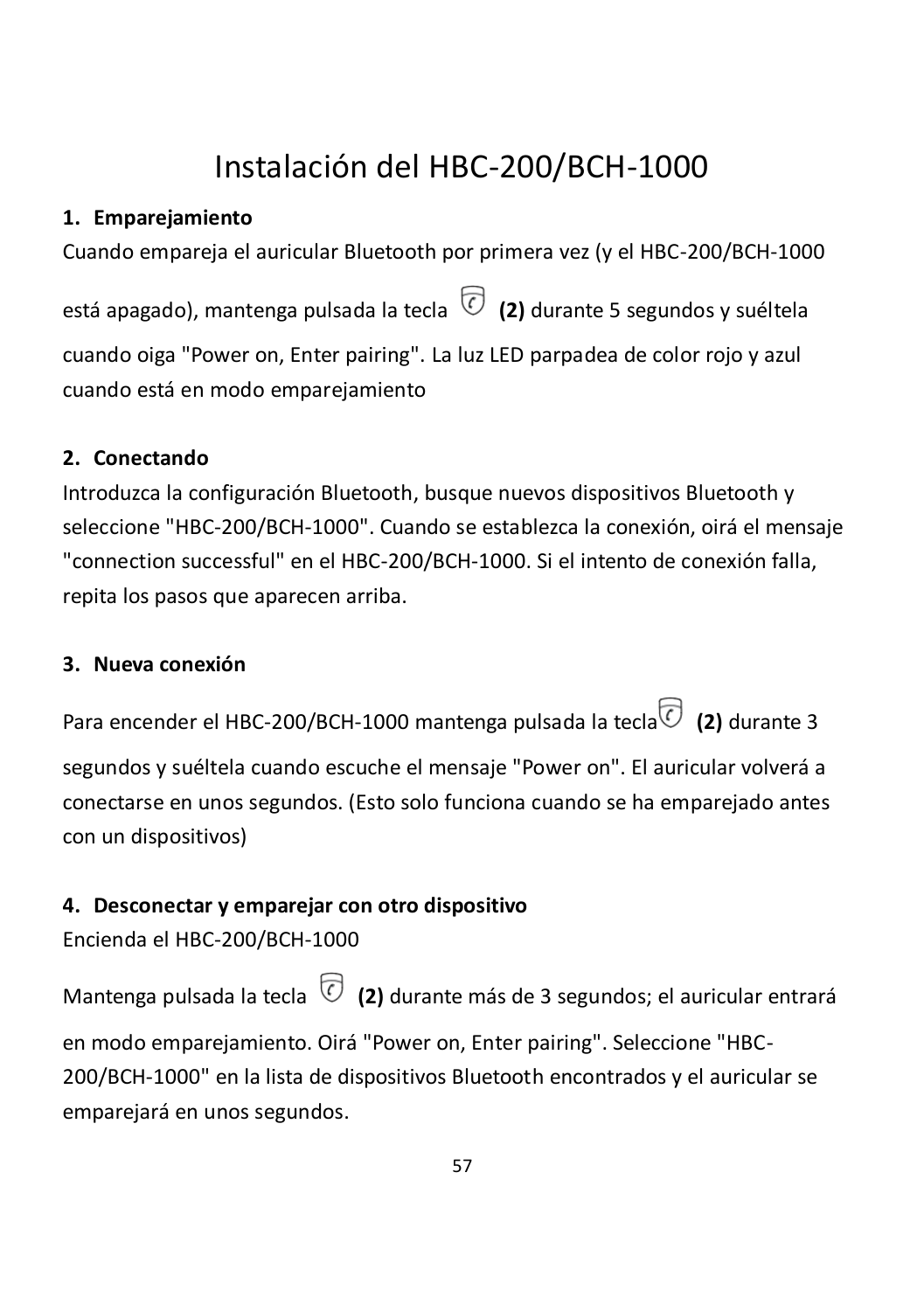#### **5. Uso de Siri**

Si el auricular está conectado a un dispositivos iOS de Apple, puede emplear el asistente virtual Siri.

Asegúrese de que Siri está activado en su dispositivo inteligente IOS (Iphone/Ipad).

Para usar Siri: Pulse brevemente el botón **(2)** en el HBC-200/BCH-1000 para

iniciar Siri. Cuando oiga el pitido de Siri, puede hablar.

### **Tenga en cuenta que Siri solo puede usarse en sistemas iOS de Apple.**

### **Carga de la batería (Figura 5)**

Para cargar la batería interna del auricular, conéctela a un cargador de pared o a un PC. Use el cable Micro-USB que se adjunta, conecte la conexión Micro USB **(5)** del HBC-200/BCH-1000 y conecte el otro extremo al cargador de pared/PC. El color de la luz LED está en rojo al cargarse y se convierte en azul constante cuando la batería está completamente cargada.

#### **Nota:**

- 1. Cargue el auricular con el cargador USB de 5VDC o el puerto USB del ordenador.
- 2. Se recomienda cargar completamente la batería antes de usarlo por primera vez.
- 3. No retire o sustituya la batería ya que dañará el auricular y anulará la garantía.

### Llevar el auricular

Tal y como se muestra en la Figura 2, colóquese el auricular alrededor del cuello con los altavoces tocando los huesos del oído frontales. No coloque los auriculares en las orejas como un auricular normal.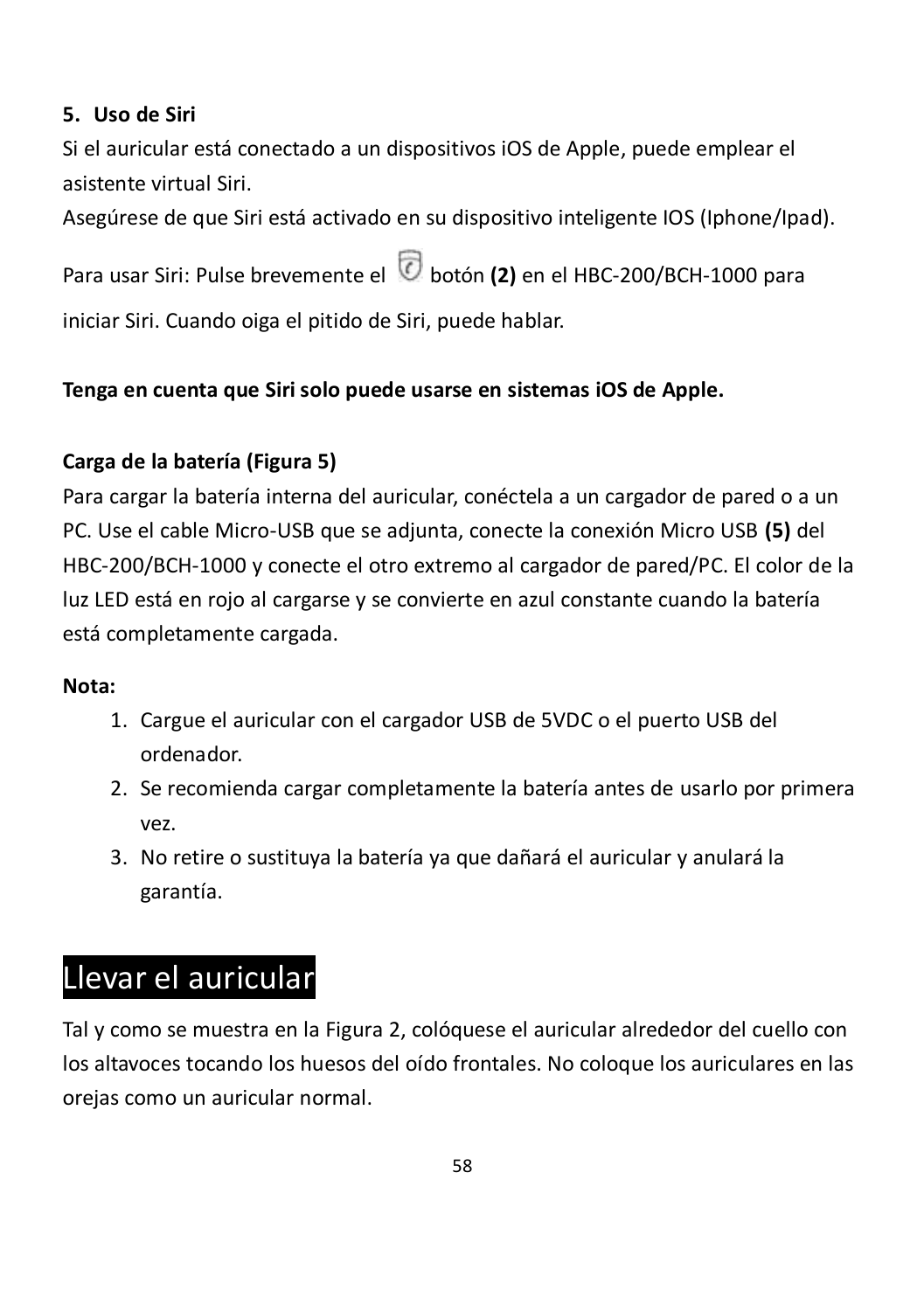- ⑦ Colóquelos contra los huesos del oído frontales
- ⑧ Coloque la curva superior sobre las orejas
- ⑨ Colóquelos en la nuca

#### **Tapones**

Si desea escuchar su música favorita sin que le molesten los sonidos ambientales, use los tapones de silicona que se adjuntan en entornos donde sea seguro bloquear el sonido ambiente, como en un tren o en un avión.



### **Estado de las luces LED**

| Color                                                 | Explicación                                  |
|-------------------------------------------------------|----------------------------------------------|
| El indicador rojo parpadea una vez cada 3             | la unidad tiene la batería baja.             |
| segundos                                              | Recárguela.                                  |
| El indicador rojo parpadea 3 veces                    | La unidad se enciende/apaga                  |
| Rojo (constante)                                      | Carga en progreso                            |
| Azul (constante)                                      | Se ha completado la carga                    |
| El indicador azul parpadea una vez cada 5<br>segundos | Llamada entrante/realizar una llamada        |
| Parpadeo rápido en color rojo y azul                  | El auricular está en modo<br>emparejamiento. |

### **Solución de problemas**

| Problema       | Causas posibles | Solución            |
|----------------|-----------------|---------------------|
| No se enciende | Batería baja    | Cargue el auricular |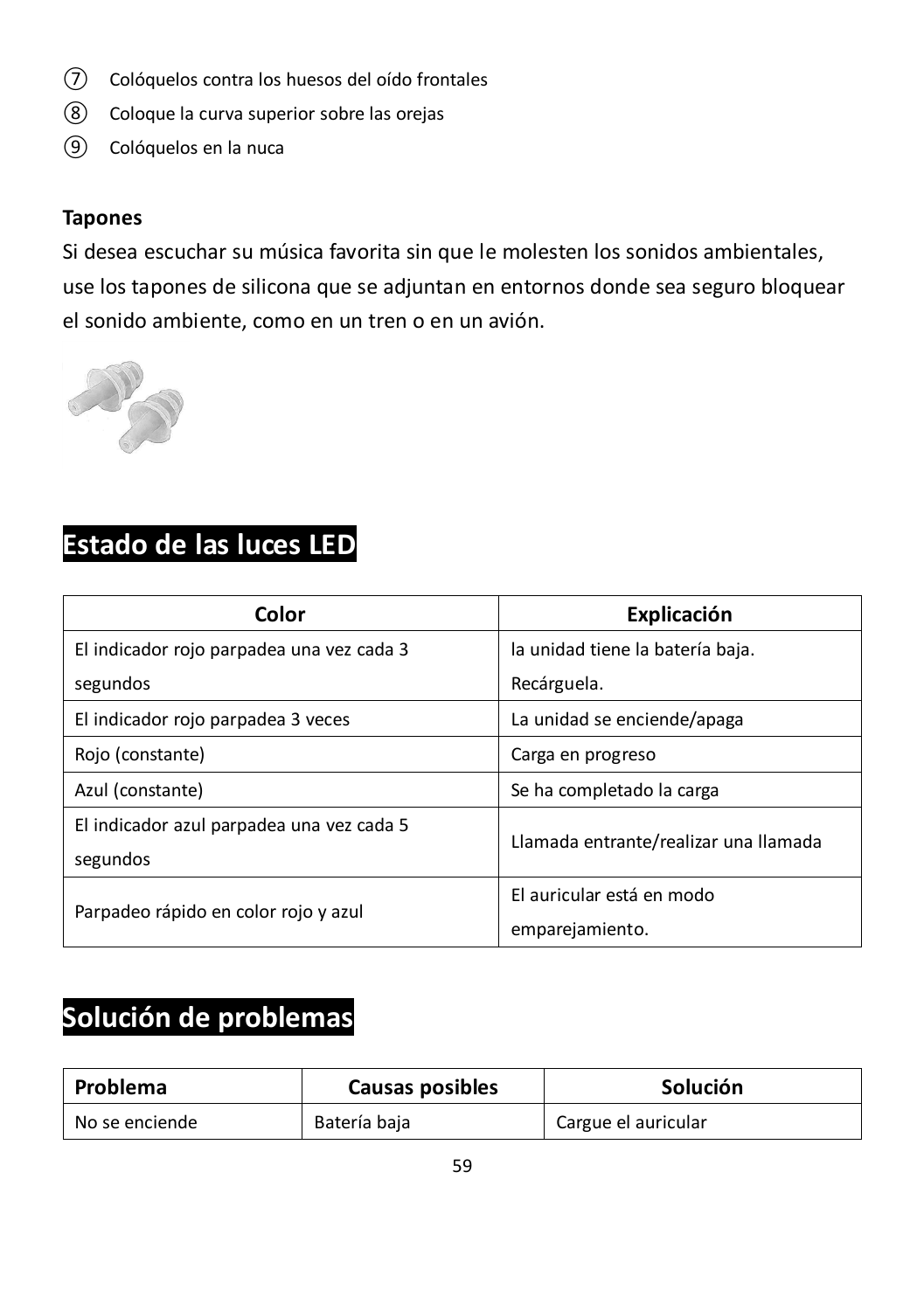### **Funciones de reproducción de música**

| <b>Función</b>                                                              | <b>Funcionamiento</b>          | Aviso de voz                  |
|-----------------------------------------------------------------------------|--------------------------------|-------------------------------|
| Reproducir/Pausa                                                            | Pulse la tecla Play "[1]" (1)  | Ning                          |
|                                                                             | Pulse durante un periodo       |                               |
| Anterior/siguiente                                                          | prolongado de tiempo "-" o "+" | <b>Ning</b>                   |
|                                                                             | (4) durante 2 segundos.        |                               |
|                                                                             |                                | Sonido de pitido cuando se ha |
| Volumen +/-                                                                 | Pulse "+" o "-" (4)            | alcanzado el volumen          |
|                                                                             |                                | máximo                        |
| Observación: la función Anterior al pulsar durante un periodo prolongado de |                                |                               |

tiempo «-» no funciona con algunos servicios de streaming como Spotify.

### **Funciones de llamada del iPhone**

| <b>Función</b>              | <b>Funcionamiento</b>                                     | Aviso de voz |
|-----------------------------|-----------------------------------------------------------|--------------|
| Responder/finalizar una     | Pulse la tecla "C" (2)                                    | Ning         |
| Ilamada                     |                                                           |              |
|                             | Pulse durante un periodo                                  |              |
| Rechazar una llamada        | prolongado de tiempo la tecla " $\overline{\mathbb{C}}$ " | Ning         |
|                             | (2)                                                       |              |
| Marcar la última llamada    | Pulse dos veces la tecla " $\overline{\mathbb{C}}$ " (2)  | Ning         |
| Asistente de voz (Siri o    | Pulse la tecla "V" (2)                                    |              |
| Google)                     |                                                           | Ning         |
| Silenciar micrófono / darle |                                                           |              |
| volumen                     | Haga clic en el botón ""                                  | Ning         |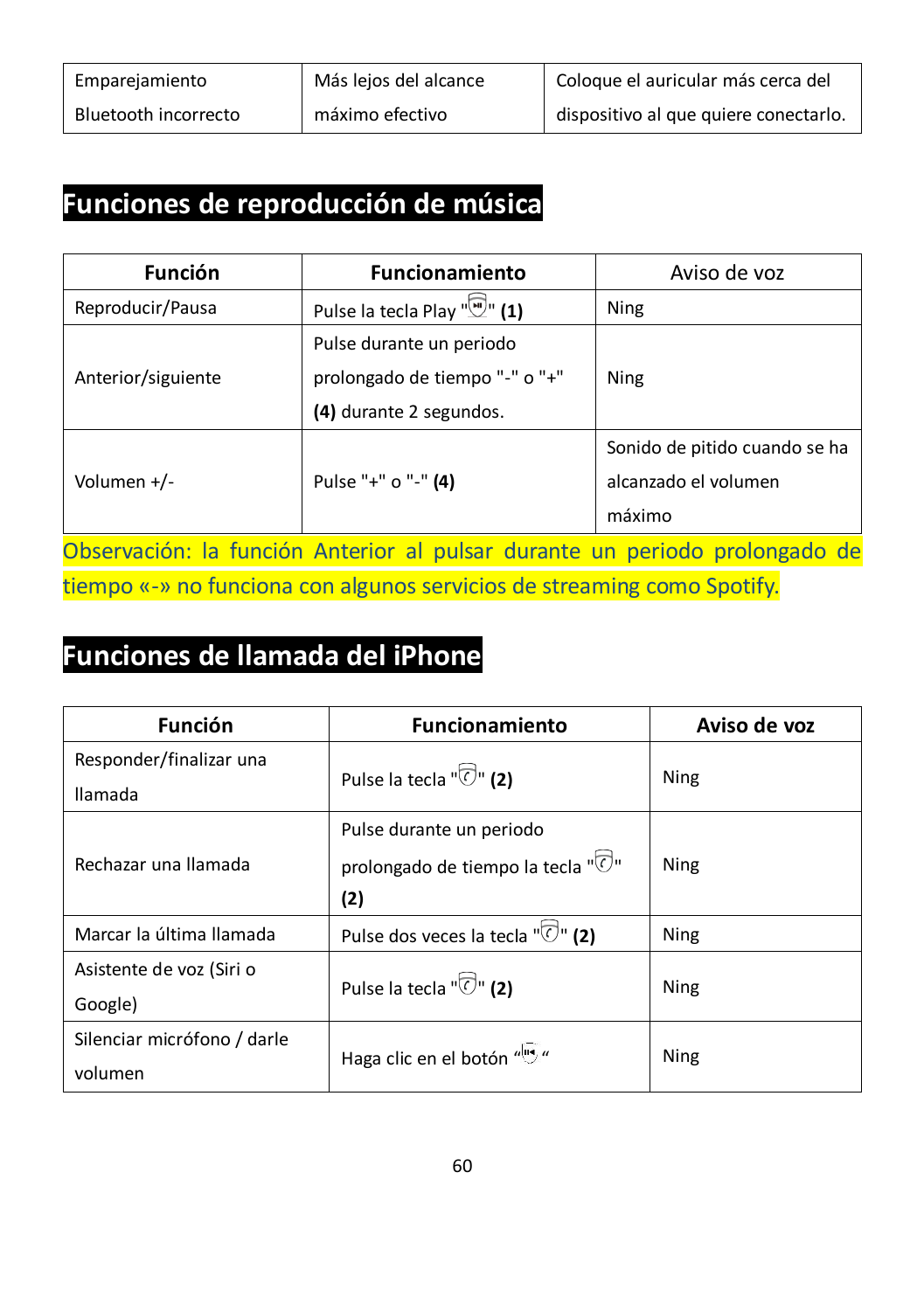**Nota:** La función de control de volumen solo funciona durante la reproducción de música o durante la realización de una llamada telefónica.

### **Especificaciones**

| Tiempo de uso               | Hasta 8 horas                     |
|-----------------------------|-----------------------------------|
| Tiempo de carga             | 2 horas                           |
| Duración del modo en espera | Hasta 10 días                     |
| Alcance de la conexión      | $^{\sim}$ 10 m                    |
| Versión de Bluetooth        | V <sub>5.0</sub>                  |
| Protocolo Bluetooth         | AVRCP1.6, A2DP1.3, HFP1.7, HSP1.2 |
| Tipo de altavoz             | Conducción ósea                   |
| Sensibilidad del altavoz    | $100 \pm 3$ db                    |
| Sensibilidad del micrófono  | $-40 \pm 3$ db                    |
| Peso                        | 39g/1,37 onzas                    |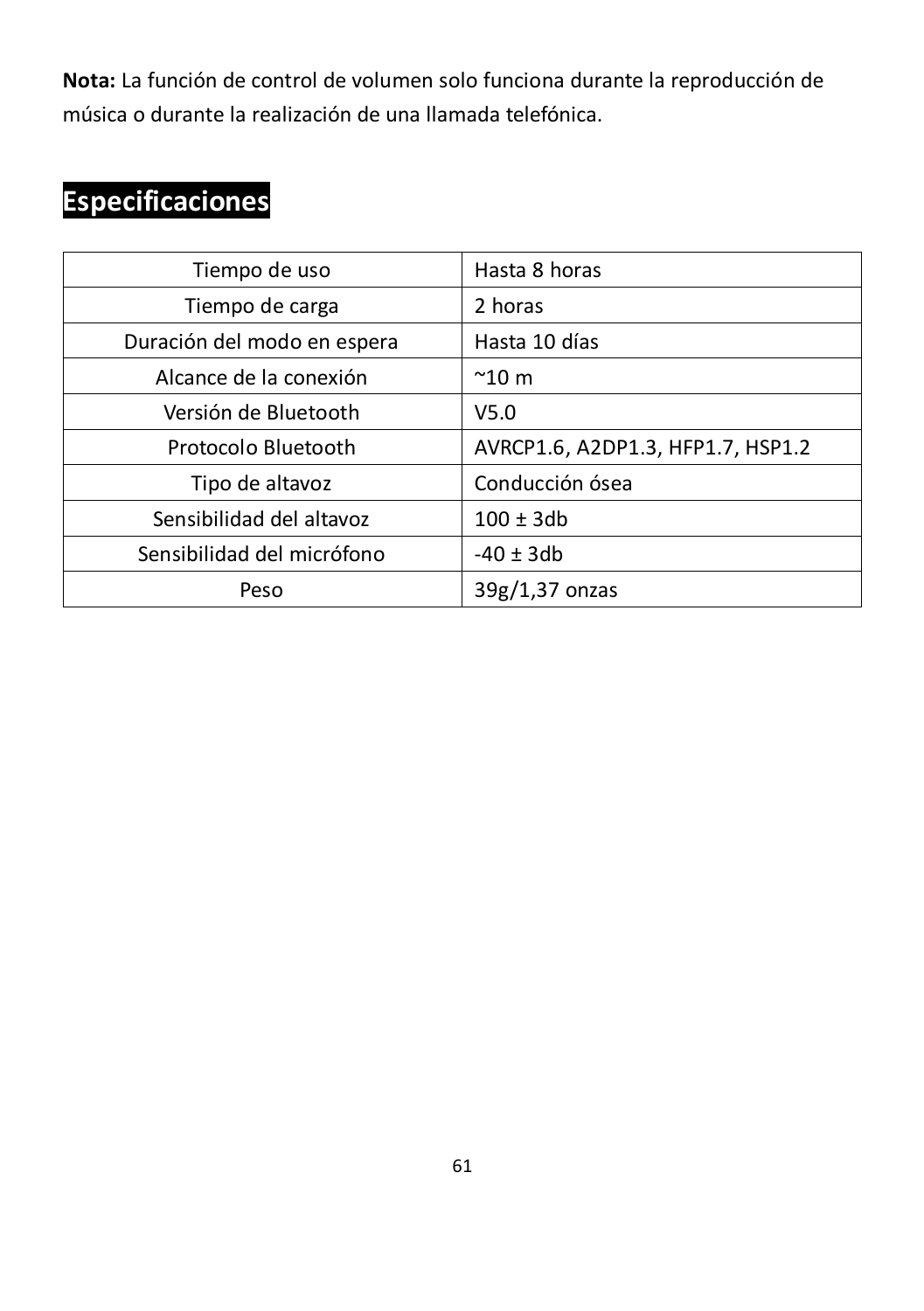### **Mantenimiento**

- 1. Guarde los auriculares en un lugar fresco y seco. Su temperatura de funcionamiento debe ser 0 ~ 45°C (32 ~ 113°F). Trabajar en un lugar demasiado frío, caliente o húmedo puede acortar su vida útil.
- 2. Cargue el auricular antes de usarlo si no se ha empleado durante un periodo prolongado de tiempo
- 3. No sumerja el auricular en agua u otros líquidos. El HBC-200/BCH-1000 es resistente al goteo pero **no** puede sumergirse en líquidos.
- 4. Un volumen alto puede provocar la distorsión del sonido y dañar su audición.
- 5. Limpie los auriculares con un paño seco y suave.
- 6. Mantenga los auriculares alejados de objetos duros y afilados para evitar daños.
- 7. No cargue los auriculares inmediatamente después de hacer ejercicio ya que el sudor residual en el puerto de carga puede dañar el circuito de los auriculares. Para reducir el riesgo de daños, mantenga el puerto de carga seco antes de cargar los auriculares.

### **GARANTÍA**

Lenco ofrece servicio y garantía en cumplimiento con las leyes de la Unión Europea, lo cual implica que, en caso de que su producto precise ser reparado (tanto durante como después del periodo de garantía), deberá contactar directamente con su distribuidor.

Nota importante: No es posible enviar sus reparaciones directamente a Lenco.

Nota importante: Si la unidad es abierta por un centro de servicio no oficial, la garantía quedará anulada.

Este aparato no es adecuado para el uso profesional. En caso de darle un uso